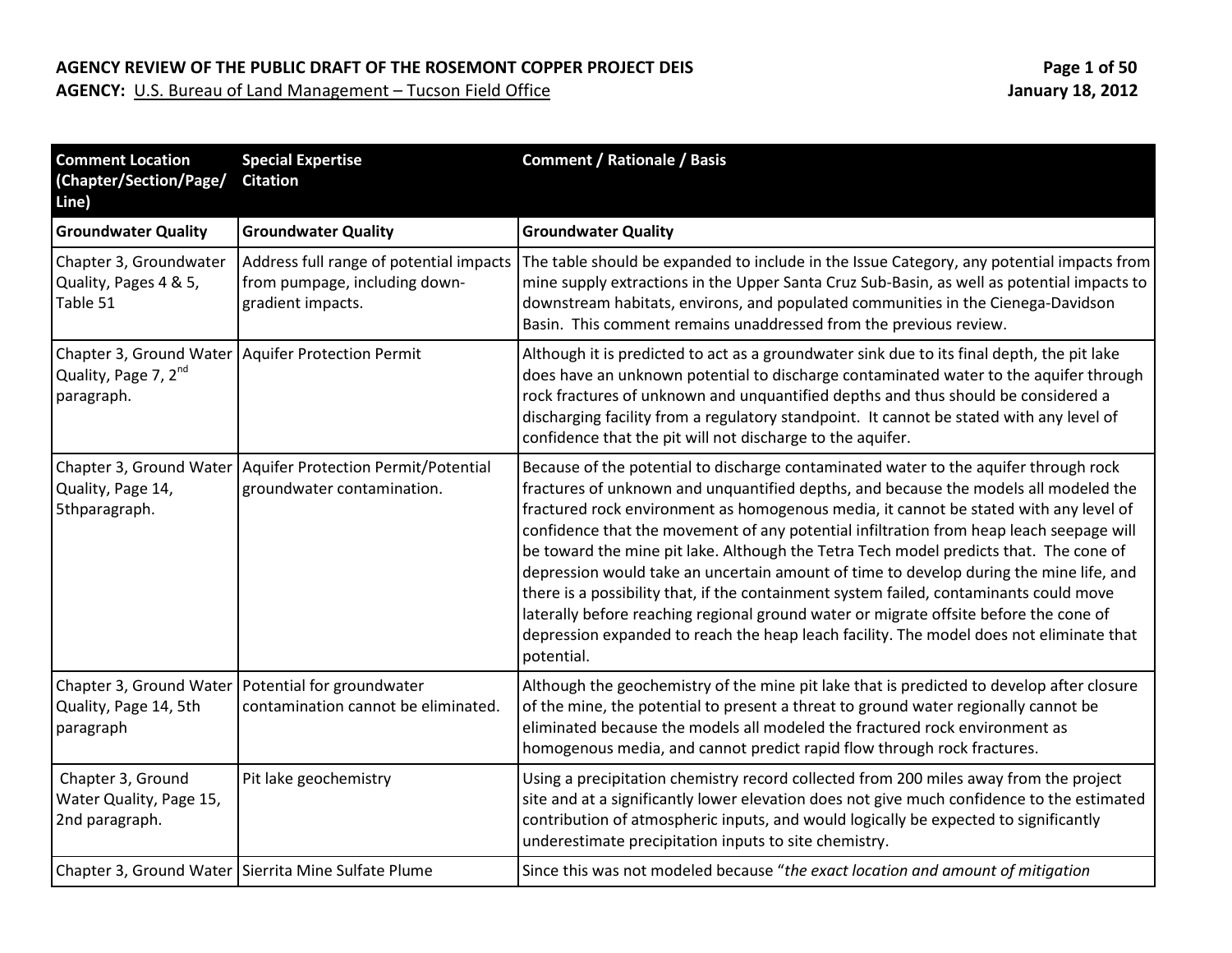| Quality, Page 17, last<br>paragraph.                                         |                                                                                                                                   | pumping is not yet known", and because the range of significant drawdown from the<br>Rosemont water supply wells has been considered/presented only for the -10 foot<br>interval, it cannot be stated with any degree of confidence that the location of the sulfate<br>plume is beyond the expected range of significant drawdown from the Rosemont water<br>supply wells. This exemplifies the problem with not presenting the model results with the<br>full range of possibilities based on the model's margin of error (+ or $-10'$ drawdowns).<br>See related comments on this issue under Groundwater Quantity.                                                |
|------------------------------------------------------------------------------|-----------------------------------------------------------------------------------------------------------------------------------|-----------------------------------------------------------------------------------------------------------------------------------------------------------------------------------------------------------------------------------------------------------------------------------------------------------------------------------------------------------------------------------------------------------------------------------------------------------------------------------------------------------------------------------------------------------------------------------------------------------------------------------------------------------------------|
| Chapter 3, Groundwater<br>Quality, Page 18, 3rd<br>sentence.                 | Uncertainty of model results cannot<br>eliminate potential impacts.                                                               | It is incorrect to assume that "None of the seepage expected from the tailings, or<br>potentially occurring from the waste rock, is expected to impact a navigable water, as<br>these discharges are most likely to be captured by the mine pit lake." Surface flows and<br>"pass through drain flows" in the waste rock deposits have the potential to contaminate<br>downstream surface and groundwater, and so does the heap leaching operation. This<br>comment remains unaddressed.                                                                                                                                                                              |
| <b>Groundwater Quantity</b>                                                  | <b>Groundwater Quantity</b>                                                                                                       | <b>Groundwater Quantity</b>                                                                                                                                                                                                                                                                                                                                                                                                                                                                                                                                                                                                                                           |
| Chapter 3, Groundwater<br>Quantity, Page 9, first &<br>only paragraph.       | "Industry standards" inadequate when<br>only the "favorable" end of the margin<br>of error is presented.                          | The 10-foot drawdown threshold of concern is fine to use, but do not forget that the<br>model's level of accuracy can err in both directions. The model could underestimate<br>effects just as easily as it could overestimate them. Therefore the O' (zero) line is more<br>appropriate for any graphic displays of the extent of the cone of depression, since it<br>represents the he midrange of any possible error. Showing only the minus 10-foot line<br>only shows the underestimated extent, and is another way of arbitrarily "biasing or<br>under-reporting" the actual results of analysis. This comment remains unaddressed from<br>the previous review. |
| Chapter 3, Groundwater<br>Quantity, Page 11, fourth<br>and fifth paragraphs. | Calibration residual standard deviation<br>exceeds typical cutoff for acceptability<br>of 10 percent of observed values<br>range. | With a residual standard deviation of 25.26 feet, equating to 10.6 percent of the range of<br>observed values, the model would be generally considered to be unacceptably calibrated.<br>Seasonal fluctuations and trend calibration of a locally modified regional model result in<br>this high residual which gives very low confidence/certainty to any predictions. MHW's<br>final conclusion of the model's acceptability is based solely on the calibration difficulties<br>encountered, which serves only as an explanation as to why the residual was exceedingly<br>high, but certainly does not provide any justification for acceptability.                |
| Chapter 3, Groundwater<br>Quantity, Page 11,<br>seventh paragraph.           | No explanation given for<br>"conservative" direction of calibration<br>"bias".                                                    | No explanation is given as to why an exceedingly high calibration residual is considered<br>(according to M&A), to result in a small bias to over predict regional groundwater level<br>declines. It could just as well underestimate results, depending on the predominant<br>direction (+/-) of the deviation of modeled results from observed data, which should be<br>fully disclosed.                                                                                                                                                                                                                                                                            |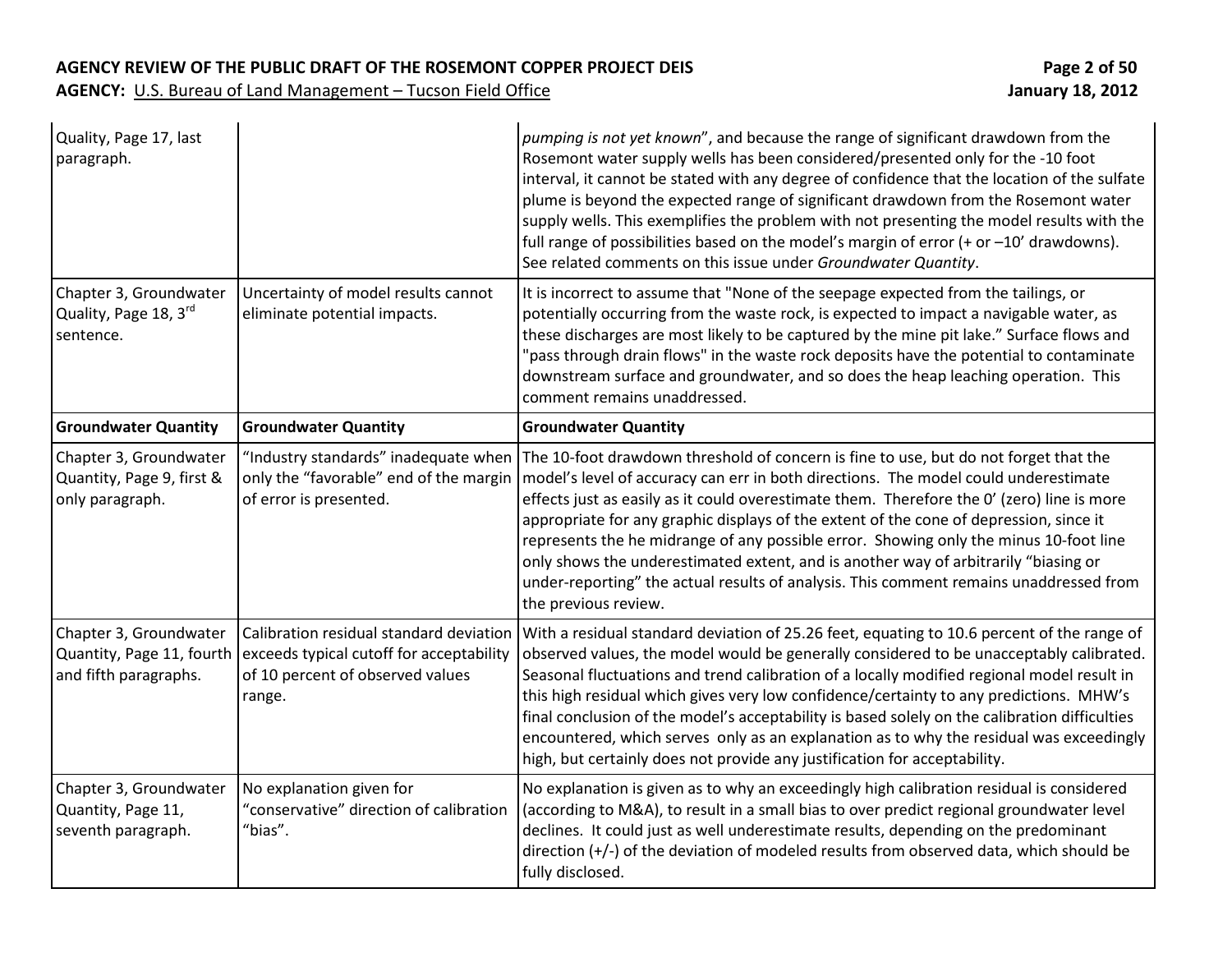| Chapter 3, Groundwater<br>Quantity, Page 12, 7th<br>paragraph.            | Inadequacies and uncertainties of<br>modeling fractured rock aquifer as<br>homogenous porous media should be<br>fully disclosed. | Modeling this fractured rock aquifer with known significant geologic faults as a<br>homogenous porous media with a finite difference model may not be the most<br>appropriate approach. Model results may be highly questionable for many reasons, as<br>specifically addressed in the groundwater model review. DEIS should also present the<br>inadequacies and degree of uncertainty. Pump testing only five (5) wells may not be<br>enough to accurately calibrate the finite difference transient model, especially when using<br>a homogenous porous media structure in this fractured rock geology. Caution in use of<br>model predictions near the pit, is especially warranted for evaluating impacts to springs<br>on the west side of the pit and topographic divide.                                                                                                                                           |
|---------------------------------------------------------------------------|----------------------------------------------------------------------------------------------------------------------------------|----------------------------------------------------------------------------------------------------------------------------------------------------------------------------------------------------------------------------------------------------------------------------------------------------------------------------------------------------------------------------------------------------------------------------------------------------------------------------------------------------------------------------------------------------------------------------------------------------------------------------------------------------------------------------------------------------------------------------------------------------------------------------------------------------------------------------------------------------------------------------------------------------------------------------|
|                                                                           |                                                                                                                                  | The EPM (equivalent porous media) approach incorporates highly variable hydraulic<br>conductivities in the bedrock flow system which are representative of varying degrees of<br>faulting and fracturing in the bedrock that can be off by as much as a an order of<br>magnitude result in uncertain predictions of travel times (Doughty C. and K. Karasaki.<br>2010). This modeling inadequacy adds further uncertainty to predictions of impacts to<br>distant water resources. The EPM approach incorrectly assumes relatively isotropic<br>conditions for an anisotropic geologic setting.                                                                                                                                                                                                                                                                                                                            |
|                                                                           |                                                                                                                                  | Citation: Doughty C. and K. Karasaki. 2010. Modeling flow and transport in saturated<br>fractured rock to evaluate site characterization needs in, Special Issue: Groundwater:<br>'Bridging the gap between measurements and modeling.' Journal of Hydraulic Research<br>$33 - 44.$                                                                                                                                                                                                                                                                                                                                                                                                                                                                                                                                                                                                                                        |
|                                                                           |                                                                                                                                  | This comment remains unaddressed from the previous review, but BLM is not asking for<br>any re-modeling. Language describing the inadequacies and uncertainties of this<br>modeling assumption needs to be added.                                                                                                                                                                                                                                                                                                                                                                                                                                                                                                                                                                                                                                                                                                          |
| Chapter 3, Groundwater<br>Quantity, Page 14, fifth<br>paragraph (bullet). | 457 square miles $/$ 5 wells = 91.4 sq.<br>mi./well                                                                              | Pump testing of only five wells for calibration of the transient model of 457 square miles,<br>equates to 91.4 square miles per pump tested well. Any predictions made by a model with<br>such a low level of calibration resolution cannot have a high degree of certainty. "The<br>large aerial extent of the regional flow model domain limited the size of the finite<br>difference model grid cells which comprise the numerical model. Hydrogeologic features<br>that were smaller than the grid resolution were typically not explicitly simulated, i.e., their<br>geometries and distributions were approximated. Due to the uncertain role these smaller<br>hydrogeologic features have on the localized groundwater flow system, the prediction of<br>small magnitude changes in spring and stream flows, including small water-level changes,<br>become more uncertain at distant locations from the Open Pit." |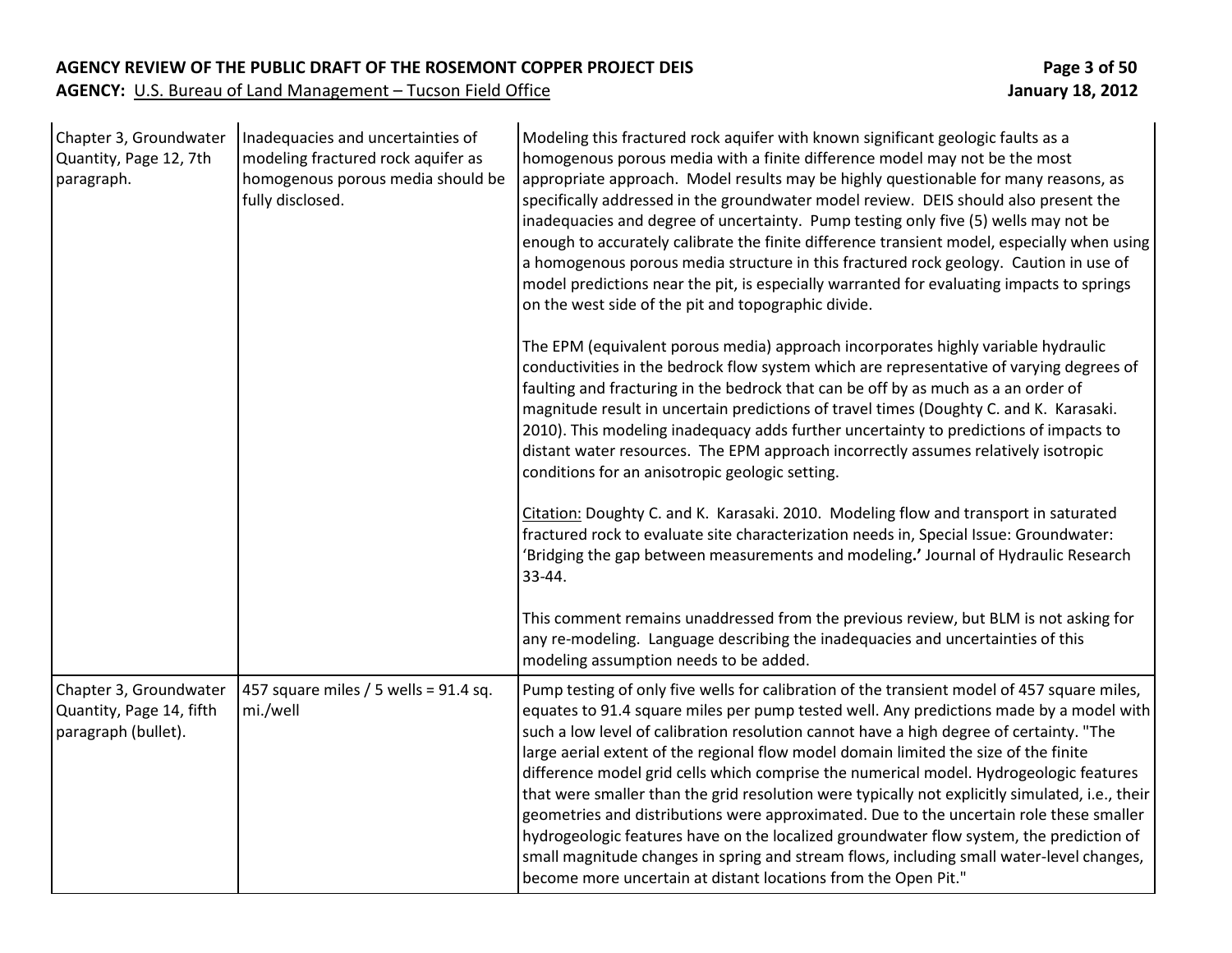|                                                                                |                                                                                                                                                                            | This limitation must be clearly disclosed. This comment remains unaddressed from the<br>previous review, but BLM is not asking for any re-modeling. Language describing the<br>inadequacies and uncertainties of this modeling assumption needs to be added.                                                                                                                                                                                                                                                                                                                                                                                                                                                                                                                                                                                                                                                                                                                                                                                                                                                                                                                                                                                                                                                                                                                                                                                                                                    |
|--------------------------------------------------------------------------------|----------------------------------------------------------------------------------------------------------------------------------------------------------------------------|-------------------------------------------------------------------------------------------------------------------------------------------------------------------------------------------------------------------------------------------------------------------------------------------------------------------------------------------------------------------------------------------------------------------------------------------------------------------------------------------------------------------------------------------------------------------------------------------------------------------------------------------------------------------------------------------------------------------------------------------------------------------------------------------------------------------------------------------------------------------------------------------------------------------------------------------------------------------------------------------------------------------------------------------------------------------------------------------------------------------------------------------------------------------------------------------------------------------------------------------------------------------------------------------------------------------------------------------------------------------------------------------------------------------------------------------------------------------------------------------------|
| Chapter 3, Groundwater<br>Quantity, Page 14,<br>seventh paragraph<br>(bullet). | Emphasis needed on the uncertainty<br>of predictions resulting from<br>calibration difficulties, especially for<br>distant individual water wells, springs<br>and streams. | Difficulties identified in calibrating water levels on the west side of the model, nearest the<br>mine pit also indicate that predicted ground water levels farther away from the<br>immediate vicinity of the mine pit should also be used with caution. Because the expected<br>changes in water levels in the immediate vicinity of the mine pit are very large and not<br>accurately predictable, the degree of impacts to more distant springs, perennial and<br>intermittent streams, and wells in this area are not highly reliable. Overall, the difficulties<br>in calibrating the model in this 457 square mile area result from the use of a porous media<br>model to model fracture flow conditions. On a regional scale the porous media model<br>may be reliable for predicting water level impacts, but on the scale of individual wells,<br>springs and streams the model is not reliable.<br>Because of the quantity and type of limitations to computer simulation of ground water<br>impacts to aquatic and riparian resources, it is unlikely that modeling will have sufficient<br>resolution for reliable estimates of flow direction and volumes required for an adequate<br>analysis of the effects to Cienega Creek. However, general impacts from reduced aquifer<br>recharge from capture by the proposed mine pit can be stated qualitatively with<br>reasonable certainty.<br>This comment remains unaddressed from the previous review, but BLM is not asking for |
|                                                                                |                                                                                                                                                                            | any re-modeling. Language describing the inadequacies and uncertainties of this<br>modeling assumption needs to be added.                                                                                                                                                                                                                                                                                                                                                                                                                                                                                                                                                                                                                                                                                                                                                                                                                                                                                                                                                                                                                                                                                                                                                                                                                                                                                                                                                                       |
| Chapter 3, Groundwater<br>Quantity, Page 14, eighth<br>paragraph (bullet).     | Using constant head boundaries<br>artificially provides unlimited external<br>groundwater inflow from the<br><b>Whetstone Mountains.</b>                                   | The use of constant head boundaries artificially provides unlimited external groundwater<br>inflow from the Whetstone Mountains which should have been constrained with a<br>recharge estimate for the area between the model boundary and the Cienega basin<br>boundary. The high inflow from the boundaries may also control the ET and stream flow<br>discharges. Since balance of the model relied on adjustments of groundwater flux at its<br>boundary conditions, what are the implications to the model's predictive accuracy?                                                                                                                                                                                                                                                                                                                                                                                                                                                                                                                                                                                                                                                                                                                                                                                                                                                                                                                                                          |
|                                                                                |                                                                                                                                                                            | This comment remains unaddressed from the previous review, but BLM is not asking for<br>any re-modeling. Language describing the inadequacies of this model's boundary<br>conditions needs to be added to the DEIS.                                                                                                                                                                                                                                                                                                                                                                                                                                                                                                                                                                                                                                                                                                                                                                                                                                                                                                                                                                                                                                                                                                                                                                                                                                                                             |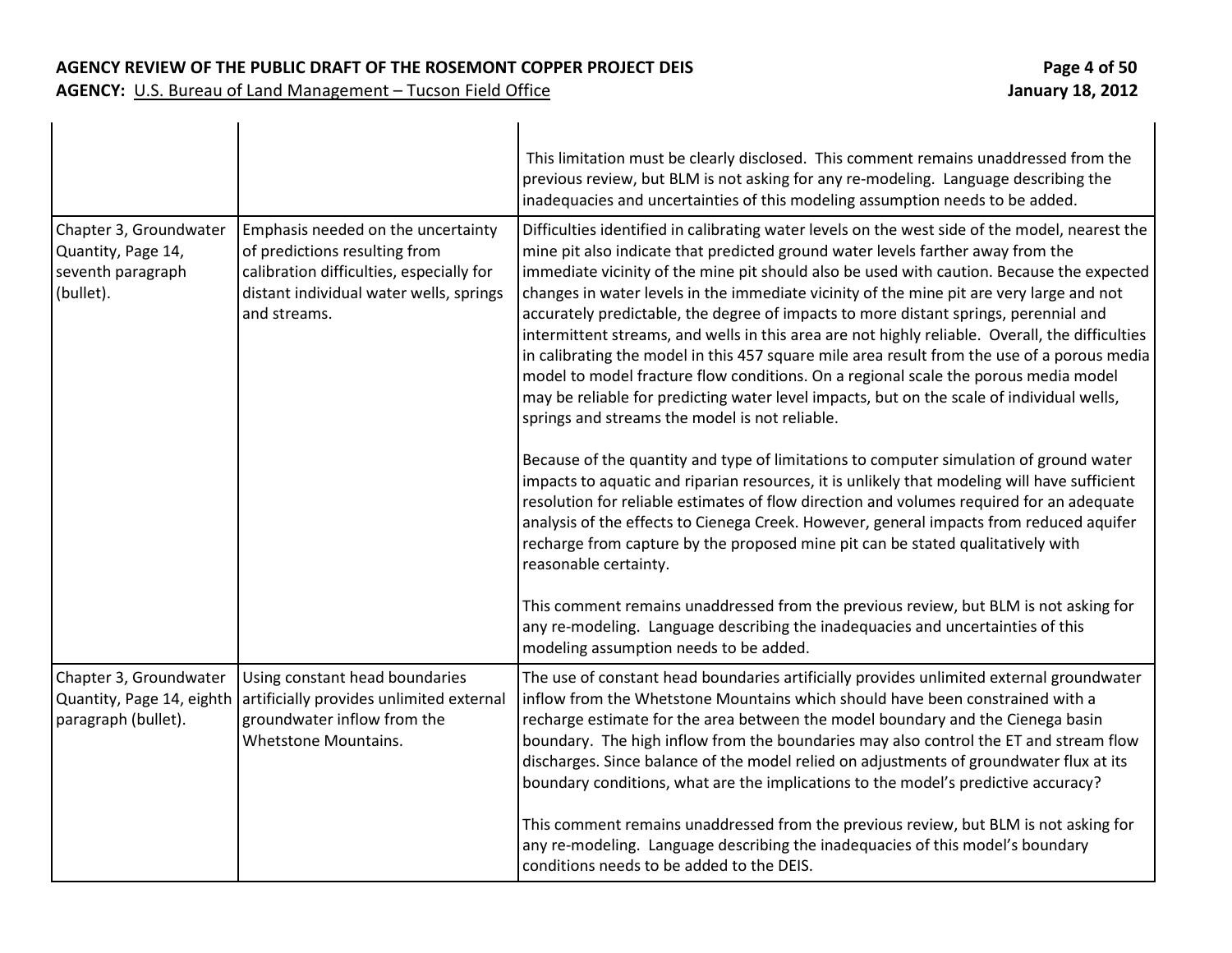### **AGENCY REVIEW OF THE PUBLIC DRAFT OF THE ROSEMONT COPPER PROJECT DEIS Page 5 of 50**

| Chapter 3, Groundwater<br>Quantity, Page 15, sixth<br>paragraph (bullet). | Uncertainty of impact predictions for<br>distant individual water wells, springs<br>and streams is increased due to<br>detailed geological data being limited<br>to the immediate project area.                                  | Uncertainty of impact predictions for distant individual water wells, springs and streams is<br>increased due to with recognition that the record of historic water level data used as a<br>basis for the model is largely limited to the period since 2008 and because the spatial<br>distribution of detailed geological data is limited to the immediate project area.                                                                                                                                                                                                                                                                                                                                                                                                                                                                                                                                                                                                                                                                                                                                                                                                                                                                                                                                                                                                                                                                                                                                                                                                                                                                                                                                                                                                                                                                         |
|---------------------------------------------------------------------------|----------------------------------------------------------------------------------------------------------------------------------------------------------------------------------------------------------------------------------|---------------------------------------------------------------------------------------------------------------------------------------------------------------------------------------------------------------------------------------------------------------------------------------------------------------------------------------------------------------------------------------------------------------------------------------------------------------------------------------------------------------------------------------------------------------------------------------------------------------------------------------------------------------------------------------------------------------------------------------------------------------------------------------------------------------------------------------------------------------------------------------------------------------------------------------------------------------------------------------------------------------------------------------------------------------------------------------------------------------------------------------------------------------------------------------------------------------------------------------------------------------------------------------------------------------------------------------------------------------------------------------------------------------------------------------------------------------------------------------------------------------------------------------------------------------------------------------------------------------------------------------------------------------------------------------------------------------------------------------------------------------------------------------------------------------------------------------------------|
| Chapter 3, Groundwater<br>Quantity, Page 15, ninth<br>paragraph (bullet). | Emphasis needed on why model may<br>not be appropriate for analyzing<br>"distant" impacts.                                                                                                                                       | Much more emphasis is needed to convey that while much of the Cienega Basin was<br>included in the model domain, the purpose of this model was to analyze impacts in the<br>vicinity of the mine, and therefore the model may not be appropriate for use elsewhere in<br>the basin without additional revision. Emphasis is needed to directly relate the limited<br>spatial distribution of detailed geological data, to the uncertainty of impact predictions for<br>distant individual water wells, springs and streams.                                                                                                                                                                                                                                                                                                                                                                                                                                                                                                                                                                                                                                                                                                                                                                                                                                                                                                                                                                                                                                                                                                                                                                                                                                                                                                                       |
| Chapter 3, Groundwater<br>Quantity, Page 16,<br>seventh paragraph.        | No estimate of pumpage in the area<br>was made.<br>Groundwater pumpage within the<br>basin is not "negligible" and legally has<br>to be considered as a cumulative<br>impact. It cannot just be dismissed by<br>an "assumption". | Groundwater pumpage within the model area is not negligible and is expected to increase<br>with increasing population growth, especially in response to mine workers who likely<br>would choose to reside in the same area. This is a cumulative impact that has to be<br>addressed as required by NEPA. With a growing number of wells, groundwater pumpage<br>in the Sonoita area has been an issue of much public discussion. It should NOT be<br>assumed that pumpage is "negligible". How was the 400 - 500 AFA estimated? This<br>estimate is not negligible when compared to small and sensitive stream flows within the<br>Las Cienegas National Conservation Area (LCNCA). The cumulative effects of pumping 350<br>-400 wells and the estimated reductions of stream flow are foreseeable and significant in<br>the Cienega creek Basin that will eventually also have to extend affects to Davidson<br>Canyon to some degree. Our preliminary research shows that as of 2009 there are a total<br>of 1,886 exempt wells in the basin. This represents an increase of about 49% since 1990<br>when there were 1,263, and a 29% increase between 1990 and 2000 with 366 new wells<br>registered in that period. Furthermore, there is much State land available in the Sonoita<br>area for continued expansion of developments and new wells. Residents in the area are<br>already experiencing drawdown in wells. The cumulative amount of "exempt" wells<br>pumpage is not "likely small and dispersed and certainly not "inconsequential" for<br>residents or for Cienega Creek's baseflows. These are additive effects that deserve<br>analysis.<br>An inventory of all wells with the necessary information to more accurately analyze<br>impacts to local wells is not "prohibitively costly and time consuming"; and it should be |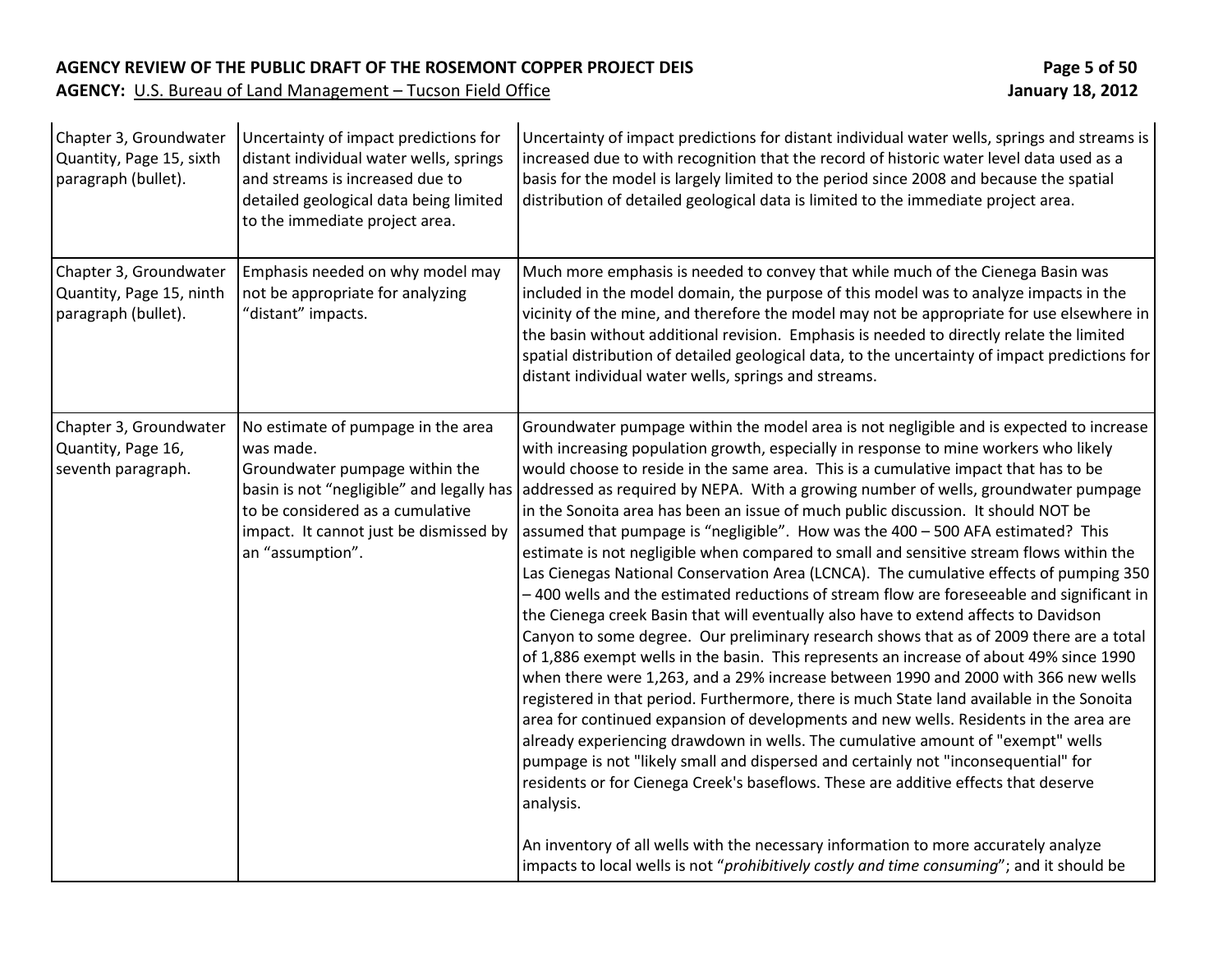|                                                                   |                                                                                                                                                     | conducted to provide a much higher level of confidence in the model predictions.<br>Much/most of the necessary information is available with the ADWR records.                                                                                                                                                                                                                                                                                                                                                                                                                                                                                                                                                                                                                                                                                                                                                                                                                                                                                                                                                                                                                                                                                                                                                                                                                                                                                                                                                                                                                                                                                                                                                                                                                                                 |
|-------------------------------------------------------------------|-----------------------------------------------------------------------------------------------------------------------------------------------------|----------------------------------------------------------------------------------------------------------------------------------------------------------------------------------------------------------------------------------------------------------------------------------------------------------------------------------------------------------------------------------------------------------------------------------------------------------------------------------------------------------------------------------------------------------------------------------------------------------------------------------------------------------------------------------------------------------------------------------------------------------------------------------------------------------------------------------------------------------------------------------------------------------------------------------------------------------------------------------------------------------------------------------------------------------------------------------------------------------------------------------------------------------------------------------------------------------------------------------------------------------------------------------------------------------------------------------------------------------------------------------------------------------------------------------------------------------------------------------------------------------------------------------------------------------------------------------------------------------------------------------------------------------------------------------------------------------------------------------------------------------------------------------------------------------------|
|                                                                   |                                                                                                                                                     | The upper Cienega Creek watershed has been estimated to provide 10% (6,200 acre-feet)<br>of the recharge to the Tucson Active Management Area (AMA). In addition, the<br>maintenance of this undeveloped watershed in good condition protects Tucson from<br>floods that might surpass flood control channel design in town. If the basin were fully<br>developed, flood peaks could increase by an estimated 25-50% (Knight 1996). The open<br>pit mine will likely have and additive impact to the existing water exploitation in the valley<br>with impacts to the LCNCA and its aquatic/riparian areas, but also to the AMA located<br>downstream. See attached map of wells in the Cienega Creek HUC. The total number of<br>wells in 1990 was 1,263 and by 2009 it had grown to 1,886. This is a 49% increase over 20<br>years (see attachment provided below). Given the ongoing development in the area and<br>location near Tucson it will continue to grow (seems reasonable and very likely given the<br>census data for the area). If another 3,000 wells (projection based on the past installation<br>rate) during the life of the mine are added, then the regional aquifer and associated<br>riparian/wetlands will very likely be greatly degraded and some lost.<br>In the 1970s, the Gulf America Corporation (for a large anticipated future subdivision) and<br>Anamax Copper (for anticipated use in future mining in the Santa Rita Mountains)<br>installed over 50 wells on the LCNCA. Likewise, water extraction for new subdivisions in<br>the area is extremely likely in the future. AZ water law does not limit wells for the<br>protection of surface water even though they are intertwined. As a result, GW in AZ is<br>treated like a common property resource much like air. |
|                                                                   |                                                                                                                                                     | This comment remains unaddressed from the previous reviews.                                                                                                                                                                                                                                                                                                                                                                                                                                                                                                                                                                                                                                                                                                                                                                                                                                                                                                                                                                                                                                                                                                                                                                                                                                                                                                                                                                                                                                                                                                                                                                                                                                                                                                                                                    |
| Chapter 3, Groundwater<br>Quantity, Page 16, eighth<br>paragraph. | The HFB should be eliminated from<br>the model. The Davidson Canyon<br>Fault and Flat Fault should be<br>incorporated into the Tetra Tech<br>model. | The horizontal flow barrier (HFB) simulating an intrusive quartz-porphyry dike damming<br>off groundwater flows from upper Davidson Canyon to lower Davidson Canyon is not<br>supported by any data nor by any on-the-ground observations such as changes in<br>vegetation, or higher groundwater levels on the upstream face of subject geologic<br>feature. Without any supporting evidence of its hydrogeologic effects or its existence, the<br>HFB should be eliminated from the model. This comment remains unaddressed from the<br>previous reviews.                                                                                                                                                                                                                                                                                                                                                                                                                                                                                                                                                                                                                                                                                                                                                                                                                                                                                                                                                                                                                                                                                                                                                                                                                                                    |
|                                                                   |                                                                                                                                                     | Not modeling the Davidson Canyon Fault and Flat Fault in the Tetra Tech model further<br>deviates from true representation of the existing fractured rock geologic environment.                                                                                                                                                                                                                                                                                                                                                                                                                                                                                                                                                                                                                                                                                                                                                                                                                                                                                                                                                                                                                                                                                                                                                                                                                                                                                                                                                                                                                                                                                                                                                                                                                                |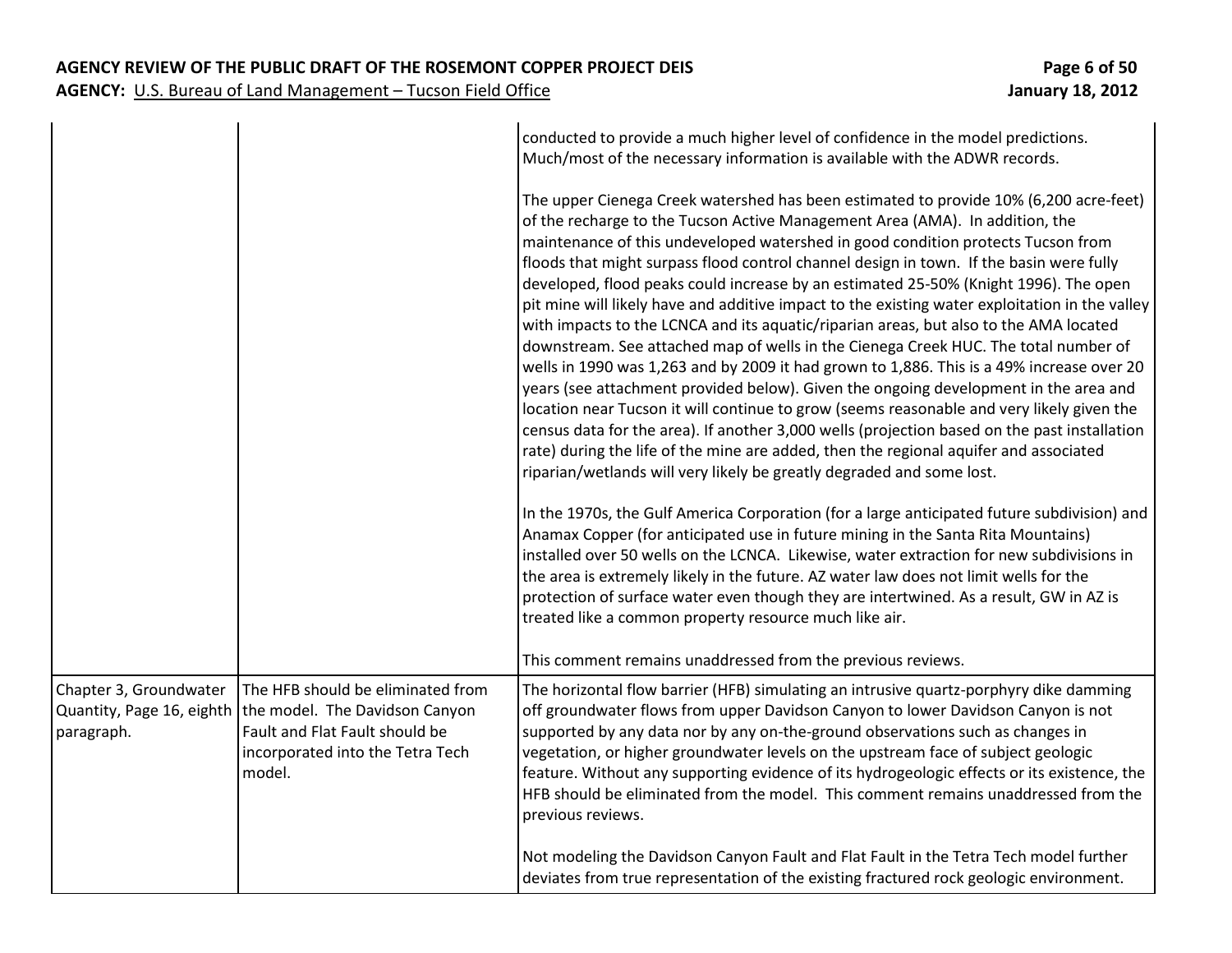| Chapter 3, Groundwater<br>Quantity, Page 17, last<br>three paragraphs, and<br>page 18, first two<br>paragraphs. | Uncertainties associated with<br>sensitivity analysis.                                    | Sensitivity analysis results and the use of constant head boundaries indicate that higher<br>stream flow losses are possible given the uncertainty associated with various model<br>parameters.                                                                                                                                                                                                                                                                                                                                                                                              |
|-----------------------------------------------------------------------------------------------------------------|-------------------------------------------------------------------------------------------|----------------------------------------------------------------------------------------------------------------------------------------------------------------------------------------------------------------------------------------------------------------------------------------------------------------------------------------------------------------------------------------------------------------------------------------------------------------------------------------------------------------------------------------------------------------------------------------------|
| Chapter 3, Groundwater<br>Quantity, page 20, Table<br>46.                                                       | Provide the expected maximum<br>drawdown near the pit.                                    | The expected maximum drawdown (in feet) near the pit should be clearly presented. Not<br>just shown as "greater than 100 feet". (We know it will be at least several hundred feet).<br>The depth of the pit reaches an elevation a few hundred feet below the elevation of<br>Cienega Creek and Empire Gulch. It would be helpful to have an illustration(s) that show<br>gradient reversal towards the pit and flow direction; this is important for the reader to<br>conceptualize the hydrologic process and scope of GW impacts to surface waters and<br>dependant biological resources. |
| Chapter 3, Groundwater<br>Quantity, pages 20 - 22,<br>Table 46.                                                 | Table 46 is incomplete.                                                                   | Table 4.6 is incomplete. Please include all issues. Issue 4: impact on riparian and wetland<br>habitat. Determine the extent of surface water for Cienega Creek, Cold Spring, lower<br>Empire Gulch, Empire Gulch Spring and Mattie Canyon (miles) and Cieneguita Wetlands<br>(acres). All of these streams, springs and wetlands are at risk of moderate to severe<br>impacts of lowered GW elevations in the regional aquifer.<br>This comment remains unaddressed from the previous review.                                                                                               |
| Chapter 3, Groundwater<br>Quantity, page 20, Table<br>46.                                                       | Show calculation of 1% impairment of<br>mountain-front ground water<br>recharge function. | Show how the relative impairment of mountain-front ground water recharge function was<br>calculated at 1%. The area of impacted mountain-front is much greater than 1%. The<br>reduction of mountain-front recharge area should also be presented.                                                                                                                                                                                                                                                                                                                                           |
| Chapter 3, Groundwater<br>Quantity, page 21, Table<br>46.                                                       | Reduction in flow along Cienega<br>Creek.                                                 | The earlier part of July is often the driest time of year, as the monsoon is more and more<br>delayed due to climate change. Low-flows in July should be included in the low-flow<br>analysis, which currently only evaluates the Months of May through June.<br>Furthermore lowering of the water table/reduced groundwater flow to Cienega Creek<br>would also result in permanent impacts to numerous wetlands supporting T & E species<br>within the LCNCA.                                                                                                                              |
| Chapter 3, Groundwater<br>Quantity, page 21, Table<br>46.                                                       | Comparison of mine pit water loss<br>with overall basin water balance.                    | Present the percentage of water loss during active mine dewatering. This percentage<br>would be greater, experienced beginning almost immediately, and would last for at least<br>one generation, before diminishing to the stated equilibrium levels.                                                                                                                                                                                                                                                                                                                                       |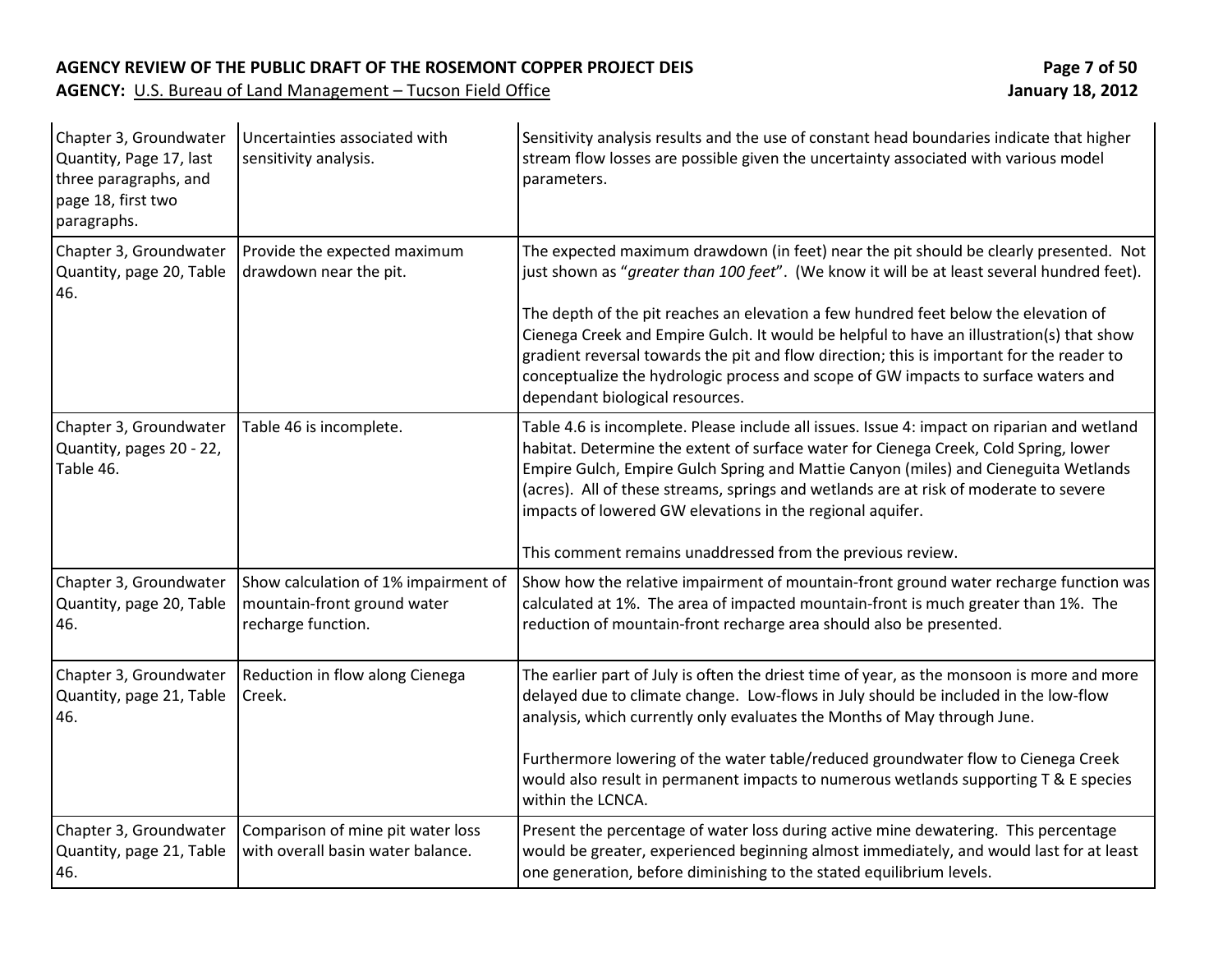### **AGENCY REVIEW OF THE PUBLIC DRAFT OF THE ROSEMONT COPPER PROJECT DEIS Page 8 of 50**

| Chapter 3, Groundwater<br>Quantity, pages 20 - 22,<br>Table 46.   | Table 46 is incomplete.                                                       | Table 4.6 should also show the total number of any xeric-, meso- and hydro-riparian<br>streams (ephemeral, intermittent and perennial) that would be physically and<br>hydrologically impacted.                                                                                                                                                                                                                                                                                                                                                                                                                                                                                                                                                                                                                                                                             |
|-------------------------------------------------------------------|-------------------------------------------------------------------------------|-----------------------------------------------------------------------------------------------------------------------------------------------------------------------------------------------------------------------------------------------------------------------------------------------------------------------------------------------------------------------------------------------------------------------------------------------------------------------------------------------------------------------------------------------------------------------------------------------------------------------------------------------------------------------------------------------------------------------------------------------------------------------------------------------------------------------------------------------------------------------------|
| Chapter 3, Groundwater<br>Quantity, page 22, Table<br>46.         | Annual rate of drawdown attributed<br>to pumping (feet per year).             | Annual rate of drawdown in the supply model attributed to pumping (feet per year) was<br>presented as 5-8 feet in previous versions. No explanation is given for this difference. At<br>the previously presented higher annual drawdown rate, the total drawdown could be as<br>much as an additional 160 feet attributed solely to mine supply pumping.                                                                                                                                                                                                                                                                                                                                                                                                                                                                                                                    |
| Chapter 3, Groundwater<br>Quantity, page 22, Table<br>46.         | Approximate number of wells within<br>geographic extent of impact.            | The approximate number of wells within geographic extent of impact is affected by the<br>geographic extent of cone of depression created, as simulated by the model, which should<br>be taken at the outer limits of the margin of error; not just the -10 foot line. The model<br>could underestimate effects just as easily as it could overestimate them. Therefore the O'<br>(zero) line is more appropriate for any graphic displays of the extent of the cone of<br>depression, since it represents the he midrange of any possible error. Showing only the<br>minus 10-foot line only shows the underestimated extent, and is another way of<br>arbitrarily "biasing or under-reporting" the actual results of analysis, and consequently<br>underestimates the number of impacted wells in the area.<br>This comment remains unaddressed from the previous reviews. |
| Chapter 3, Groundwater<br>Quantity, page 23, Table<br>47.         | BLM's Federal Reserve Water Rights<br>for Cienega Creek need to be included   | BLM's Federal Reserve Water Rights and management mandates for Cienega Creek need<br>to be included in Table 47, as these are expected to be impacted according to all pertinent<br>groundwater models.                                                                                                                                                                                                                                                                                                                                                                                                                                                                                                                                                                                                                                                                     |
| Chapter 3, Groundwater<br>Quantity, page 42, eighth<br>paragraph. | Unclear how number of impacted<br>wells was established.                      | It is unclear whether the "approximate area" or the "maximum extent" of drawdown<br>greater than 10 feet (as shown in figure 36), was used to calculate the number of well that<br>could be impacted within the area.                                                                                                                                                                                                                                                                                                                                                                                                                                                                                                                                                                                                                                                       |
| Chapter 3, Groundwater<br>Quantity, page 52, first<br>sentence.   | Verbiage relates to pit model; not<br>supply model.                           | The specific factors listed to be considered to assess impacts relate to pit model; not to<br>the mine supply model.<br>This is apparently a typographic error in need of correction.                                                                                                                                                                                                                                                                                                                                                                                                                                                                                                                                                                                                                                                                                       |
| Chapter 3, Groundwater<br>Quantity, page 52,<br>bulleted list.    | Specific factors should also include the<br>total number of streams impacted. | The bulleted list of specific factors to be considered to assess impacts should also show<br>the total number of any xeric-, meso- and hydro-riparian streams (ephemeral,<br>intermittent and perennial) that would be physically and hydrologically impacted.                                                                                                                                                                                                                                                                                                                                                                                                                                                                                                                                                                                                              |
| Chapter 3, Groundwater<br>Quantity, page 51, first                | Median streamflow is not the same as<br>"baseflow".                           | The accuracy of all percent reductions in baseflow (not streamflow) presented as<br>predicted by the ground waterflow models highly questionable because they are all based                                                                                                                                                                                                                                                                                                                                                                                                                                                                                                                                                                                                                                                                                                 |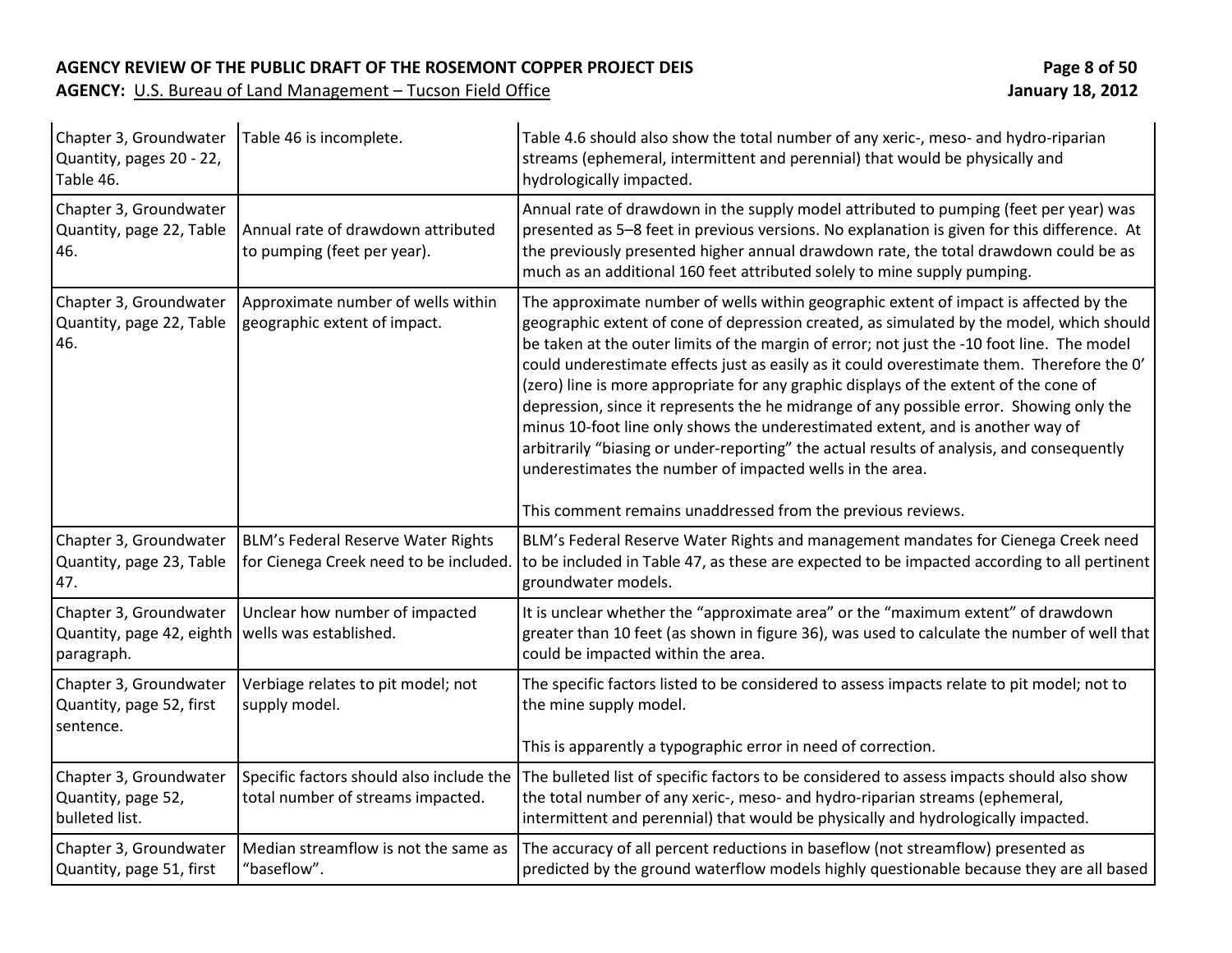| paragraph.                                                                              |                                                    | on estimates of median streamflow, and should be recalculated. Median streamflow<br>includes runoff flooding peak flows. Three methods (straight line, fixed base, and variable<br>slope), of hydrograph separation are available to separate baseflows from peak flows.<br>Exclusion of peak flows in an accurate analysis would certainly result in greater percent<br>baseflow reductions.                                                                                                                                                                                                                                                                                                                                                                                                                                                                                                                                                                                                                                                                                                                                                                                      |
|-----------------------------------------------------------------------------------------|----------------------------------------------------|------------------------------------------------------------------------------------------------------------------------------------------------------------------------------------------------------------------------------------------------------------------------------------------------------------------------------------------------------------------------------------------------------------------------------------------------------------------------------------------------------------------------------------------------------------------------------------------------------------------------------------------------------------------------------------------------------------------------------------------------------------------------------------------------------------------------------------------------------------------------------------------------------------------------------------------------------------------------------------------------------------------------------------------------------------------------------------------------------------------------------------------------------------------------------------|
|                                                                                         |                                                    | The natural variation in streamflows will result in greater percent baseflow impacts.<br>Certain times of the year have significantly less flow and therefore could be impacted<br>more by decreases in ground water levels. Low flows as a result of drought and/or climate<br>change would also result in greater baseflow impacts from decreases in ground water<br>levels. A seven-day low-flow analysis would also be worthwhile and likely would provide<br>a more accurate estimate than the estimated median streamflows. The minimum flow<br>analysis described in the second paragraph of page 52 clearly shows the potential impacts<br>to dry-up baseflows from some portions of the stream during low flow periods. This type<br>of impact is of major concern to BLM because aquatic species cannot survive or return;<br>which should be fully disclosed and emphasized in the DEIS. Additionally, the minimum<br>flow analysis does not include the Month of July, the earlier part of which is often the<br>driest time of year, as the monsoon is more and more delayed due to climate change.<br>Low-flows in July should be included in the low-flow analysis. |
|                                                                                         |                                                    | Furthermore lowering of the water table/reduced groundwater flow to Cienega Creek<br>would also result in permanent impacts to numerous wetlands supporting T & E species<br>within the LCNCA.                                                                                                                                                                                                                                                                                                                                                                                                                                                                                                                                                                                                                                                                                                                                                                                                                                                                                                                                                                                     |
|                                                                                         |                                                    | The baseflow calibration target was incorrectly estimated because the median flow value<br>for the USGS gages used as the calibration target instead of the baseflow. The correct<br>baseflow is I cfs not 2 cfs. The greatest impacts to aquatic species occurs during the late<br>spring/early summer when average base flows fall below 0.25cfs. Modeling these flows<br>provides the most relevant data for deriving impacts to aquatic habitats and species.<br>These low flows were not modeled. Instead average flows were modeled.                                                                                                                                                                                                                                                                                                                                                                                                                                                                                                                                                                                                                                         |
|                                                                                         |                                                    | This comment remains unaddressed from the previous review.                                                                                                                                                                                                                                                                                                                                                                                                                                                                                                                                                                                                                                                                                                                                                                                                                                                                                                                                                                                                                                                                                                                         |
| Chapter 3, Groundwater<br>Quantity, page 63, first<br>full paragraph, first<br>bullet). | Impacts to baseflows are greater than<br>$1 - 3%!$ | Impacts would be greater when consideration is given to baseflows, as well as seasonal<br>lows or drought cycles. Climate change is expected to produce less flow, furthering BLM's<br>concern for lass of baseflows and dependent aquatic and riparian obligate species.                                                                                                                                                                                                                                                                                                                                                                                                                                                                                                                                                                                                                                                                                                                                                                                                                                                                                                          |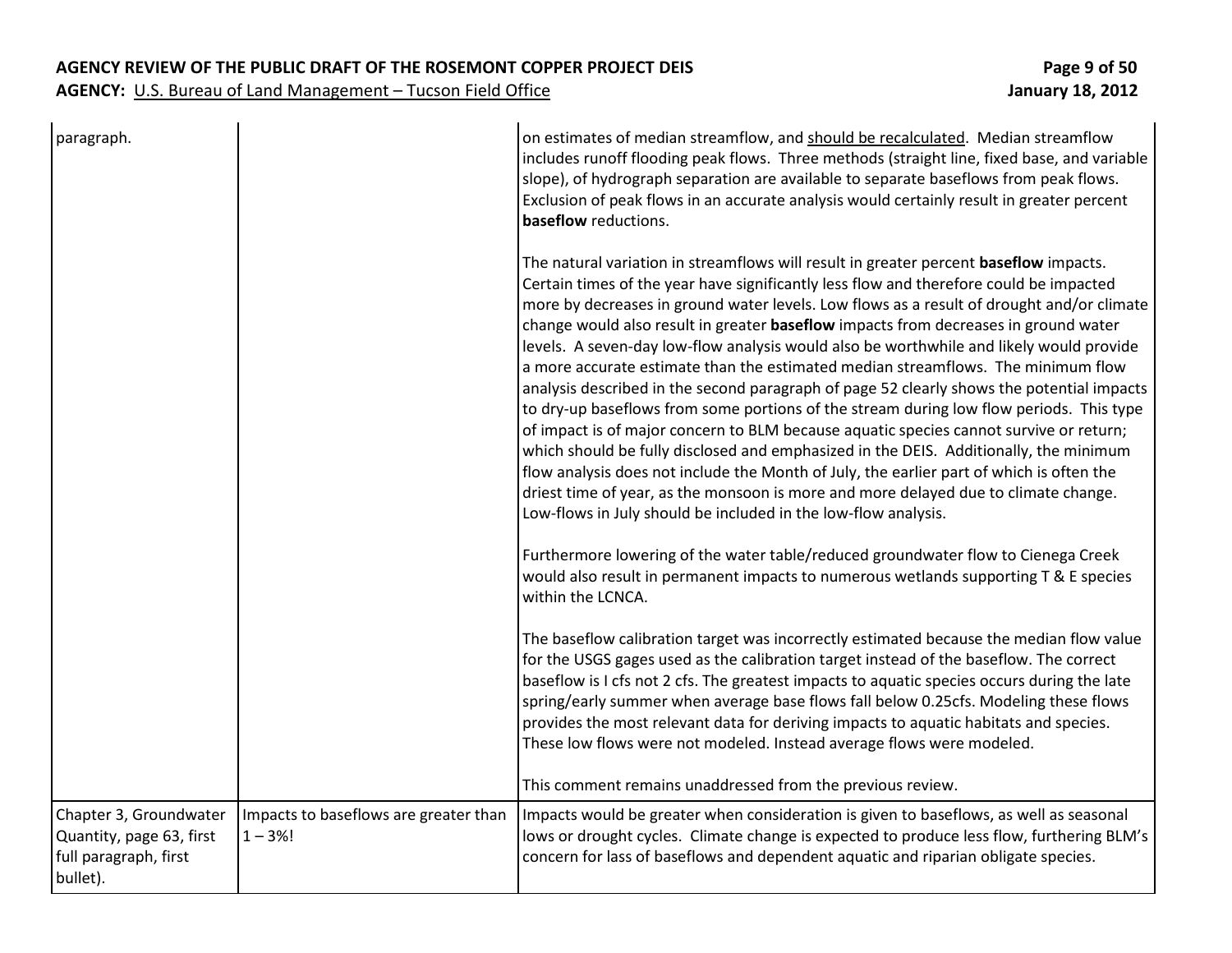| Chapter 3, Groundwater<br>Quantity, page 63, fourth<br>paragraph, first<br>sentence. | Even seasonal losses of Cienega Creek<br>baseflows are not "minor" impacts.                                                                                                           | The effect of these flow reductions on the current uses of Cienega Creek and its<br>designation as an Outstanding Arizona Waters are of concern to the BLM because<br>reductions to stream flows are predicted to potentially dry-up baseflows from some<br>portions of the stream during low flow periods, and are predicted to result a reduction in<br>perennial stream. This would permanently impact native aquatic species, and infringe on<br>Federal Reserve Water Rights. BLM cannot consider such potential impacts as "minor".<br>They would affect existing uses and the Outstanding Arizona Water designation.<br>Neither the Errol L. Montgomery nor the Tetra Tech groundwater models simulate<br>seasonal variations in flow in Davidson Canyon or Cienega Creek, or how the simulated<br>impacts on average baseflows would impact seasonal flows. It is not clear how<br>streamflow might vary over the course of the year, e.g., would flows in the perennial<br>reaches of lower Davidson Canyon disappear entirely over several months during dry<br>seasons or drought conditions? Effects of groundwater drawdown may be greater in drier<br>months with significant, irreversible impacts to riparian resources. There should be |
|--------------------------------------------------------------------------------------|---------------------------------------------------------------------------------------------------------------------------------------------------------------------------------------|----------------------------------------------------------------------------------------------------------------------------------------------------------------------------------------------------------------------------------------------------------------------------------------------------------------------------------------------------------------------------------------------------------------------------------------------------------------------------------------------------------------------------------------------------------------------------------------------------------------------------------------------------------------------------------------------------------------------------------------------------------------------------------------------------------------------------------------------------------------------------------------------------------------------------------------------------------------------------------------------------------------------------------------------------------------------------------------------------------------------------------------------------------------------------------------------------------------------------------------------------------|
|                                                                                      |                                                                                                                                                                                       | sufficient data (stream flow gauging, rainfall) to simulate seasonal trends. AGFD requires<br>a seasonality analysis in order to analyze both short-term and long-term effects on<br>riparian resources.<br>Furthermore lowering of the water table/reduced groundwater flow to Cienega Creek<br>would also result in permanent impacts to numerous wetlands supporting T & E species<br>within the LCNCA.                                                                                                                                                                                                                                                                                                                                                                                                                                                                                                                                                                                                                                                                                                                                                                                                                                               |
| Chapter 3, Groundwater<br>Quantity, page 63, fifth<br>paragraph.                     | Calibration difficulties, limited geologic<br>data, large area of model, and<br>fractured rock modeled as<br>homogenous media, also add to the<br>significant prediction uncertainty. | The significant uncertainty associated with the modeled impacts to Cienega Creek is also<br>associated with calibration difficulties encountered, limited geologic data, large area of<br>model, and fractured rock modeled as homogenous media, in addition to the conceptual<br>hydrologic framework, the time frame involved, and the magnitude of the modeled<br>impacts.                                                                                                                                                                                                                                                                                                                                                                                                                                                                                                                                                                                                                                                                                                                                                                                                                                                                            |
| Chapter 3, Groundwater<br>Quantity, page 65, first<br>full paragraph.                | Pit evaporation estimated to be<br>greater than the mean monthly June<br>flow in Cienega Creek                                                                                        | Loss of water from the aquifer as a result of the pit is estimated to vary anywhere from<br>104 gallons per minute (0.23 CFS), to 550 gallons per minute (1.23 CFS). The mean<br>monthly June Cienega Creek streamflow average is only 0.28 cubic feet per second (U.S.<br>Geological Survey 2011).                                                                                                                                                                                                                                                                                                                                                                                                                                                                                                                                                                                                                                                                                                                                                                                                                                                                                                                                                      |
| Chapter 3, Groundwater<br>Quantity, page 65, last<br>paragraph.                      | Apparent contradiction/confusion in<br>the prediction of groundwater<br>recharge reduction and pit losses.                                                                            | During mining the amount of water lost from the ground water basin as a result of the<br>mine pit would represent a loss equivalent to 5 to 14 percent of the current basin<br>recharge and would represent an increase in water loss from the aquifer of 9 to 75<br>percent. After closure, when the aquifer reaches equilibrium, this amount would                                                                                                                                                                                                                                                                                                                                                                                                                                                                                                                                                                                                                                                                                                                                                                                                                                                                                                     |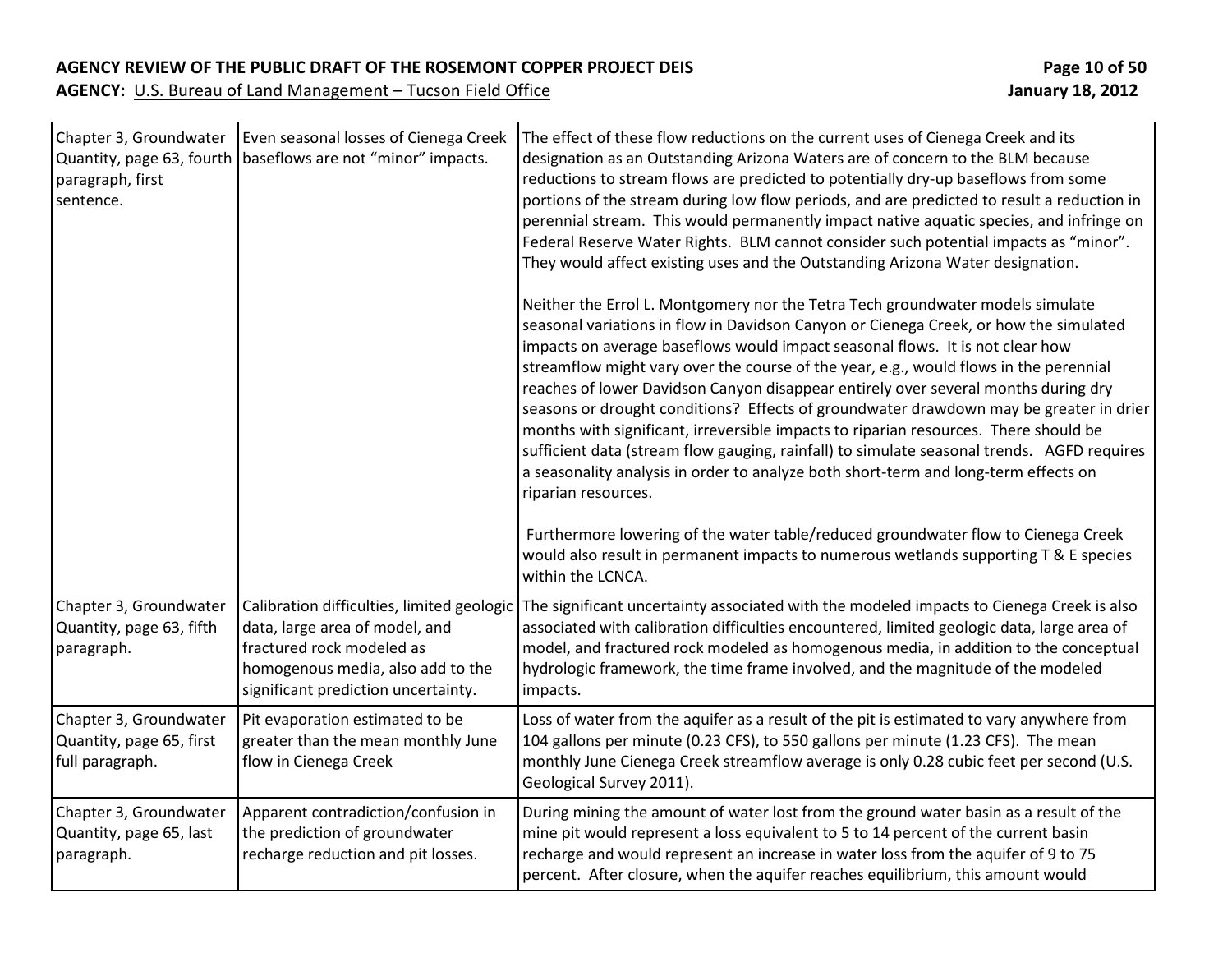|                                                                                                    |                                                                                                                                                       | represent a loss equivalent to 2 to 5 percent of the current basin recharge and would<br>represent an increase in evaporative water loss from the aquifer of 3 to 31 percent, as<br>shown in table 49. This appears to be in direct contradiction to the statement that the<br>relative impairment of mountain-front ground water recharge function was calculated at<br>1%. It is not clear if/how a distinction is made between mountain front recharge (1,102<br>AFA) and basin recharge (6,900 - 25,500 AFA estimates by various authors) for this<br>calculation of percent reduction. The initial M&A groundwater study (page 113) reported<br>a 215 AFA pit inflow, representing an approximate 4.5 percent loss of groundwater from<br>the 4,798 AFA simulated groundwater recharge to the Cienega Creek system after 1,022<br>years.<br>The November 2010 DEIS (page 39) reported 500 AFA loss of mountain front recharge,<br>representing approximately 5% - 7% of the basin total. The 500 AFA equates to about<br>45.37% of the 1,102 AFA now reported as mountain-front recharge. (See related<br>following comment). |
|----------------------------------------------------------------------------------------------------|-------------------------------------------------------------------------------------------------------------------------------------------------------|------------------------------------------------------------------------------------------------------------------------------------------------------------------------------------------------------------------------------------------------------------------------------------------------------------------------------------------------------------------------------------------------------------------------------------------------------------------------------------------------------------------------------------------------------------------------------------------------------------------------------------------------------------------------------------------------------------------------------------------------------------------------------------------------------------------------------------------------------------------------------------------------------------------------------------------------------------------------------------------------------------------------------------------------------------------------------------------------------------------------------------|
| Chapter 3, Groundwater<br>Quantity, page 67,<br>second paragraph.                                  | 73 is not 1% of 1,102.<br>$(73/1, 102 = 0.0662; \text{ or } 6.6\%).$<br>The reduction of mountain-front<br>recharge area should also be<br>presented. | The reduction in mountain-front recharge owing to capture by the mine pit lake, as well<br>as falling on the tailings and waste rock piles, which will have stormwater controls, was<br>estimated to be approximately 73 acre-feet per year at the end of active mining; this<br>represents an approximate 6.6 percent reduction (not 1%) in the estimated 1,102 acre-<br>feet of mountain-front recharge. The reduction of mountain-front recharge area should<br>also be presented.                                                                                                                                                                                                                                                                                                                                                                                                                                                                                                                                                                                                                                              |
| Chapter 3, Groundwater<br>Quantity, page 75, first<br>paragraph and<br>subsequent bulleted list.   | Groundwater pumpage within the<br>Cienega Creek basin is a cumulative<br>impact that legally has to be<br>considered.                                 | The Council on Environmental Quality defines a cumulative impact as -the impact on the<br>environment which results from the incremental impact of the action when added to<br>other past, present, and reasonably foreseeable actions regardless of what agency<br>(federal or nonfederal) or person undertakes such other actions (40 Code of Federal<br>Regulations 1508.7). Groundwater pumpage within the Cienega Creek basin meets all of<br>these criteria. It must be considered, just as present and future pumpage in the Santa<br>Cruz basin was considered for the mine supply model.                                                                                                                                                                                                                                                                                                                                                                                                                                                                                                                                  |
| Chapter 3, Groundwater<br>Quantity, page 77, first<br>paragraph, (bullet), and<br>sixth paragraph. | Recharge will not provide any<br>mitigation in the impacted area.                                                                                     | The proposed locations for recharge are too far down-gradient to provide any actual<br>offset to the drawdown from the proposed mine supply pumpage. The "off-set" would<br>only be theoretical to the over-all water budget of the Tucson AMA as a whole, but of no<br>benefit to the impacted area since recharge would be far down-gradient.<br>This comment remains unaddressed from the previous review. The fact that recharge will                                                                                                                                                                                                                                                                                                                                                                                                                                                                                                                                                                                                                                                                                          |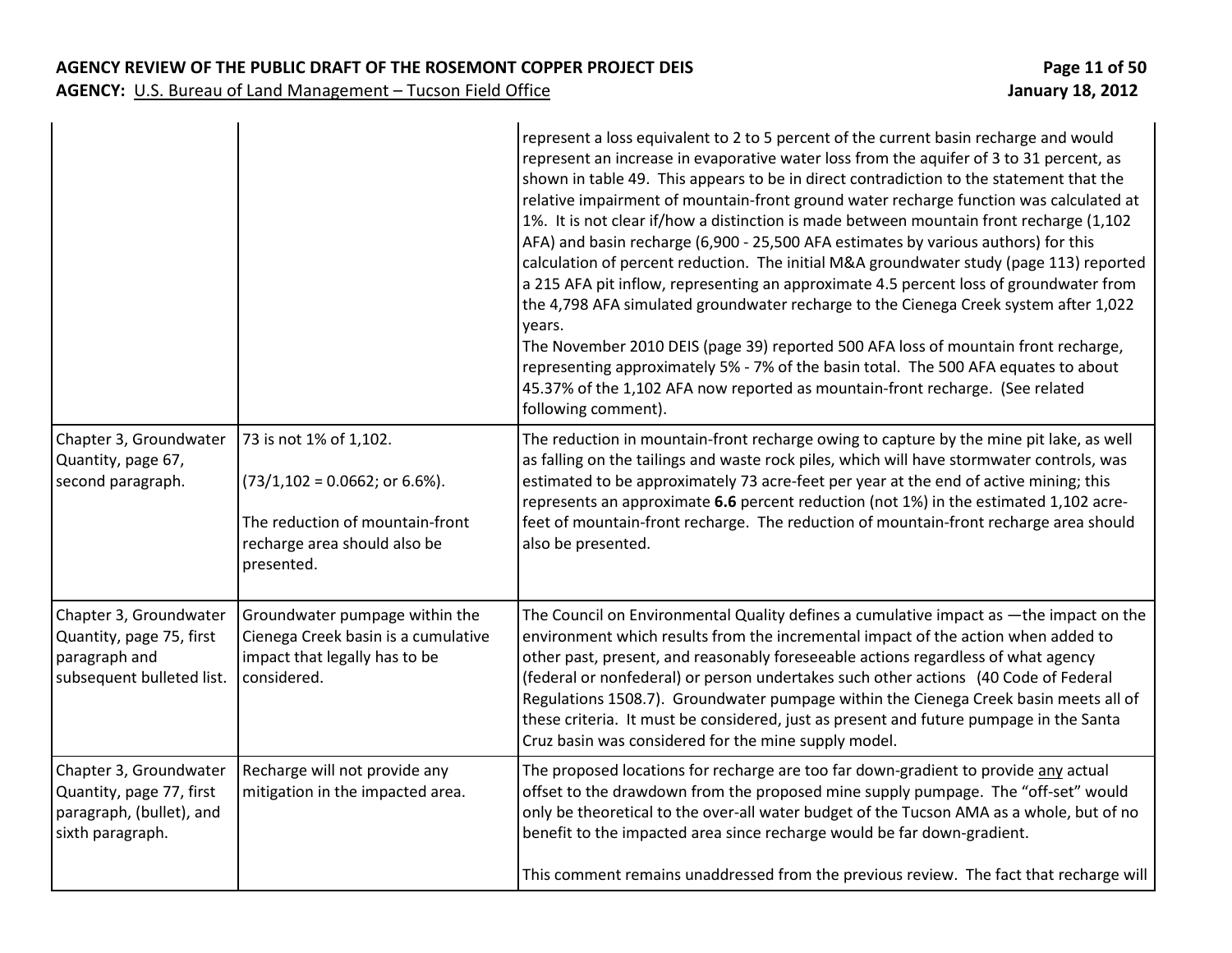**AGENCY:** U.S. Bureau of Land Management – Tucson Field Office

|                                                                                        |                                                                                                       | not provide any mitigation in the impacted area needs to be clearly and succinctly stated.                                                                                                                                                                                                                                                                                                                                                                                                                                                                                                                                                                                                                                                                   |
|----------------------------------------------------------------------------------------|-------------------------------------------------------------------------------------------------------|--------------------------------------------------------------------------------------------------------------------------------------------------------------------------------------------------------------------------------------------------------------------------------------------------------------------------------------------------------------------------------------------------------------------------------------------------------------------------------------------------------------------------------------------------------------------------------------------------------------------------------------------------------------------------------------------------------------------------------------------------------------|
| Chapter 3, Groundwater<br>Quantity, page 77,<br>seventh paragraph,<br>second sentence. | What about a protection plan for<br>Cienega Creek water resources?                                    | The water resources in Davidson Canyon/Cienega Creek basin are just as important to<br>local residents as those in the Santa Cruz basin. A protection plan to mitigate impacts to<br>wells, springs, seeps, and streams is needed.                                                                                                                                                                                                                                                                                                                                                                                                                                                                                                                           |
| <b>Surface Water Quality</b>                                                           | <b>Surface Water Quality</b>                                                                          | <b>Surface Water Quality</b>                                                                                                                                                                                                                                                                                                                                                                                                                                                                                                                                                                                                                                                                                                                                 |
| Quality, page 1, second<br>paragraph, and figure 49<br>on page 2.                      | Chapter 3, Surface Water   Analysis area should include<br>watersheds on west side of divide.         | Analysis area should include watersheds on west side of divide. Access road and utility<br>corridor activities do have the potential of affecting surface water quality. Off-site<br>construction of above-ground power lines, water supply lines, and access roads should be<br>analyzed, as these activities most certainly can affect surface water quality. At a<br>minimum, Pima County drainage standards should apply. Stream course or drainage<br>pattern alterations should not occur. All streams should continue to flow into their<br>natural courses. No "gathering" or "consolidating" of several small streams into larger<br>crossings and larger drainage structures should occur.<br>Culvert designs need to consider sediment transport. |
|                                                                                        |                                                                                                       | Additionally, all disturbed areas should be hydroseeded with native grasses and<br>completely stabilized with appropriate stormwater BMP's, as part of a complete Storm<br>Water Pollution Prevention Plan (SWPPP) that should be prepared. Effective detention<br>upstream of culverts can be designed to have positive effects of reducing peak flows and<br>extending flow durations, which can promote better flow regimes, increase recharge, and<br>generally improve habitats. Proper erosion control/energy dissipation measures should<br>be designed at all culvert watercourse crossings.<br>This comment remains unaddressed from the previous reviews.                                                                                          |
| Quality, page 3, last<br>paragraph; and first<br>paragraph on page 4.                  | Chapter 3, Surface Water   Sediment yield impacts on the Santa<br>Cruz side also need to be analyzed. | Sediment yield and other potential surface water quality impacts on the Santa Cruz side<br>also need to be analyzed. Off-site construction of above-ground power lines, water<br>supply lines and access roads should be analyzed, as these activities most certainly can<br>affect surface water quality.<br>Extremely small surface disturbances, especially in headwaters, do have the potential to<br>cause significant and long-lasting downstream impacts to surface water quality; especially<br>when impacts to many washes not just a single wash are expected. The stated widths<br>(225 feet total), for water and power lines, and the access road, and their respective                                                                         |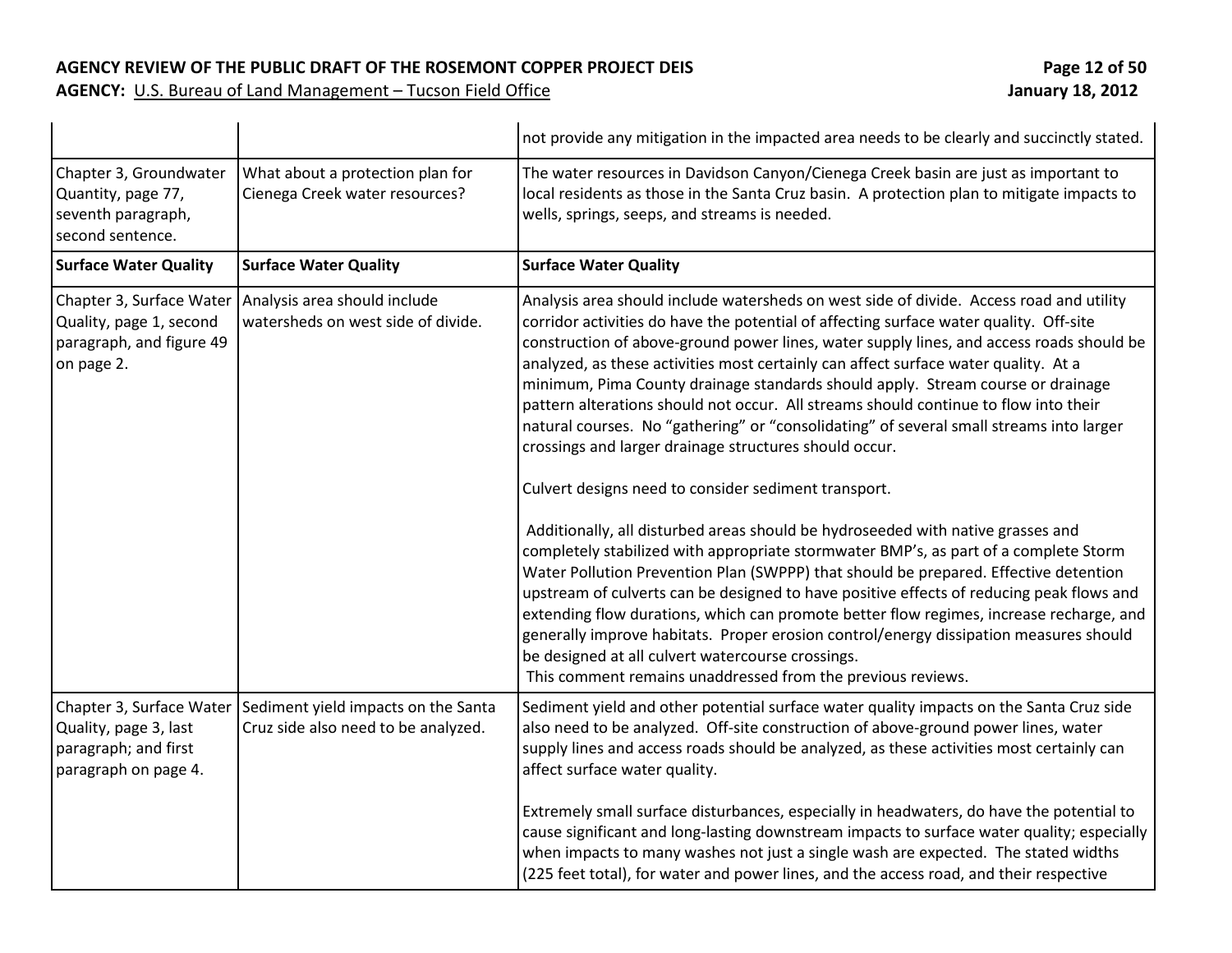#### **AGENCY REVIEW OF THE PUBLIC DRAFT OF THE ROSEMONT COPPER PROJECT DEIS Page 13 of 50**

|                                             |                                                                                     | mapped lengths clearly indicate that their footprints are NOT "extremely small".                                                                                                                                                                                                                                                                                                                                                                                                                                                                                                                                                                                                                                                                                                          |
|---------------------------------------------|-------------------------------------------------------------------------------------|-------------------------------------------------------------------------------------------------------------------------------------------------------------------------------------------------------------------------------------------------------------------------------------------------------------------------------------------------------------------------------------------------------------------------------------------------------------------------------------------------------------------------------------------------------------------------------------------------------------------------------------------------------------------------------------------------------------------------------------------------------------------------------------------|
|                                             |                                                                                     | Although the proper use of BMPs can mitigate and even prevent impacts, their potential<br>still needs to be analyzed and fully and succinctly disclosed. After construction,<br>stabilization measures as required under a SWPPP can prevent continued potential for<br>erosion, but the potential impacts still need to be analyzed and fully and succinctly<br>disclosed.                                                                                                                                                                                                                                                                                                                                                                                                               |
|                                             |                                                                                     | Culvert designs need to consider sediment transport.                                                                                                                                                                                                                                                                                                                                                                                                                                                                                                                                                                                                                                                                                                                                      |
|                                             |                                                                                     | Proposed mitigation is not a justifiable reason for not analyzing and not disclosing<br>potential impacts. Potential impacts to surface waters on the Santa Cruz side should be<br>fully analyzed and their proposed mitigation methods should be completely and clearly<br>described in detail.                                                                                                                                                                                                                                                                                                                                                                                                                                                                                          |
|                                             |                                                                                     | Impacts to surface water quality from linear features such as power lines, water supply<br>pipelines, and access roads should be analyzed even if they would only have a small<br>footprint in washes and are temporary in nature. They need to be analyzed and fully<br>disclosed even if they occur only during construction and are then reclaimed following<br>construction. The post-construction reclamation process and methods should be<br>completely and clearly described in detail, as proposed mitigation.                                                                                                                                                                                                                                                                   |
|                                             |                                                                                     | Impacts from unpaved associated maintenance roads and would be expected to surface<br>water impacts even though no transmission poles would be constructed in washes,<br>because stormwater runoff from the unpaved roads can enter into adjacent downstream<br>washes. Temporary impacts are not exempt from the need to be analyzed and disclosed.<br>BMP's, no matter how well designed, can and often do fail. It cannot be assumed that<br>just because BMP's will be implemented in a SWPPP, that they will all prevent all potential<br>surface water quality impacts. They each need to be fully described and analyzed as to<br>their appropriateness, functionality, and durability; as only partially, conceptually and<br>generally described in subject paragraph on page 4. |
|                                             |                                                                                     | This comment remains partially unaddressed from the previous reviews.                                                                                                                                                                                                                                                                                                                                                                                                                                                                                                                                                                                                                                                                                                                     |
| Quality, page 4, sixth<br>paragraph, second | Chapter 3, Surface Water   A more rigorous sediment yield<br>analysis is warranted. | The Pacific Southwest Inter-Agency Committee (PSAIC; 1968) method is outdated. There<br>are many newer and better models available. This empirical model is too generalized for<br>site specific analysis. It is more subjective and probably less accurate than other models.                                                                                                                                                                                                                                                                                                                                                                                                                                                                                                            |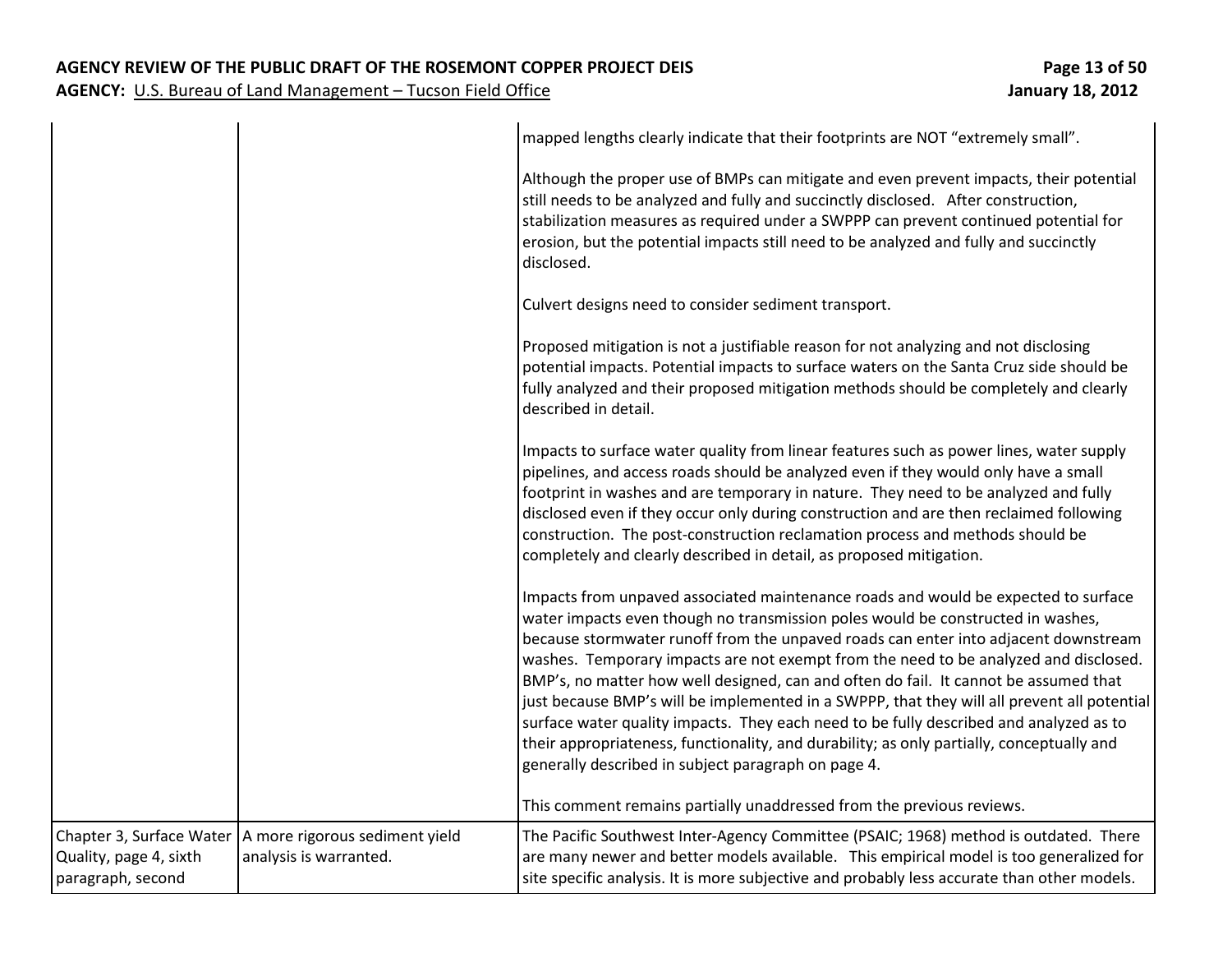| sentence.                                              |                                                                                                         | PSIAC predicts average annual sediment yield, and is not intended for event modeling,<br>which should be analyzed.                                                                                                                                                                                                                                                                                                                                                                                                                                                                                                                                                                                            |
|--------------------------------------------------------|---------------------------------------------------------------------------------------------------------|---------------------------------------------------------------------------------------------------------------------------------------------------------------------------------------------------------------------------------------------------------------------------------------------------------------------------------------------------------------------------------------------------------------------------------------------------------------------------------------------------------------------------------------------------------------------------------------------------------------------------------------------------------------------------------------------------------------|
|                                                        |                                                                                                         | PSIAC is a qualitative model; a quantitative event model would be more appropriate.                                                                                                                                                                                                                                                                                                                                                                                                                                                                                                                                                                                                                           |
|                                                        |                                                                                                         | A comparison of several models would be most appropriate. A more rigorous analysis of<br>sediment yields and downstream impacts is warranted.                                                                                                                                                                                                                                                                                                                                                                                                                                                                                                                                                                 |
| Chapter 3, Surface Water<br>Quality, page 5, table 76. | Potential for acid rock drainage.                                                                       | Early detection of acid rock drainage would occur in early testing of sediment ponds down<br>gradient of waste rock storage areas, if the acid drainage were to seep and permeate into<br>the fractured rock aquifer and contaminate the groundwater instead of traveling as runoff<br>to downstream sediment ponds. Either or both could occur, but if only the groundwater<br>path was taken, testing in the sediment ponds would not be expected to detect that<br>acidic drainage. Additionally, there could be a significant time lag even with surface<br>runoffs.                                                                                                                                      |
| Quality, page 5, table 76.                             | Chapter 3, Surface Water   Potential for other contaminants.                                            | There is always a potential for heap leachate to reach surface waters. Even with BADCTs,<br>the potential for mishaps, material failures, human error, and catastrophic events can<br>cause unforeseen leaks from heap leach facilities which then could reach surface waters.<br>The potential can be reasonably and possibly even completely mitigated, but not<br>eliminated.                                                                                                                                                                                                                                                                                                                              |
|                                                        |                                                                                                         | It is incorrect to assume that "Down-gradient water-quality impacts due to the Project are<br>not expected to occur due to the anticipated terminal hydraulic sink." Surface flows and<br>"passthrough drain flows" in the waste rock deposits have the potential to contaminate<br>downstream surface and groundwater, and so does the heap leaching operation.                                                                                                                                                                                                                                                                                                                                              |
|                                                        |                                                                                                         | A more accurate choice of wording is warranted.                                                                                                                                                                                                                                                                                                                                                                                                                                                                                                                                                                                                                                                               |
| Quality, page 6, and<br>table 77.                      | Chapter 3, Surface Water   BLM's Federal Reserve Water Rights<br>for Cienega Creek need to be included. | BLM's Federal Reserve Water Rights and management mandates for Cienega Creek need<br>to be included in this section and in Table 77, as these are expected to be impacted<br>according to all pertinent groundwater models showing flow reductions, which will also<br>result in water quality impacts as less flows will have higher concentrations of potential<br>pollutants and less frequent flows can dramatically change ecosystem parameters which<br>in turn have the potential to cause further water quality degradations. Furthermore, BLM<br>has a Congressional mandate to protect, maintain and enhance the natural resources of<br>the Las Cienegas National Conservation Area in perpetuity. |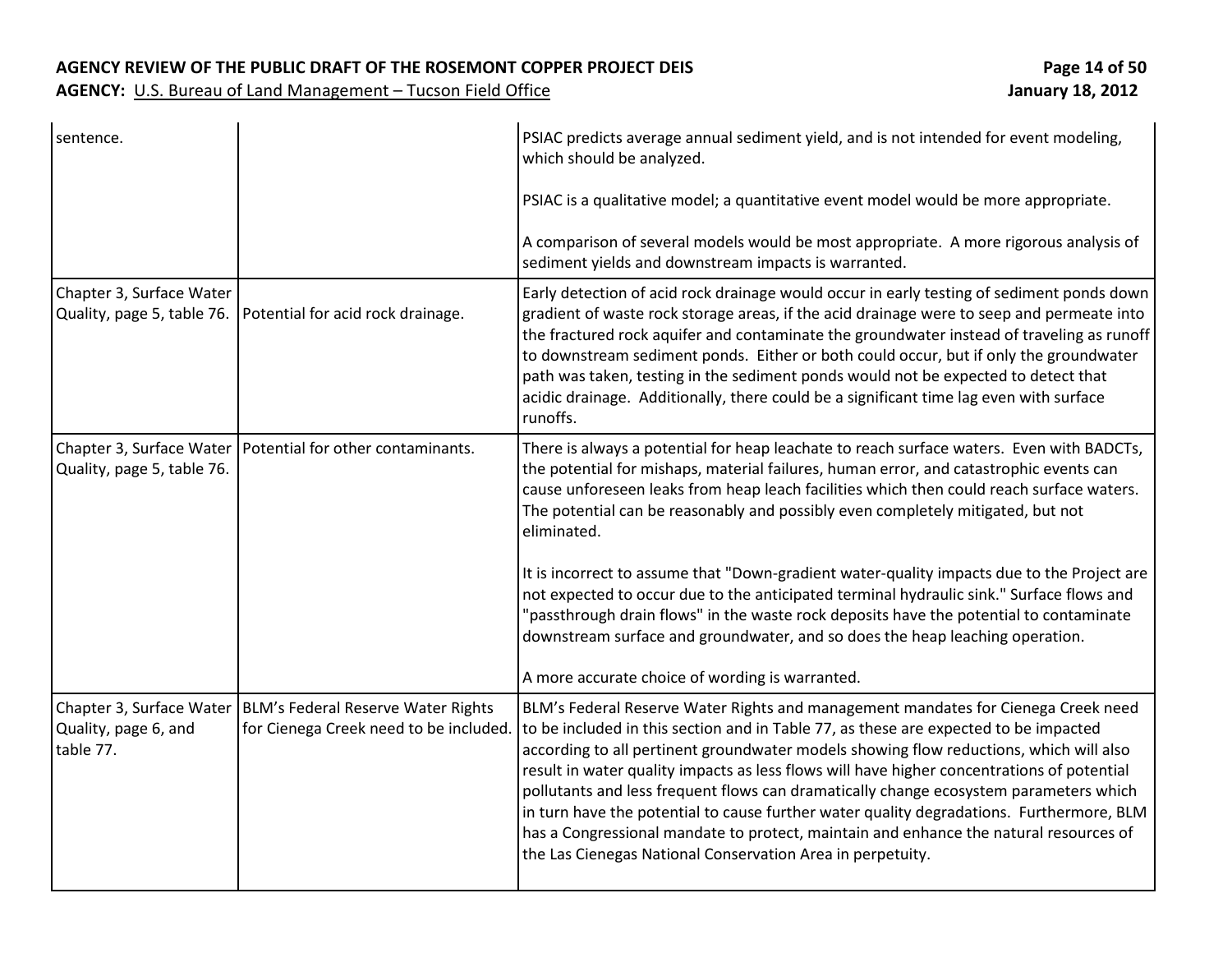#### AGENCY REVIEW OF THE PUBLIC DRAFT OF THE ROSEMONT COPPER PROJECT DEIS **Page 15** 06 50

|                                                                                         |                                                                          | Furthermore lowering of the water table/reduced groundwater flow to Cienega Creek<br>would also result in permanent impacts to numerous wetlands supporting T & E species<br>within the LCNCA.                                                                                                                                                                                                                                                                                                                                                                                                  |
|-----------------------------------------------------------------------------------------|--------------------------------------------------------------------------|-------------------------------------------------------------------------------------------------------------------------------------------------------------------------------------------------------------------------------------------------------------------------------------------------------------------------------------------------------------------------------------------------------------------------------------------------------------------------------------------------------------------------------------------------------------------------------------------------|
| Chapter 3, Surface Water<br>Quality, page 17, first<br>paragraph, third<br>sentence.    | Baseline of total suspended<br>sediments.                                | A sampling of or measurement of total suspended sediment under baseline conditions<br>should be conducted in the project area; these types of samples are not difficult to<br>properly collect during runoff events and ARE commonly included in water quality<br>analyses. While it is true that the lack of samples of sediment load in stormwater in the<br>project area does not affect the analysis, the baseline information would be extremely<br>valuable to assess the reliability future sediment load predictions under each alternative<br>by standard erosion modeling techniques. |
| Quality, page 20, last first Permit.<br>paragraph, first<br>sentence.                   | Chapter 3, Surface Water   Define term of Aquifer Protection             | What is the term of the Arizona Department of Environmental Quality Aquifer Protection<br>Permit through which routine inspections of the waste rock storage area shall continue to<br>be performed quarterly and after every major storm or surface flow event?                                                                                                                                                                                                                                                                                                                                |
| Chapter 3, Surface Water<br>Quality, page 20, last<br>paragraph, last full<br>sentence. | Complete early detection of acid rock<br>drainage.                       | Clearly state here and in the groundwater quality section if monitoring wells would be<br>located upstream of the sediment ponds, immediately down gradient of the waste rock<br>storage areas to detect as early as possible any acid drainage that might seep and<br>permeate vertically into the fractured rock aquifer.<br>This comment remains unaddressed from the previous reviews.                                                                                                                                                                                                      |
| Chapter 3, Surface Water<br>Quality, page 21, fourth<br>paragraph, third<br>sentence.   | Will seepage from the heap leach<br>facility be treated?                 | Will seepage from the heap leach facility be treated with an engineered biological system<br>to meet numeric Arizona Aquifer Water Quality Standards? (No decision is expressed).                                                                                                                                                                                                                                                                                                                                                                                                               |
| Chapter 3, Surface Water<br>Quality, page 27, twelfth<br>paragraph, (bulleted<br>line). | Revegetation of tailings buttress walls<br>is questionable.              | Revegetation of tailings buttress walls to prevent erosion of sediment during mine<br>operation is highly doubtful, based on the lack of success to revegetate spoils slopes in<br>any other mines. Revegetation of mining waste buttresses has been problematic at best<br>in all cases, and has never been fully successful.<br>Perhaps higher probabilities of success could be expected with landforming of the tailings<br>instead of using buttresses.                                                                                                                                    |
| Quality, page 28, second<br>paragraph.                                                  | Chapter 3, Surface Water   For how long will these requirements<br>hold? | For how long will Rosemont Copper be held to all these surface permit monitoring,<br>reporting, and contingency conditions requirements?                                                                                                                                                                                                                                                                                                                                                                                                                                                        |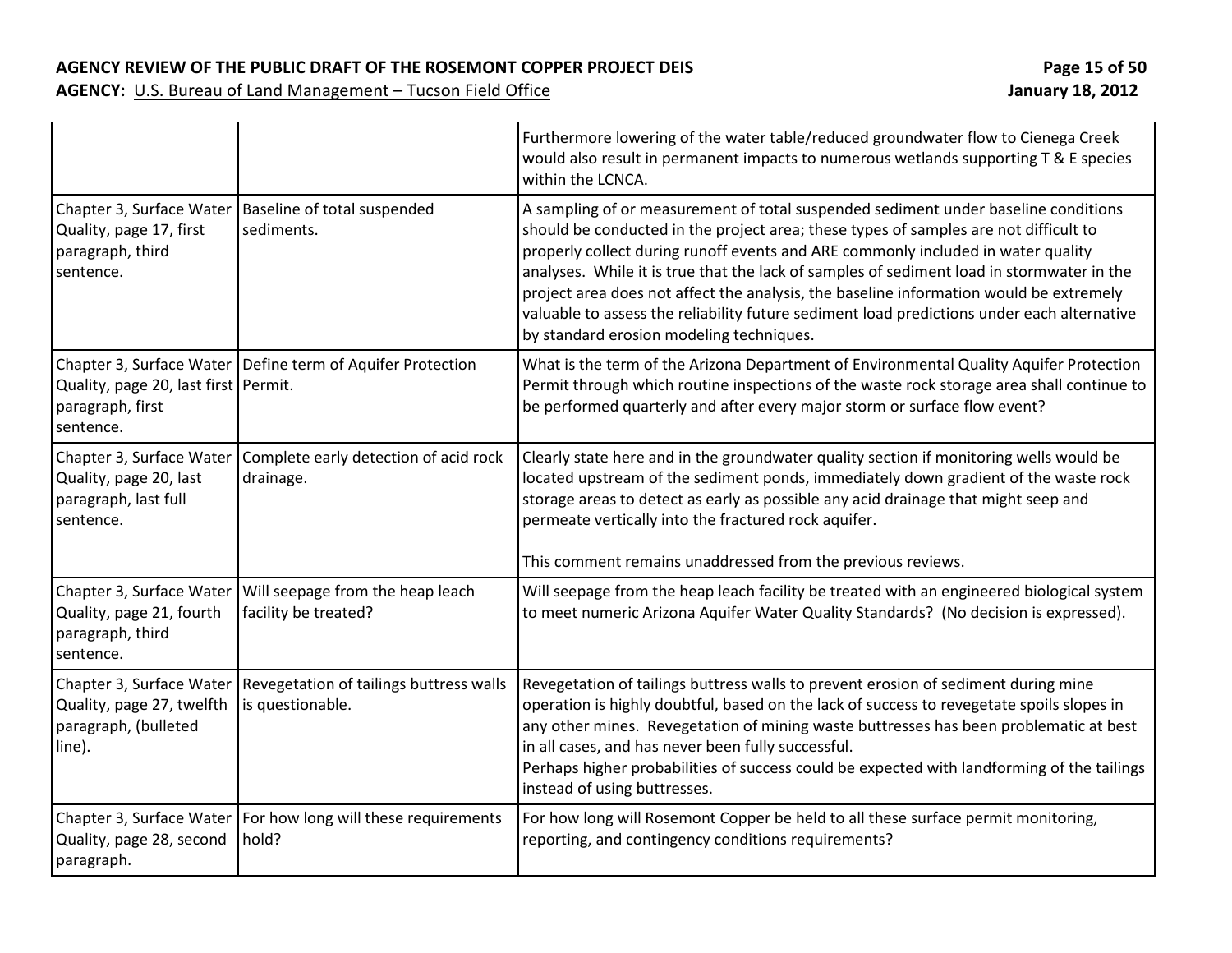|                                                                                                                     |                                                                                                  | (Don't want to assume any time, but it should be well past closure).                                                                                                                                                                                                                                                                                                                                                                                                                                                                                                                                                                                                                                                                                                                                                                                                                                                                                                                                                                                                                                                                                                                                                                                                                                                                                                                                                                                                               |
|---------------------------------------------------------------------------------------------------------------------|--------------------------------------------------------------------------------------------------|------------------------------------------------------------------------------------------------------------------------------------------------------------------------------------------------------------------------------------------------------------------------------------------------------------------------------------------------------------------------------------------------------------------------------------------------------------------------------------------------------------------------------------------------------------------------------------------------------------------------------------------------------------------------------------------------------------------------------------------------------------------------------------------------------------------------------------------------------------------------------------------------------------------------------------------------------------------------------------------------------------------------------------------------------------------------------------------------------------------------------------------------------------------------------------------------------------------------------------------------------------------------------------------------------------------------------------------------------------------------------------------------------------------------------------------------------------------------------------|
| Chapter 3, Surface Water<br>Quality, page 29, fifth<br>paragraph.                                                   | Sediment deprived water can cause<br>erosion.                                                    | Reduction of sediment yield from the project area is not necessarily a "benefit".<br>Sediment deprived (hungry) water can cause downstream erosion. Monitoring of<br>downstream channels for excessive erosion caused by reductions of sediment should be<br>part of the long-term requirements of the surface water quality mitigation measures. This<br>possibility should also be addressed.                                                                                                                                                                                                                                                                                                                                                                                                                                                                                                                                                                                                                                                                                                                                                                                                                                                                                                                                                                                                                                                                                    |
| Chapter 3, Surface Water<br>Quality, (issue not<br>addressed within DEIS).                                          | Caution warranted to prevent spills to<br>the eastern watersheds.<br>Relocate stormwater basins. | Although no project facilities or features are proposed to be located in the eastern<br>watersheds, stormwater basins and diversions near the pit are proposed right up against<br>the eastern divide, protected only by earthen berms. Extreme caution is warranted to<br>prevent spills to the eastern watersheds. Preferably, these facilities<br>(stormwater basins) should be relocated further away from the eastern divide.<br>This comment remains unaddressed from the previous reviews.                                                                                                                                                                                                                                                                                                                                                                                                                                                                                                                                                                                                                                                                                                                                                                                                                                                                                                                                                                                  |
| <b>Surface Water Quantity</b>                                                                                       | <b>Surface Water Quantity</b>                                                                    | <b>Surface Water Quantity</b>                                                                                                                                                                                                                                                                                                                                                                                                                                                                                                                                                                                                                                                                                                                                                                                                                                                                                                                                                                                                                                                                                                                                                                                                                                                                                                                                                                                                                                                      |
| Chapter 3, Surface Water<br>Quantity, page 1, second<br>paragraph, third and<br>fourth sentences, and<br>figure 47. | Cienega Creek must be included within<br>the analysis area for surface water<br>quantity.        | Cienega Creek has not been included within the analysis area for surface water quantity.<br>The drainages affected by the proposed project represent a small proportion of the<br>Cienega Creek watershed (roughly 2 percent), but the perennial headwater reaches of<br>Cienega Creek are within BLM's Las Cienegas National Conservation Area, (LCNCA). Other<br>differentiating watershed factors, such as location relative to higher elevations, wind and<br>storm track directions, land use, vegetative type and cover density, soils and topography<br>must to be evaluated.<br>Surface flows in Cienega Creek are expected to be reduced by decreased groundwater<br>inputs as a result of permanent pit evaporation. The impacts of these reductions to the<br>seasonal low-flow conditions in Cienega Creek within the LCNCA are of major concern to<br>the BLM because they have the potential to totally extirpate native aquatic and riparian<br>obligate threatened and endangered (T & E) species.<br>Expected reductions in flows to Cienega Creek should not be considered "negligible", just<br>because they would be less impacted than flows to Davidson Canyon. The relative<br>differences between the portions of drainages affected in each watershed are irrelevant<br>when it comes to addressing the significance of impacts within each watershed. The<br>effect of these flow reductions on the current uses of Cienega Creek and its designation as |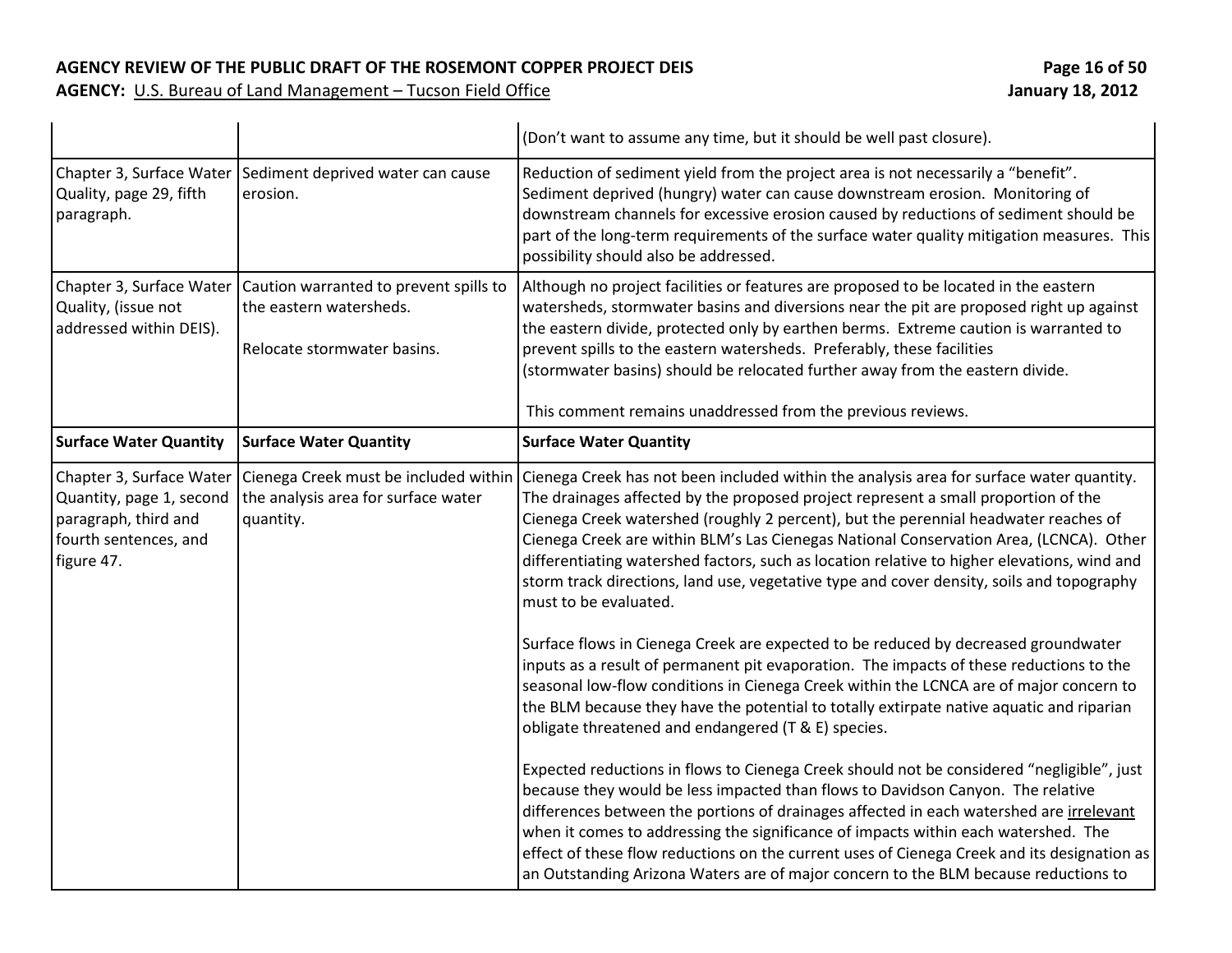|                                                                  |                                                                                                        | stream flows are predicted to potentially dry-up baseflows from some portions of the<br>stream during low flow periods, and are predicted to result a reduction in perennial<br>stream. This would permanently impact native aquatic species, and infringe on Federal<br>Reserve Water Rights. BLM cannot consider such potential impacts as "minor". They<br>would affect existing uses and the Outstanding Arizona Water designation.<br>Using a regression equation of the average-annual runoff for Cienega Creek many miles                                                                 |
|------------------------------------------------------------------|--------------------------------------------------------------------------------------------------------|--------------------------------------------------------------------------------------------------------------------------------------------------------------------------------------------------------------------------------------------------------------------------------------------------------------------------------------------------------------------------------------------------------------------------------------------------------------------------------------------------------------------------------------------------------------------------------------------------|
|                                                                  |                                                                                                        | downstream at its confluence with Pantano Wash is meaningless in assessing impacts to<br>baseflow conditions and affects to Outstanding Arizona Water designations and current<br>designated uses in the LCNCA. Average-annual runoff is not the same as "baseflow".<br>Average annual runoff includes flooding peak flows. Three methods (straight line, fixed<br>base, and variable slope), of hydrograph separation are available to separate baseflows<br>from peak flows. Exclusion of peak flows in an accurate analysis would certainly result in<br>greater percent baseflow reductions. |
|                                                                  |                                                                                                        | Furthermore lowering of the water table/reduced groundwater flow to Cienega Creek<br>would also result in permanent impacts to numerous wetlands supporting T & E species<br>within the LCNCA.                                                                                                                                                                                                                                                                                                                                                                                                   |
| Chapter 3, Surface Water<br>Quantity, page 1, third<br>bullet.   | Implies that Cienega Creek is included<br>within the analysis area for surface<br>water quantity.      | "Quantitative assessment of potential lowering of the water table/reduced groundwater<br>flow to Cienega Creek that results in permanent changes in flow patterns and that may<br>affect their Outstanding Arizona Water designations and current designated uses" implies<br>that Cienega Creek is included within the analysis area for surface water quantity, which<br>appears to contradict the information addressed in the above comment.                                                                                                                                                 |
| Quantity, page 5, and<br>table 59.                               | Chapter 3, Surface Water   BLM's Federal Reserve Water Rights<br>for Cienega Creek need to be included | BLM's Federal Reserve Water Rights and management mandates for Cienega Creek need<br>to be included in this section and in Table 59, as these are expected to be impacted<br>according to all pertinent groundwater models showing flow reductions.                                                                                                                                                                                                                                                                                                                                              |
|                                                                  |                                                                                                        | Furthermore, BLM has a Congressional mandate to protect, maintain and enhance the<br>natural resources of the Las Cienegas National Conservation Area in perpetuity, including<br>numerous wetlands supporting T & E species within the LCNCA.                                                                                                                                                                                                                                                                                                                                                   |
| Chapter 3, Surface Water<br>Quantity, page 16,<br>bulleted list. | Include reductions of surface flows<br>caused by reductions of groundwater<br>inflows.                 | The bulleted list of elements common to all action alternatives should include reductions<br>of surface flows caused by reductions of groundwater inflows.                                                                                                                                                                                                                                                                                                                                                                                                                                       |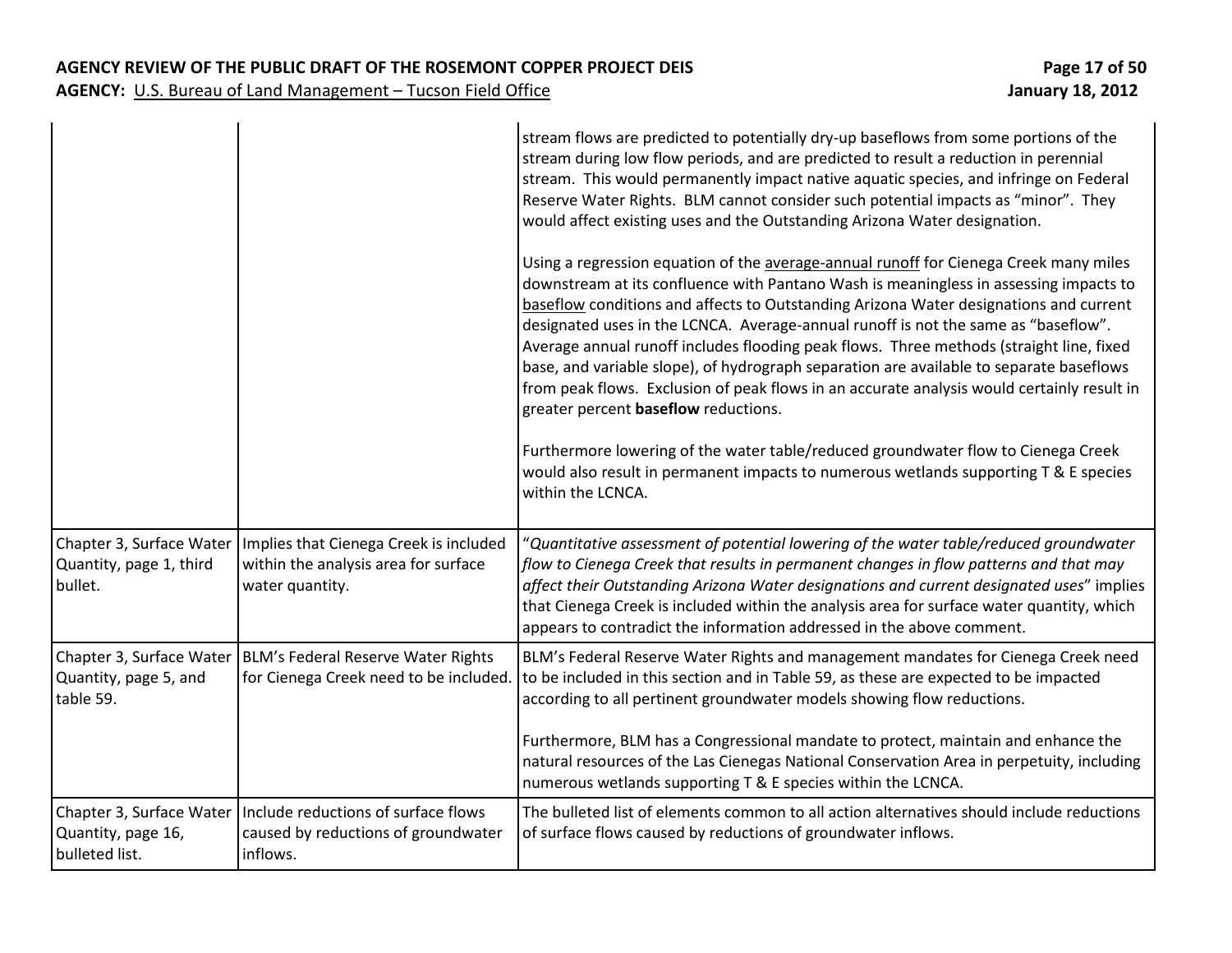| Quantity, page 26, first<br>paragraph.               | and wetlands. | Chapter 3, Surface Water   Mitigation Plan should include streams   Rosemont Water Source Enhancement and Mitigation Plan should also include mitigation<br>of impacts to streams. Live stream reaches and wetlands within the LCNCA support<br>wildlife, riparian habitat, and recreational uses; and are expected to be indirectly<br>impacted through project related groundwater inflow reductions.<br>Grazing is not the only existing activity to be impacted, but it seems to be the primary, if<br>not sole, focus of the proposed mitigation plan.<br>Seeps and springs are not the only sources of water for wildlife. Water from streams and<br>wetlands is also used by wildlife; and it supports riparian habitats and recreational uses.         |
|------------------------------------------------------|---------------|----------------------------------------------------------------------------------------------------------------------------------------------------------------------------------------------------------------------------------------------------------------------------------------------------------------------------------------------------------------------------------------------------------------------------------------------------------------------------------------------------------------------------------------------------------------------------------------------------------------------------------------------------------------------------------------------------------------------------------------------------------------|
| Ch 3 Biological Resources<br>- General Comment       |               | The BLM has been conducting surveys on Cienega Creek, Mattie Canyon Creek, and<br>Empire Spring since 1989. The distribution, trend and abundance of Gila topminnow, Gila<br>chub, Chiricahua leopard frog, and Huachuca water umbel are well documented and<br>known. Information presented concerning these species has many omissions and<br>inaccuracies (too many to address individually). This data can be provided to assist in the<br>analysis. Of primary importance is that the Gila topminnow, Gila chub and Huachuca<br>Water Umbel populations are the largest in the US. The Chiricahua leopard frog<br>population in Empire Gulch Spring is the largest natural population and only natural spring<br>habitat supporting CLF left in the basin |
| Impacts to Lands with<br><b>Special Designations</b> |               | <b>Wild and Scenic River</b><br>The BLM has determined that 10.5 river miles (3,200 acres) of Cienega Creek and<br>tributaries Mattie Canyon and Empire Gulch are suitable to recommend to congress as<br>"scenic" for inclusion in the National Wild and Scenic Rivers System. These are designated<br>as WSR study areas.<br>Should these waterways become degraded by GW depletion, they would no longer be<br>eligible for inclusion as a WSR.                                                                                                                                                                                                                                                                                                             |
| Impacts to Lands with<br><b>Special Designations</b> |               | <b>ACEC</b><br>The entire LCNCA was designated an area of critical environmental concern(BLM<br>approved Las Cienegas Resource Management Plan 2003). Appendix 6 of the plan states<br>that the goal is to "protect and enhance watershed, grassland, and<br>threatened/endangered wildlife resources, emphasizing total ecosystem management".<br>A partial list of objectives include the following: Resolve non-federal land use conflicts,<br>maintain adequate instream flow to support aquatic and riparian resources, maintain<br>water quality to support aquatic, riparian and fish and wildlife values. Maintain or                                                                                                                                  |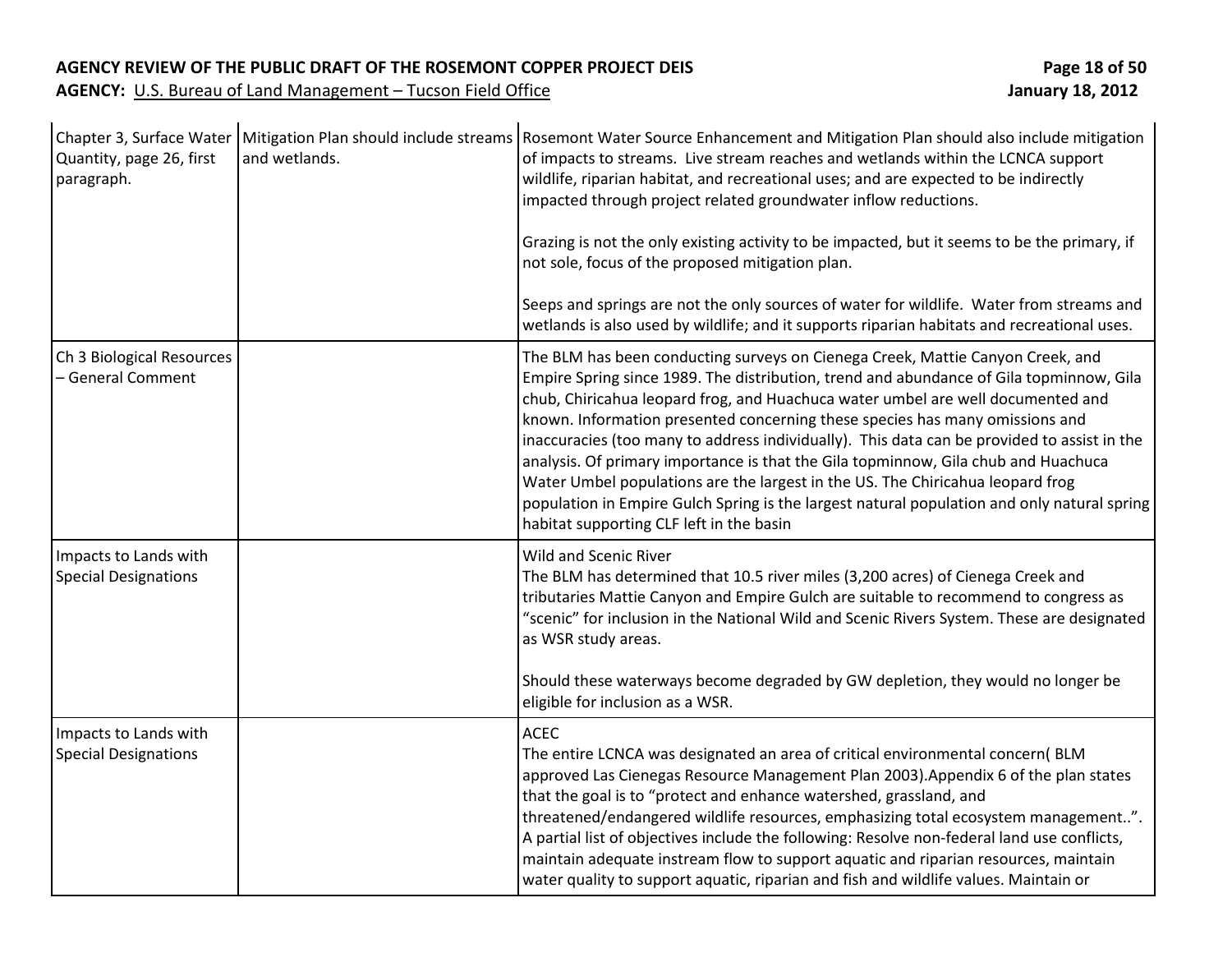|                                                | improve riparian conditions to meet objectives for riparian proper functioning condition<br>(PFC) and Threatened and Endangered fish and wildlife habitat, including but not limited<br>to a combination of maintenance of adequate woody species regeneration, promotion of<br>mixed age stands of woody species, promotion of mature cottonwood overstory, and<br>maintenance of cienega habitat, promote recovery of Gila topminnow. A partial list of<br>management prescriptions include the following: Acquire non-federal land from willing<br>sellers within the ACEC boundaries and incorporate these acquired lands as part of the<br>ACEC, introduce Gila topminnow from Cienega Creek into available habitats (as fully<br>protected) to provide refugia for the Cienega Creek population.<br>If GW resources become depleted in the ACEC, then the ACED would be degraded to the<br>point that the purposes for which it was designated could not be met.                                                                                                                                                                                                                                                                                                                        |
|------------------------------------------------|-----------------------------------------------------------------------------------------------------------------------------------------------------------------------------------------------------------------------------------------------------------------------------------------------------------------------------------------------------------------------------------------------------------------------------------------------------------------------------------------------------------------------------------------------------------------------------------------------------------------------------------------------------------------------------------------------------------------------------------------------------------------------------------------------------------------------------------------------------------------------------------------------------------------------------------------------------------------------------------------------------------------------------------------------------------------------------------------------------------------------------------------------------------------------------------------------------------------------------------------------------------------------------------------------|
| Ch 3 Biological Resources<br>- General Comment | The DEIS often down-plays the effect of the dewatering of the CC because it may not<br>happen for 50 to 150 years after the mine closes. Because the modeling has so many<br>avenues for errors in simulated outcomes, the numbers may well underestimate the rate<br>and severity of GW drawdown (see comments in GW Resources Section and Myers 2011.<br>Nonetheless, the loss of GW to the springs, wetlands and creeks is rather certain, it is just<br>a matter of time. Only the final degree and timing are in question. Many of the statement<br>made are not supported by a citation. In some cases, they appear speculative, but may<br>not be if they are tied to studies or data.<br>Perhaps, the analysis needs to have a range of values likely to occur as the models<br>estimates have an unknown level of reliability. In statistical terms, the models used<br>cannot be evaluated for precision or accuracy. In order to analyze the impacts to<br>biological resources, it may be prudent to make and educated determination of best-case<br>and worst-case scenarios for comparison. For instance, the range could be one-half the<br>simulated value and twice the simulated values. This may be a way to resolve the<br>disagreements about potential modeling errors. |
| Ch 3 Biological Resources<br>- General Comment | The DEIS did not have data from the AGFD Heritage Data Management System for<br>determining species occurrences and distributions, but instead reported what they<br>surveyed and added information from a few miscellaneous reports.                                                                                                                                                                                                                                                                                                                                                                                                                                                                                                                                                                                                                                                                                                                                                                                                                                                                                                                                                                                                                                                         |
| Ch 3 Biological Resources<br>- General Comment | DEIS refers to Cienega Creek often, but it is sometimes unclear to the reader as to which<br>portion of the creek it is referring to: upper on BLM or lower on Pima County.                                                                                                                                                                                                                                                                                                                                                                                                                                                                                                                                                                                                                                                                                                                                                                                                                                                                                                                                                                                                                                                                                                                   |
| Ch 3 Biological Resources<br>- General Comment | The impact of GW depletion predicted in the GW Resource section appears likely to cause<br>the collapse of the aquatic and riparian ecosystems on BLM and Pima County over<br>decades to centuries. Please, clarify analysis in this section to remove the ambiguity                                                                                                                                                                                                                                                                                                                                                                                                                                                                                                                                                                                                                                                                                                                                                                                                                                                                                                                                                                                                                          |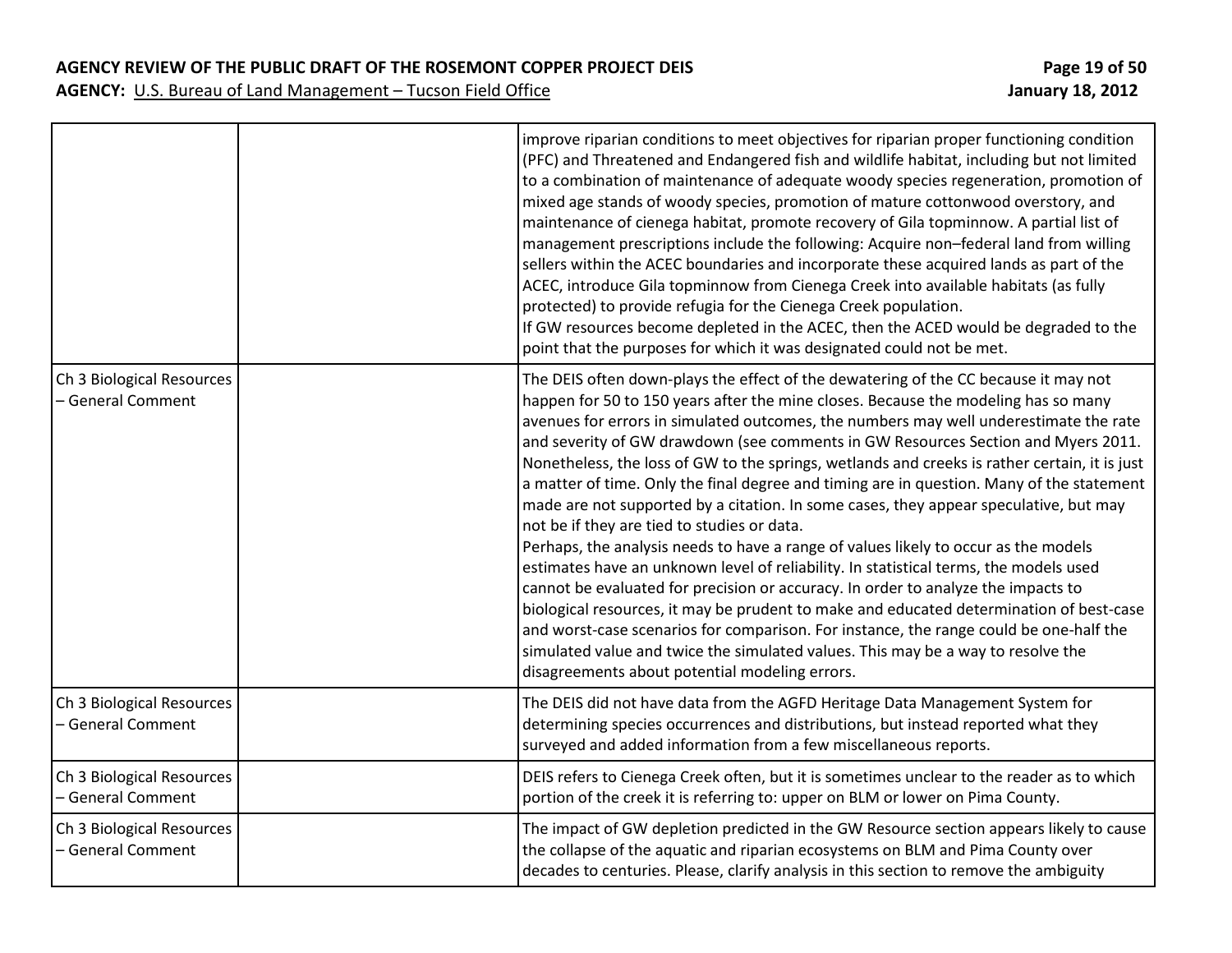**AGENCY REVIEW OF THE PUBLIC DRAFT OF THE ROSEMONT COPPER PROJECT DEIS Page 20 of 50**

|                                                          | throughout this section about severity of impacts.                                                                                                                                                                                                                                                                                                                                                                                                                          |
|----------------------------------------------------------|-----------------------------------------------------------------------------------------------------------------------------------------------------------------------------------------------------------------------------------------------------------------------------------------------------------------------------------------------------------------------------------------------------------------------------------------------------------------------------|
| Ch 3 Ground Water -<br><b>General Comment</b>            | The depth of the pit reaches an elevation a few hundred feet below the elevation of<br>Cienega Creek and Empire Gulch. It would be helpful to have an illustration(s) that show<br>gradient reversal towards the pit and flow direction; this is important for the reader to<br>conceptualize the hydrologic process and scope of GW impacts to biological resources.                                                                                                       |
| Ch 3 Ground Water -<br><b>General Comment</b>            | This Section does not compare the outputs of the 3 GW model outputs for the reader.<br>This variability in outputs should be disclosed and considered when discussing simulation<br>outputs.                                                                                                                                                                                                                                                                                |
| Ch 3 Biological Resources<br>- Comment pg349/pp2         | The draft analysis area also includes Cienega Creek, Empire Gulch, Gardner Canyon,<br>Cieneguita wetlands, Spring Water Wetlands, Mattie Canyon, Cinco Pond wetlands. The<br>area supports a number of unnamed perennial and seasonal wetlands.                                                                                                                                                                                                                             |
| Ch 3 Biological Resources<br>$-$ Fig. 51                 | Legend has error. Should be Las Cienegas National Conservation Area.                                                                                                                                                                                                                                                                                                                                                                                                        |
| Ch 3 Biological Resources<br>- Comment pg351             | Suggest that riparian should be discussed in the Biological Resources section since this<br>plant community is part of the biota of the analysis area and is habitat for a wide range of<br>species. The EIS does not have a discussion of the importance of riparian habitat to fish<br>and wildlife. In the arid south west, about 60% of all vertebrate species and 70% of all<br>threatened and endangered species are riparian obligates (cited in Poff et. al. 2011). |
| Ch 3 Biological Resources<br>- Comment pg351             | This list of issues does not include additional issues presented in previous comments<br>provided by BLM and others.                                                                                                                                                                                                                                                                                                                                                        |
| Ch 3 Biological Resources<br>- Comment pg352 last<br>pp  | The most comprehensive data repository resides with the AGFD. They maintain the<br>Heritage Data Management System (HMDS). The species accounts for the area do not<br>include occurrences or distributions in the data base. These data should be gathered and<br>presented in tables and/or maps for each species.                                                                                                                                                        |
| Ch 3 Biological Resources<br>- Comment pg355 Table<br>97 | For consistency the table should reflect those species petitioned for listing. The USFWS<br>has determined those that will be reviewed for listing as proposed in the near future as a<br>lawsuit settlement.<br>Also, note which federally listed species have designated critical habitat in the analysis<br>area and those with proposed CH.                                                                                                                             |
| Ch 3 Biological Resources<br>- Comment pg358 Table       | 5B habitat loss aquatic.<br>Cienega Creek has 30 plus perennial and seasonal wetlands that cover tens of acres.                                                                                                                                                                                                                                                                                                                                                             |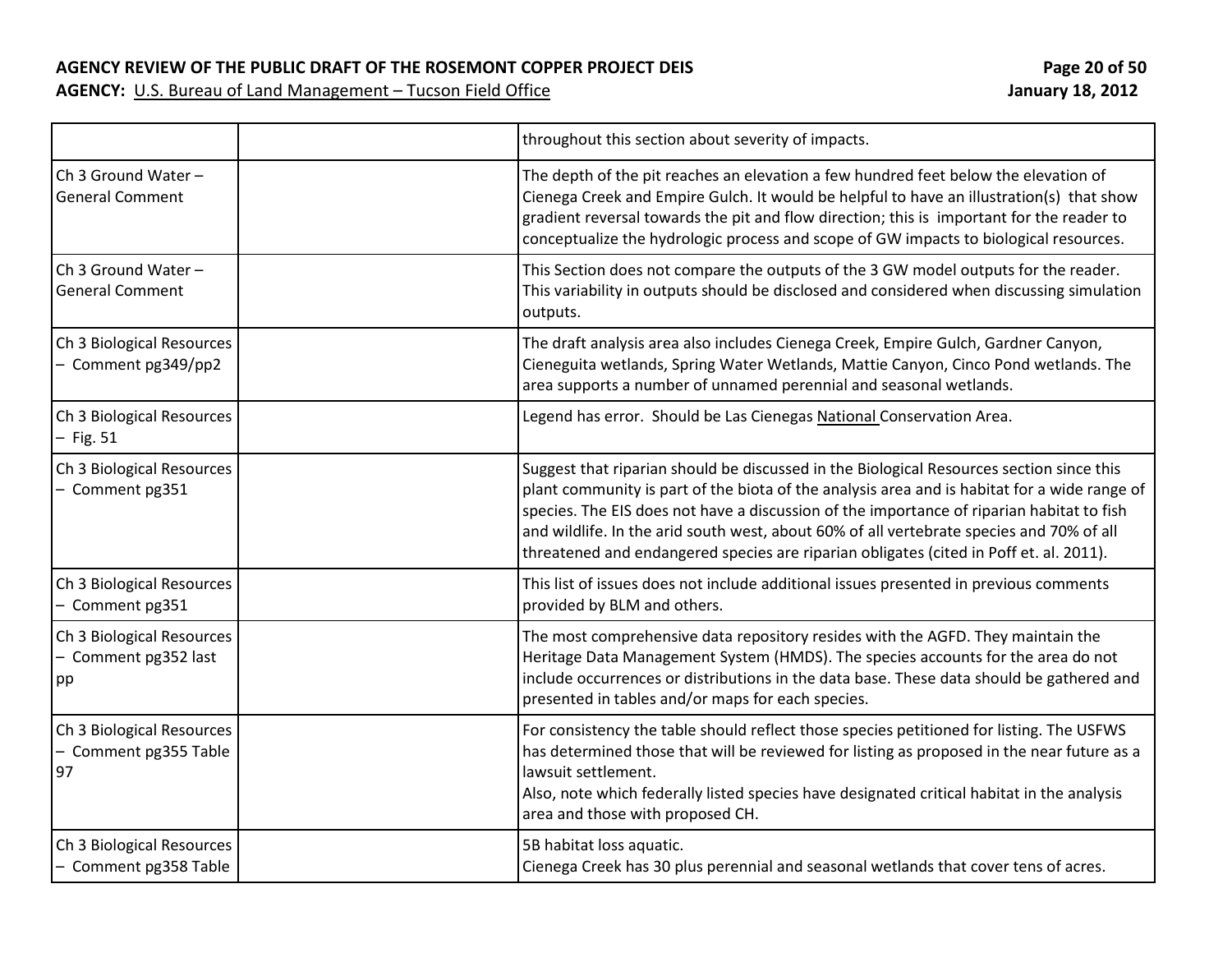| 98                                               | Inventory of wetlands has yet to be completed. A list of seeps and springs on the LCNCA<br>can be provided as it is not clear whether or not the numbers cited later in the document<br>include all BLM springs.                                                                                                                                                                                                                                                                                                                                                                                                                                                                                                                                                                |
|--------------------------------------------------|---------------------------------------------------------------------------------------------------------------------------------------------------------------------------------------------------------------------------------------------------------------------------------------------------------------------------------------------------------------------------------------------------------------------------------------------------------------------------------------------------------------------------------------------------------------------------------------------------------------------------------------------------------------------------------------------------------------------------------------------------------------------------------|
| Ch 3 Biological Resources<br>- Comment pg359     | <b>Endangered Species Act.</b><br>The BLM and other agencies are responsible for assisting the U.S. Fish and Wildlife Service<br>(USFWS) with actions that support the recovery of threatened and endangered species<br>[Section 7(a)1]. Agency responsibility extends beyond section 7(a)2.                                                                                                                                                                                                                                                                                                                                                                                                                                                                                    |
| Ch 3 Biological Resources<br>- Comment pg362/pp1 | States 101 springs but only 63 in surface water section and table 98. Which is it? A list of<br>seeps and springs on the LCNCA can be provided as it is not clear whether or not the<br>numbers cited include all known BLM springs.<br>The Cienega Basin within the LCNCA has over 30 wetlands, both perennial and seasonal.<br>Most of these wetlands occur on the Cienega creek floodplain between Cinco Canyon and<br>Oak Tree Canyon. Named wetland complexes include Cieneguita Wetland, Spring Water<br>Wetland, Cinco Ponds Wetland. Another set occurs upstream of the Mattie Canyon<br>confluence on Cienega Creek (Cold Spring Wetland). These wetlands cover tens of acres. A<br>complete inventory of wetlands has not been completed and is slated for this year. |
| Ch 3 Biological Resources<br>- Comment pg368     | The DEIS does not mention the presence of interior marshland (= Cienega) (Minckley and<br>Brown 1982, Hendrickson and Minckley 1984). See comment above. LCNCA has extensive<br>network of wetlands. The plant list for wetlands and Interior Deciduous Woodland on the<br>LCNCA is available upon request. Riparian areas in the western US provide habitat for and<br>an estimated one-third of the plant species (cited in Poff et. al. 2011).                                                                                                                                                                                                                                                                                                                               |
|                                                  | It is customary to begin species descriptions with federal listing or other status and<br>existence of any critical habitat in the area. The table is useful for looking at the overall<br>species list and numbers of with some kind of recognized status, but a short statement is<br>helpful to the reader.                                                                                                                                                                                                                                                                                                                                                                                                                                                                  |
| Ch 3 Biological Resources<br>- Comment pg372/pp3 | Giant Sedge has been observed along the Cienega Creek upstream of Gardner Canyon for<br>approx. 1 mile, Downstream of Mattie Canyon Confluence downstream to Fresno Canyon<br>about 2.3miles, along Mattie Canyon for about 1 mile. This species population is still<br>expanding throughout the wetland/riparian system, but has not been fully surveyed. This<br>was not disclosed in the DEIS.                                                                                                                                                                                                                                                                                                                                                                               |
| Ch 3 Biological Resources<br>- Comment pg374     | Huachuca water umbel<br>Results of a 2011 survey for HWU found that Cienega Creek, Empire Gulch, and Mattie                                                                                                                                                                                                                                                                                                                                                                                                                                                                                                                                                                                                                                                                     |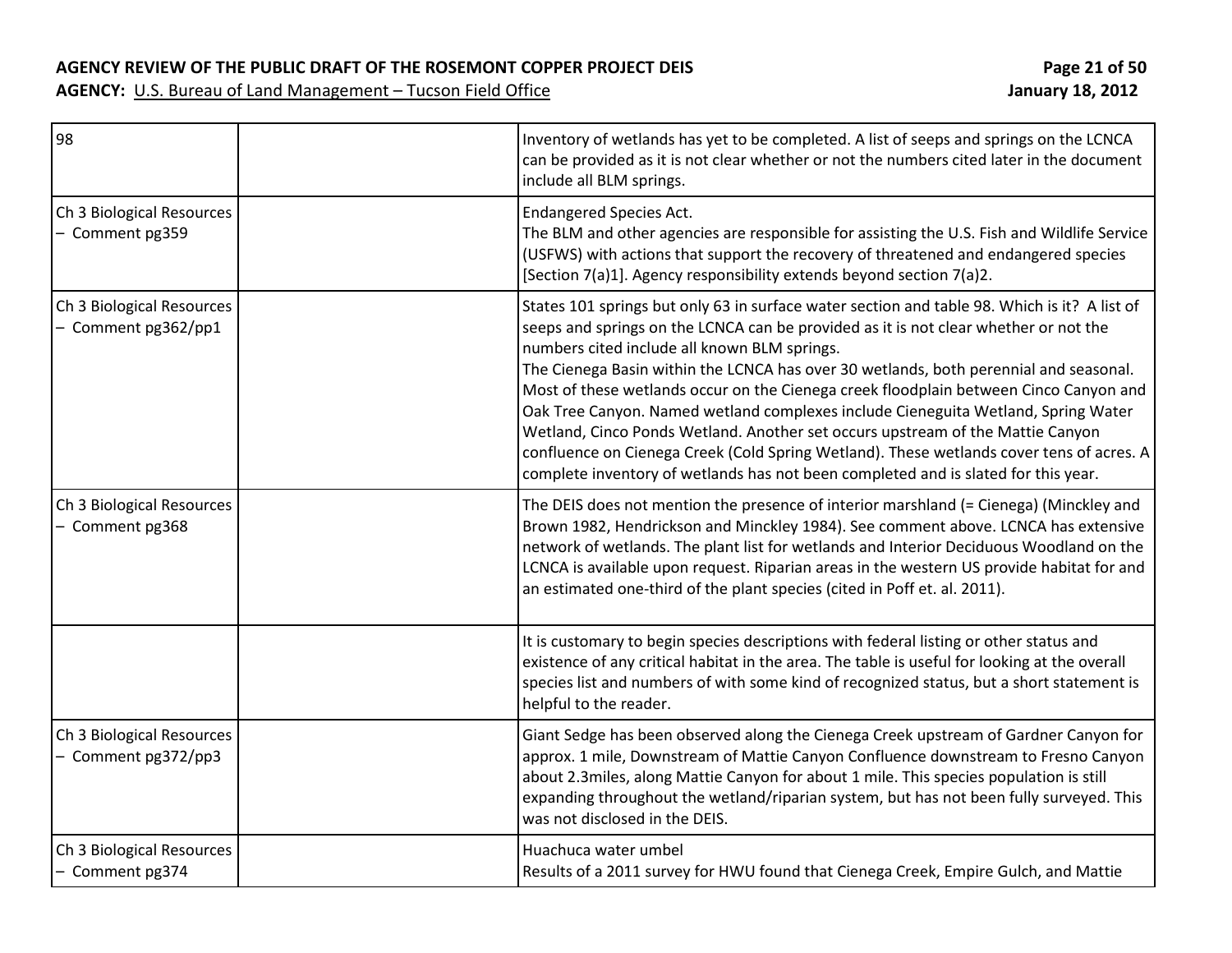**AGENCY REVIEW OF THE PUBLIC DRAFT OF THE ROSEMONT COPPER PROJECT DEIS Page 22 of 50**

|                                              | Canyon have a combined total of 100 patches. Data was sent with comments on the Sec 7<br>draft Biological Assessment. The LCNCA population of HWU likely exceeds that of any<br>other location in the US (waiting for USFWS to verify). This information is relatively new<br>(July 2011) and was not disclosed in the DEIS. Nonetheless, population data has been<br>collected for several years as an adjunct to the wet-dry surface water monitoring done<br>annually on the LCNCA.                                                                                                                                                                                                                       |
|----------------------------------------------|--------------------------------------------------------------------------------------------------------------------------------------------------------------------------------------------------------------------------------------------------------------------------------------------------------------------------------------------------------------------------------------------------------------------------------------------------------------------------------------------------------------------------------------------------------------------------------------------------------------------------------------------------------------------------------------------------------------|
| Ch 3 Biological Resources<br>- Comment pg376 | Chiricahua Leopard Frog<br>AGFD has data for this species in its HDMS data base. It is customary to include a<br>distribution map of each species. AGFD has data for this species in its HDMS data base.<br>CLF also occurs in interior marshland (Cienega) near confluence of Cinco Canyon and<br>Cienega Creek. Empire Gulch Spring supports the largest stable breeding population left in<br>the basin. Its unique feature of having a supply of ground water that holds the<br>temperature fairly constant at between 14 and 19oC, which prevents mortality from the<br>fungal disease chytridiomycosis (Dr. Phillip Rosen, personal communication). This<br>information was not disclosed in the DEIS. |
| Ch 3 Biological Resources<br>- Comment pg377 | <b>Giant Spotted Whiptail</b><br>It is customary to include a distribution map of each species. AGFD has data for this<br>species in its HDMS data base. Also see Rosen and Caldwell 2004 for distribution in the<br>analysis area. This information was not disclosed in the DEIS.                                                                                                                                                                                                                                                                                                                                                                                                                          |
| Ch 3 Biological Resources<br>- Comment pg377 | Gila Chub<br>It is customary to include a distribution map of each species. AGFD has data for this<br>species in its HDMS data base Gila chub occupy Cienega Creek and Mattie Canyon but not<br>Empire Gulch. Any record for Empire Gulch is likely in error.<br>Of primary importance is that the Gila chub population in Cienega Creek is the only large<br>stable and secure populations in the U.S. (Weedman 1996). This species is being released<br>in cooperation with the USFWS and AGFD to other waters in the LCNCA for species<br>recovery.                                                                                                                                                       |
| Ch 3 Biological Resources<br>- Comment pg378 | Gila Topminnow<br>It is customary to include a distribution map of each species. AGFD has data for this<br>species in its HDMS data base Also a distribution map of species is usually provided. This<br>species has been monitored by BLM from 1989 to 2011. Information on this monitoring<br>was provided with comments on the Sec 7 draft Biological Assessment. This data was not<br>disclosed in the DEIS. Of primary importance to the analysis is that the Gila topminnow in<br>Cienega Creek relatively secure and Cienega Creek represents the largest remaining                                                                                                                                   |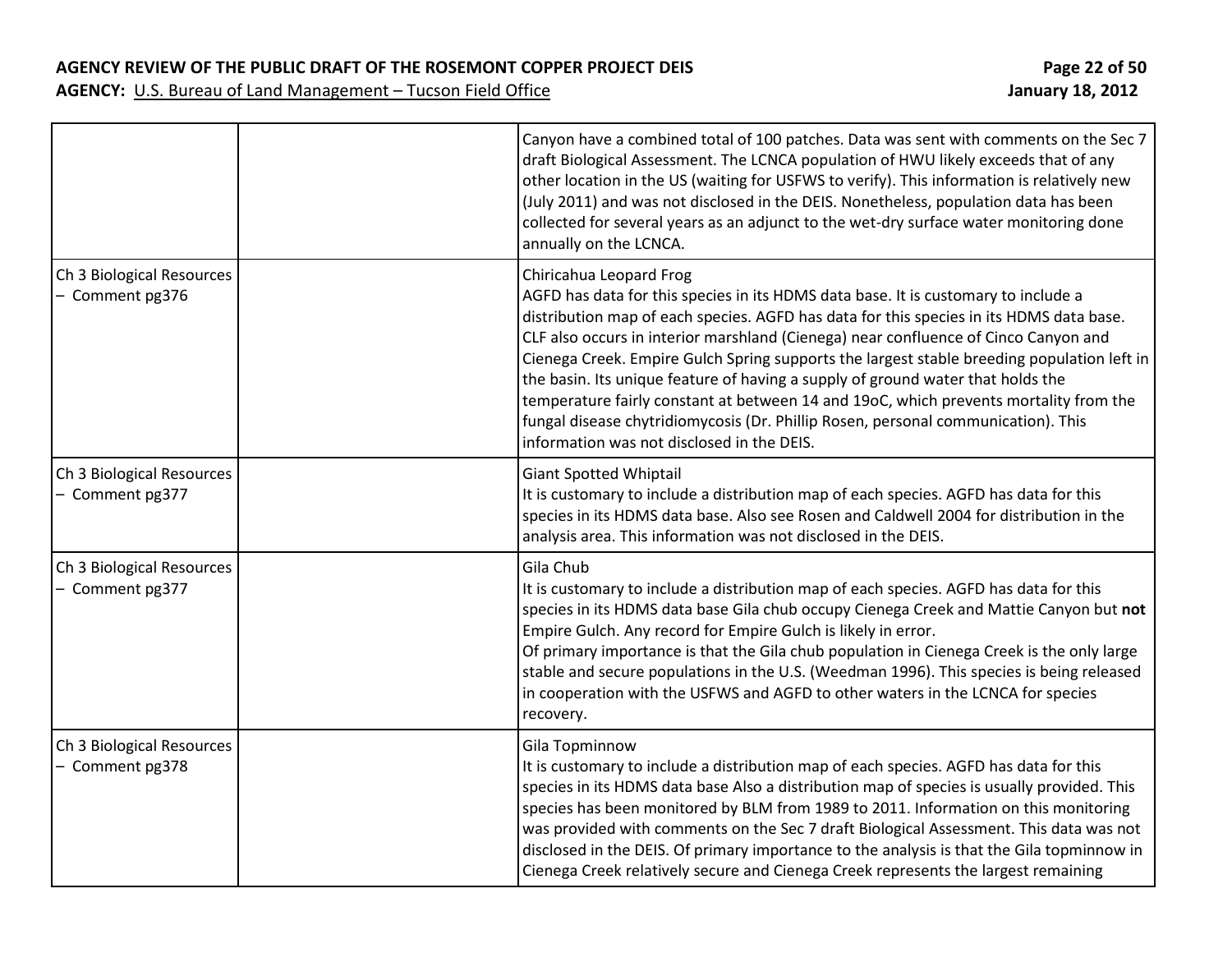**AGENCY REVIEW OF THE PUBLIC DRAFT OF THE ROSEMONT COPPER PROJECT DEIS Page 23 of 50**

|                                                  | habitat in the U.S. (USFWS 2004, Gila topminnow draft revised recovery plan). Gila<br>topminnow were released into Empire Gulch in 2001 and have been collected from<br>Mattie Canyon. This data was not disclosed in the DEIS.                                                                                                                                                                                                                                                                                                                                                                                                                                                                                                                                                                                                                                                                    |
|--------------------------------------------------|----------------------------------------------------------------------------------------------------------------------------------------------------------------------------------------------------------------------------------------------------------------------------------------------------------------------------------------------------------------------------------------------------------------------------------------------------------------------------------------------------------------------------------------------------------------------------------------------------------------------------------------------------------------------------------------------------------------------------------------------------------------------------------------------------------------------------------------------------------------------------------------------------|
| Ch 3 Biological Resources<br>- Comment pg379     | Lesser long-nosed bat<br>It is customary to include a distribution map of each species. AGFD has data for this<br>species in its HDMS data base. A query of this data base for this species at Empire Gulch<br>resulted in a record for 2 individuals captured in 1989 and a record for 1997, which<br>revealed that 22 LLNB were collected at the canal by the Cienega Ranch (AGFD memo<br>from Sabre Stonn HDMS division).                                                                                                                                                                                                                                                                                                                                                                                                                                                                       |
| Ch 3 Biological Resources<br>- Comment pg360     | Longfin dace<br>It is customary to include a distribution map of each species. AGFD has data for this<br>species in its HDMS data base. Distribution and other data collected for this species by<br>the BLM was not disclosed in the DEIS.                                                                                                                                                                                                                                                                                                                                                                                                                                                                                                                                                                                                                                                        |
| Ch 3 Biological Resources<br>- Comment pg361     | N Mexican Gartersnake<br>It is customary to include a distribution map of each species. AGFD has data for this<br>species in its HDMS data base. This data was not disclosed in the DEIS.                                                                                                                                                                                                                                                                                                                                                                                                                                                                                                                                                                                                                                                                                                          |
| Ch 3 Biological Resources<br>- Comment pg362/pp2 | SW willow Flycatcher<br>It is customary to include a distribution map of each species. AGFD has data for this<br>species in its First sentence is long and confusing. What does Empire/Cienega/Cienega<br>Creek pertain to geographically?<br>It is customary to include a distribution map of each species. AGFD has data for this<br>species in its HDMS data base. Assessment. This data was not disclosed in the DEIS.                                                                                                                                                                                                                                                                                                                                                                                                                                                                         |
| Ch 3 Biological Resources<br>- Comment pg386     | Impacts common to all alternatives<br>The discussion of the GW modeling and its risks concerning estimate error were not<br>stated in the Environmental Consequences section for the reader to put the analysis into<br>the proper context. This is all important for the analysis of impacts to the flora and fauna<br>on the LCNCA.<br>Myers (2011) compared the three models used to predict future GW conditions. All three<br>models show that the pit would cause a profound lowering of the regional aquifer with a<br>reversal of and creation of a steep gradient moving water towards the pit. The cone of<br>depression created by dewatering the pit would move out from the pit and capture water<br>to the south east that feeds surface flow to Cienega Creek, Empire Gulch, and over 30<br>perennial and seasonal wetlands. Accuracy and precision of all three models are limited |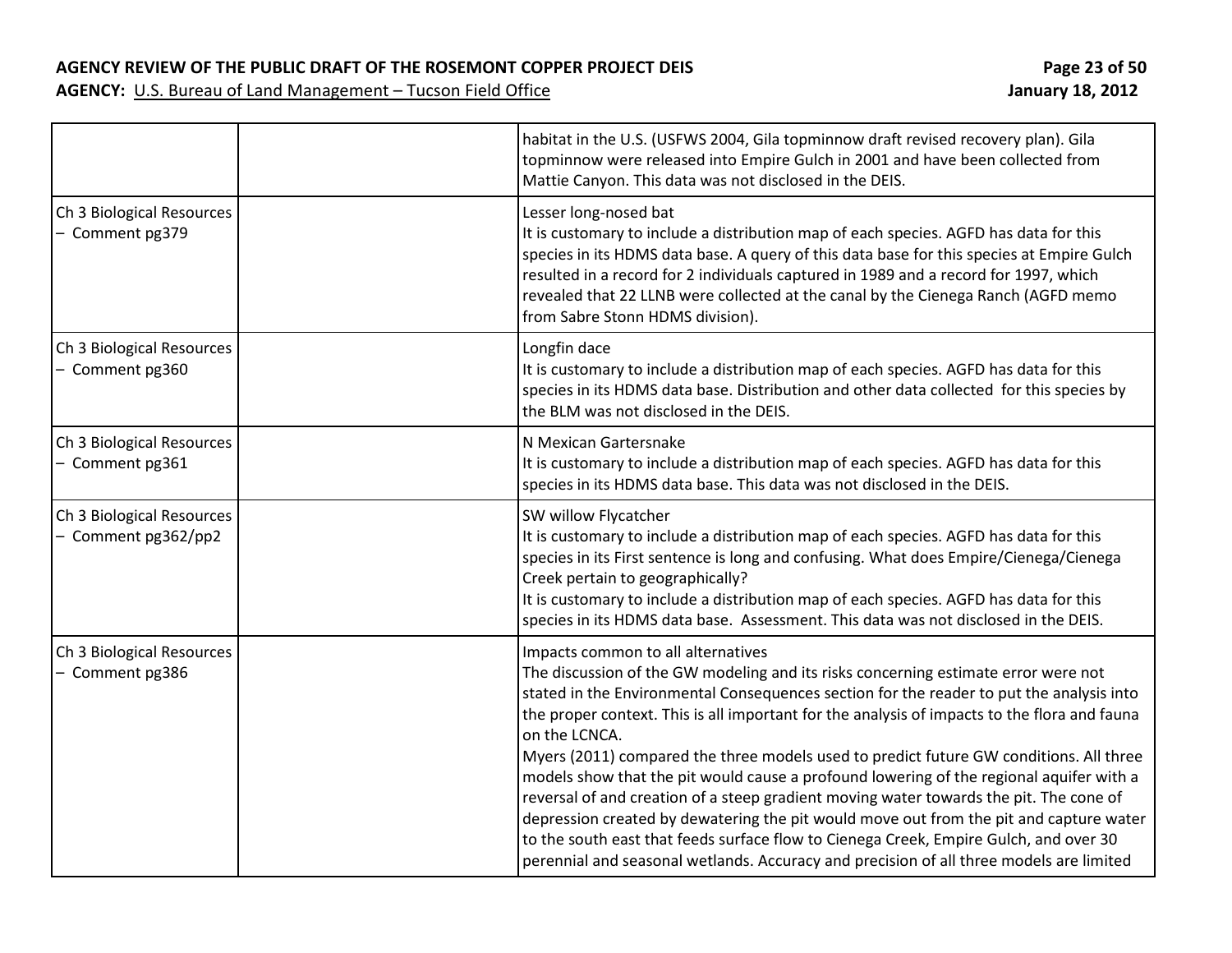**AGENCY REVIEW OF THE PUBLIC DRAFT OF THE ROSEMONT COPPER PROJECT DEIS Page 24 of 50**

|                                                        | by broad level of site characterization of geology, assumptions made where data is not<br>available, and gross and varied estimates of inflow (recharge) into the modeled hydrologic<br>system, gross estimates of conductivity values generalized for large heterogeneous<br>geologic units, assumptions made concerning hydrologic connection without supporting<br>satisfactory hydraulic data or surveys of fracturing. Known faults and fracturing were<br>discussed in modeling reports, but site investigations for faults and fractures were rather<br>limited and likely inadequate. Doughty and Karasaki (2010) noted that a wide range in<br>travel times modeled for fractured bedrock by the different research groups for the same<br>site can be largely attributed to orders of magnitude differences in the effective porosity<br>used for the fracture network. This underscores the importance of accurate estimates as a<br>key component of site characterization. |
|--------------------------------------------------------|-----------------------------------------------------------------------------------------------------------------------------------------------------------------------------------------------------------------------------------------------------------------------------------------------------------------------------------------------------------------------------------------------------------------------------------------------------------------------------------------------------------------------------------------------------------------------------------------------------------------------------------------------------------------------------------------------------------------------------------------------------------------------------------------------------------------------------------------------------------------------------------------------------------------------------------------------------------------------------------------|
|                                                        | In general, it is widely recognized that ground water modeling does not provide more<br>than a modest level of quantitative certainty in complex geologic settings (EPA 1989, EPA<br>2001, EPA 2003, GW modeling see comments submitted June 2011) and previous<br>comments to the FS). This puts the analysis of impacts to listed aquatic species at risk of<br>error with dire consequences if the estimate is low by even a small margin. The geologic<br>setting of the proposed mine site is likely to have these "conduits" of GW flow that violate<br>modeling assumptions using simplified inputs.                                                                                                                                                                                                                                                                                                                                                                             |
|                                                        | What is certain is that the pit would cause a profound lowering of the regional aquifer<br>around the pit with a reversal of the natural gradient and creation of a steep gradient<br>moving water towards the pit. The cone of depression created by the pit would radiate<br>out from the pit and capture water. This effect would extend to the south east that feeds<br>surface flow to Cienega Creek, Mattie Canyon, Empire Gulch, and over 30 perennial and<br>seasonal wetlands. The rate of GW declines around the pit is debatable and is not as<br>important as the final outcome. The impacts to GW are likely to cause the slow but<br>eventual collapse of the aquatic ecosystem on the LCNCA and Pima County lands. These<br>kinds of impacts are irreversible, cannot be mitigated and will last for centuries.                                                                                                                                                          |
| <b>GW Resources Section -</b><br>General               | Simulated dewatering by the excavation of the pit is estimated to be 300 to 500 gpm. For<br>the reader these numbers needed to be converted to acre-ft/year (484 to 806 acre-<br>ft/year) to provide the volume of water captured by the pit.                                                                                                                                                                                                                                                                                                                                                                                                                                                                                                                                                                                                                                                                                                                                           |
| Ch 3 Biological Resources<br>Comment<br>pg387/bullet 4 | The estimated change of <0.01 cfs after 50 years is not feasible given the level of model<br>calibration and rough estimates for input variables. The next statements concerning the<br>150 and 1000 year changes in flow rates are unrealistically fine grained as well. At this                                                                                                                                                                                                                                                                                                                                                                                                                                                                                                                                                                                                                                                                                                       |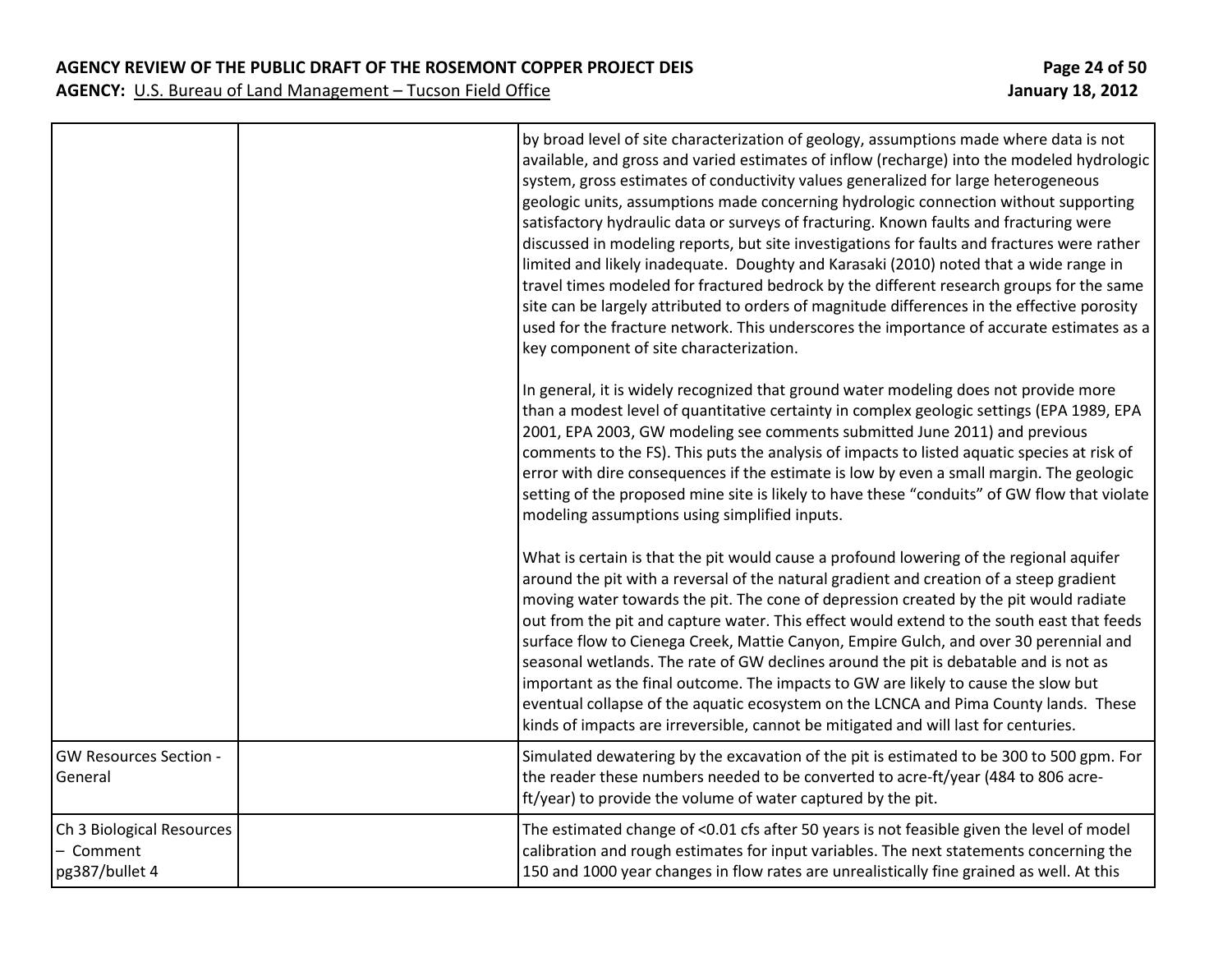**AGENCY REVIEW OF THE PUBLIC DRAFT OF THE ROSEMONT COPPER PROJECT DEIS Page 25 of 50**

|                                                          | level of detail, such statements are speculative as the model accuracy is rather coarse<br>even though output figures appear precise. The model cannot be tested for actual<br>accuracy of results so much is left to "faith" in the model, assumptions and inputs.                                                                                                                                                                                                                                                                                                                   |
|----------------------------------------------------------|---------------------------------------------------------------------------------------------------------------------------------------------------------------------------------------------------------------------------------------------------------------------------------------------------------------------------------------------------------------------------------------------------------------------------------------------------------------------------------------------------------------------------------------------------------------------------------------|
| Ch 3 Biological Resources<br>- Comment<br>pg388/bullet 1 | Clearly a 10ft drawdown in Empire Gulch would eliminate perennial surface water and<br>herbaceous plants that rely on wetted bank soil. Regeneration of riparian trees would<br>likely no longer occur do to poor seedling establishment on sites that have become too<br>dry for survival in June and July prior to the onset of monsoons. The literature is quite<br>clear on this (see Leenhouts, et al 2005)                                                                                                                                                                      |
| Ch 3 Biological Resources<br>- Comment<br>pg388/bullet 2 | Gardner Canyon is the largest contributor of GW to Cienega Creek (Huth 1996). Such a<br>large impact has implications to Cienega Creek in the area of its confluence which<br>supports several large wetland complexes and other smaller wetlands.                                                                                                                                                                                                                                                                                                                                    |
| Ch 3 Biological Resources<br>- Comment<br>pg388/bullet 4 | Wells that supply stock tanks on the LCNCA would experience a drop in water levels,<br>making some of the marginal wells unusable while others would need to be deepened.<br>This was not disclosed in the EIS.                                                                                                                                                                                                                                                                                                                                                                       |
| Ch 3 Biological Resources<br>- Comment pg390             | <b>Vegetation Communities</b><br>Interior marshland (cienega) needs to be added to the list of plant communities. Ground<br>water drawdown would be expected to cause a reduction in health and extent or riparian<br>vegetation. In addition it can be expected that a loss of all or most aquatic and semi<br>aquatic herbaceous species will likely occur. See comments above concerning Empire<br>Gulch.                                                                                                                                                                          |
| Ch 3 Biological Resources<br>- Comment pg391             | <b>Animal Movement Corridors</b><br>Fragmentation of aquatic habitat is likely to occur with GW drawdown. Perennial reaches<br>will become fragmented by intermittent reaches and intermittent reaches will be<br>fragmented by conversion to ephemeral reaches. Intermittent and ephemeral reaches will<br>likely become biological sinks for fish and frog tadpoles where suitable habitat once<br>occurred.                                                                                                                                                                        |
| Ch 3 Biological Resources<br>- Comment pg393             | Huachuca Water Umbel<br>The indirect impact associated with the decline of GW levels is increased desiccation of<br>channel and banks in Cienega Creek, Mattie Canyon, Empire Gulch and various wetlands.<br>Overall habitat suitability is likely to decrease or become lost for this species on the<br>LCNCA (see discussion above for Empire Gulch). The population can be anticipated to<br>decline or extirpated from natural habitats on the LCNCA. The 50 year estimate before<br>impacts occur is irrelevant as the impacts are very likely (reasonably certain) to occur and |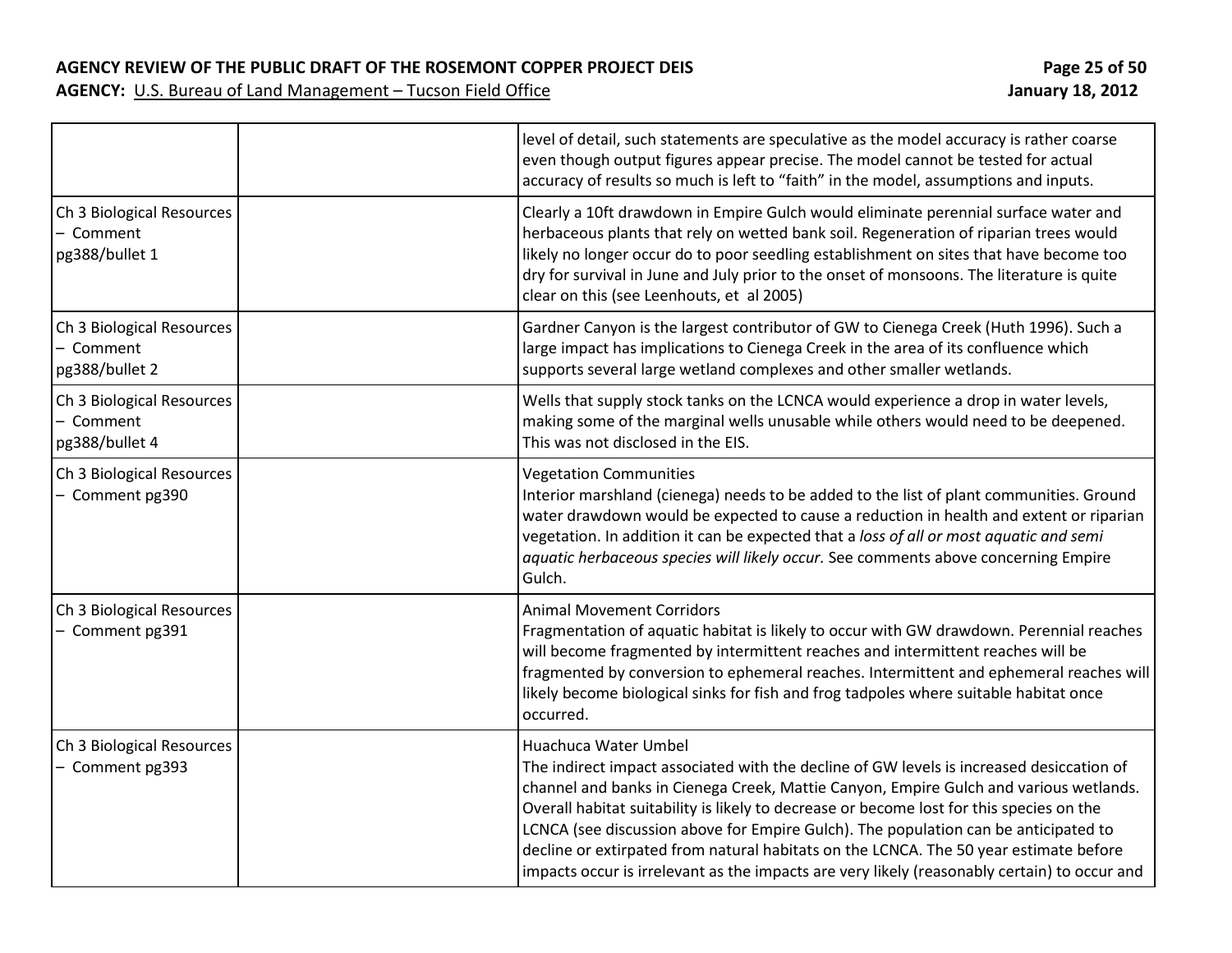### **AGENCY REVIEW OF THE PUBLIC DRAFT OF THE ROSEMONT COPPER PROJECT DEIS Page 26 of 50**

|                                              | are irreversible. This will severely limit the ability of the BLM to move this species towards<br>recovery on the LCNCA. A discussion of impacts to this species may be premature as sec. 7<br>consultation with the USFWS has not occurred yet. The effects of the proposed action to<br>this species will be much more complete following consultation.<br>The Giant sedge (BLM sensitive) is likely to have similar impacts as that of HWU. Gains in<br>the number and distribution of the is species will be reduced or lost.                                                                                                                                                                                                                                                                                                                                                                                                                                                                     |
|----------------------------------------------|-------------------------------------------------------------------------------------------------------------------------------------------------------------------------------------------------------------------------------------------------------------------------------------------------------------------------------------------------------------------------------------------------------------------------------------------------------------------------------------------------------------------------------------------------------------------------------------------------------------------------------------------------------------------------------------------------------------------------------------------------------------------------------------------------------------------------------------------------------------------------------------------------------------------------------------------------------------------------------------------------------|
| Ch 3 Biological Resources<br>- Comment pg396 | Chiricahua Leopard Frog<br>The indirect impact associated with the decline of GW levels is likely to be the slow<br>reduction or complete loss of habitat suitability and population extent, and possibly,<br>viability in Cienega Creek, Mattie Canyon, Empire Gulch and populations released into<br>various wetlands on the LCNCA. Cinco Ponds Wetland received frogs and tadpoles in<br>October 2011 for recovery purposes. The population can be anticipated to decline or<br>extirpated from natural habitats on the LCNCA. The 50 year estimate before impacts<br>occur is irrelevant as the impacts are very likely (reasonably certain) to occur and are<br>irreversible. This will disrupt progress made towards recovery of this species on the<br>LCNCA. A discussion of impacts to this species may be premature as sec. 7 consultation<br>with the USFWS has not occurred yet. The effects of the proposed action to this species<br>will be much more complete following consultation. |
| Ch 3 Biological Resources<br>- Comment pg396 | The impacts to GS whiptail lizard throughout the analysis area were not disclosed in the<br>EIS.                                                                                                                                                                                                                                                                                                                                                                                                                                                                                                                                                                                                                                                                                                                                                                                                                                                                                                      |
| Ch 3 Biological Resources<br>- Comment pg396 | The indirect impact associated with the decline of GW levels is likely to be the slow<br>reduction or complete loss of habitat suitability and population extent, and possibility,<br>viability in Cienega Creek and Mattie Canyon. The population can be anticipated to<br>decline or extirpated from natural habitats on the LCNCA. The 50 year estimate before<br>impacts occur is irrelevant as they are very likely (reasonably certain) to occur and are<br>irreversible. This will disrupt progress made towards recovery of this species on the<br>LCNCA. A discussion of impacts to this species may be premature as sec. 7 consultation<br>with the USFWS has not occurred yet. The effects of the proposed action to this species<br>will be much more complete following consultation.                                                                                                                                                                                                    |
| Ch 3 Biological Resources<br>- Comment pg396 | Impacts similar to those for Gila Chub but also include populations in Cinco Ponds<br>Wetland and Empire Gulch.                                                                                                                                                                                                                                                                                                                                                                                                                                                                                                                                                                                                                                                                                                                                                                                                                                                                                       |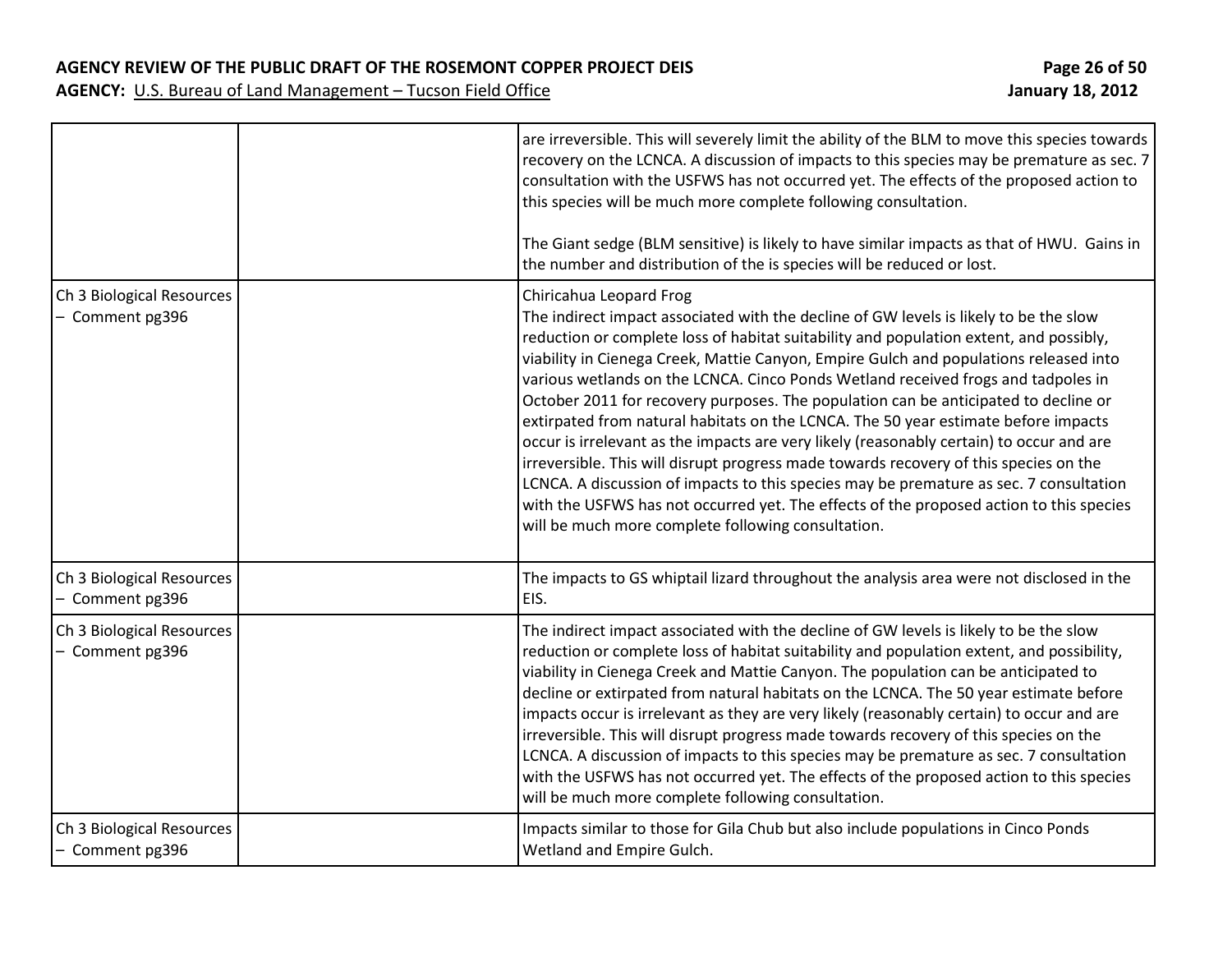### **AGENCY REVIEW OF THE PUBLIC DRAFT OF THE ROSEMONT COPPER PROJECT DEIS Page 27 of 50**

| Ch 3 Biological Resources<br>- Comment pg399 | Impacts similar to those for Ch leopard frog, which is a primary prey item.                                                                                                                                                                                                                                                                                                                                                                                                                                                                                                                                                                                                                                                                                                                                                                                                                                                                                                                                                                                                                                       |  |
|----------------------------------------------|-------------------------------------------------------------------------------------------------------------------------------------------------------------------------------------------------------------------------------------------------------------------------------------------------------------------------------------------------------------------------------------------------------------------------------------------------------------------------------------------------------------------------------------------------------------------------------------------------------------------------------------------------------------------------------------------------------------------------------------------------------------------------------------------------------------------------------------------------------------------------------------------------------------------------------------------------------------------------------------------------------------------------------------------------------------------------------------------------------------------|--|
| Ch 3 Biological Resources<br>- Comment pg413 | <b>Cumulative Impacts</b><br>The cumulative impacts section did not disclose significant impacts to species, habitats<br>and ecosystems.                                                                                                                                                                                                                                                                                                                                                                                                                                                                                                                                                                                                                                                                                                                                                                                                                                                                                                                                                                          |  |
|                                              | GW loss from existing wells in the basin and future development that is sure to<br>accompany new housing in the area for miners and supervisors. The area has become<br>gentrified with new houses gardens and ponds with exotic fish. Non-native species are a<br>great threat to aquatic animal communities, especially federally listed species. Sonoita is<br>growing rapidly. Current zoning is one residence for every 4.13 acres, which would result<br>in a population of about 8,200 when the area is fully built out. The resulting water<br>consumption is estimated at 8,092 acre-feet/year, well above the safe yield. In addition<br>there is an abundance of AZ State Trust Land in the basin that can be purchased for<br>development allowing for additional expansion (see previous map of well distribution in<br>past comment from BLM.                                                                                                                                                                                                                                                       |  |
|                                              | Global climate change models indicate that the area will become more arid, thus lowering<br>recharge inputs to the already stressed GW system (USGCRP 2012). The U.S. Global<br>Change Research Program (USGCRP) coordinates and integrates federal research on<br>changes in the global environment and their implications for society. Thirteen<br>departments and agencies participate in the USGCRP, which was known as the U.S.<br>Climate Change Science Program from 2002 through 2008. The program is steered by the<br>Subcommittee on Global Change Research under the Committee on Environment and<br>Natural Resources, overseen by the Executive Office of the President, and facilitated by<br>the National Coordination Office. During the past two decades, the United States, through<br>the USGCRP, has made the world's largest scientific investment in the areas of climate<br>change and global change research. Since its inception, the USGCRP has supported<br>research and observational activities in collaboration with several other national and<br>international science programs. |  |
|                                              | Some findings of this program are, 1) water supplies will become increasingly scarce,<br>calling for trade-offs among competing uses, and potentially leading to conflict, 2)<br>increasing temperature, drought, wildfire, and invasive species will accelerate<br>transformation of the landscape, 3) increased frequency and altered timing of flooding                                                                                                                                                                                                                                                                                                                                                                                                                                                                                                                                                                                                                                                                                                                                                        |  |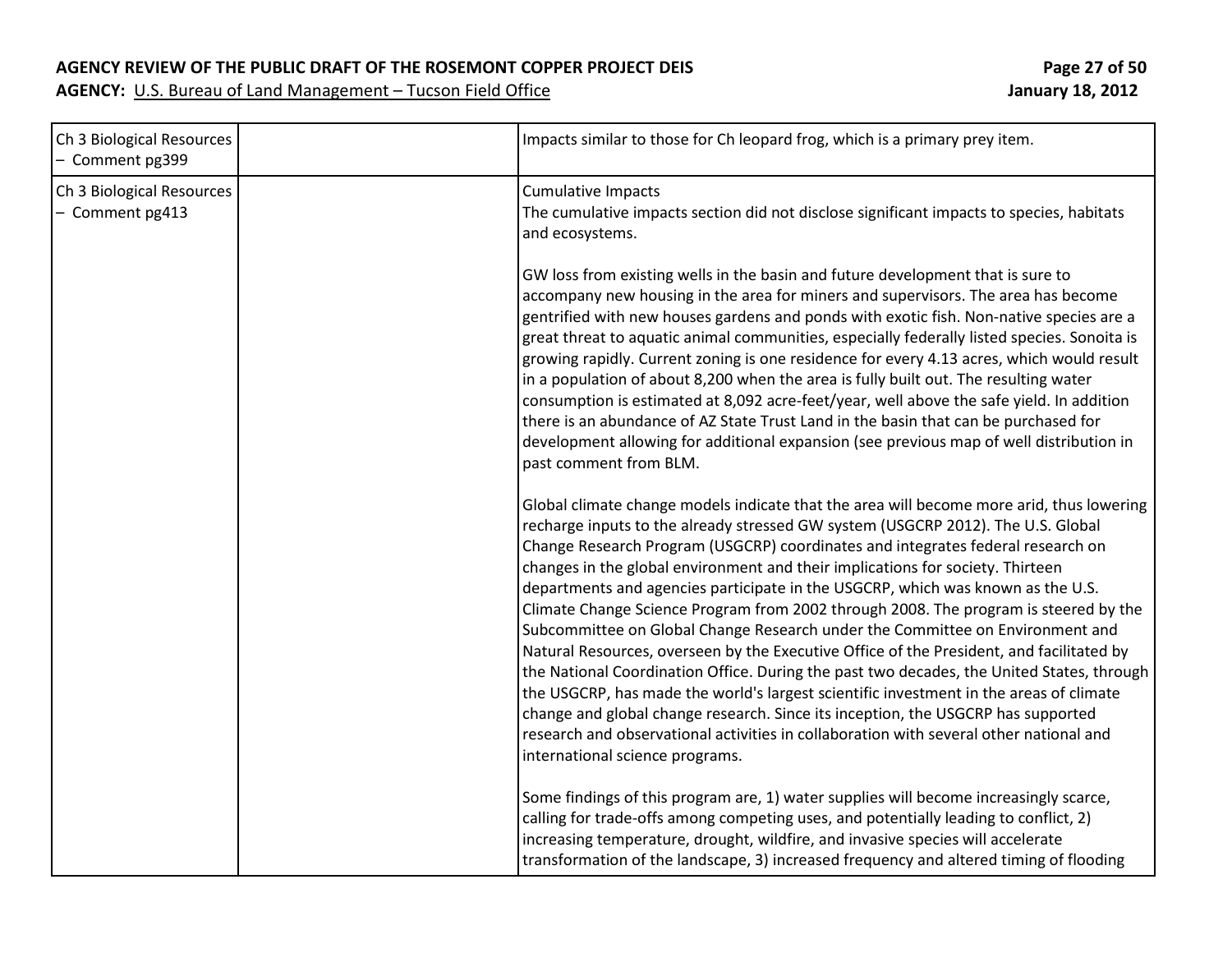|  | will increase risks to people, ecosystems, and infrastructure, 4) unique tourism and<br>recreation opportunities are likely to suffer, 5) cities and agriculture face increasing risks<br>from a changing climate (USGCRP 2012). While climate models, like GW models lack<br>precision and accuracy to make highly specific predictions, they do provide a useful<br>function in that they do simulate future conditions, as best as, the current science and<br>technology allow. Effects of global warming reasonably certain to occur to the San Pedro<br>River have been published and are germane to the Cienega Creek system (Dixen et al.<br>2009). |
|--|-------------------------------------------------------------------------------------------------------------------------------------------------------------------------------------------------------------------------------------------------------------------------------------------------------------------------------------------------------------------------------------------------------------------------------------------------------------------------------------------------------------------------------------------------------------------------------------------------------------------------------------------------------------|
|  | The DEIS does not bring to light the role the additional aquatic habitat degradation in the<br>area to the status of aquatic habitat in the larger Gila River basin and the repercussions to<br>aquatic species federally listed or otherwise biologically imperiled. Loss and alteration of<br>surface water is extensive and has become a critical factor in the need to list aquatic<br>species (Minckley 1985, Minckley and Marsh 2009). Federally listed species in the basin<br>are largely imperiled because of cumulative impacts (see Federal Register listing notices<br>these listing these species).                                            |
|  | The DEIS does not address that the BLM is actively working with the AGFD and USFWS to<br>create a metapopulation of Chiricahua leopard frogs, release pupfish, topminnow, Gila<br>chub, Mexican gartersnake and plant Huachuca water umbel on the LCNCA to meet<br>obligations in Sec 7(a)1 of the ESA. By dewatering aquatic habitat, the mine is in conflict<br>with both Sec 7(a)1 and 7(a)2. This weakens the security of the species and limits recovery<br>options.                                                                                                                                                                                   |
|  | The data we have indicates that the direct, indirect and cumulative impacts are likely to<br>result in the collapse of aquatic/riparian/wetland ecosystems at lower elevations of the<br>basin (3000 to 5000ft). At higher elevations topography, limited mineral potential and<br>federal ownership will likely limit these impacts.                                                                                                                                                                                                                                                                                                                       |
|  | <b>Literature Cited</b>                                                                                                                                                                                                                                                                                                                                                                                                                                                                                                                                                                                                                                     |
|  | Dixen, M, J.C. Stromberg, J.T. Proice, H. Galbraith, A.K Friemer, and E.W. Larsen. 2009.<br>Potential Effects of Climate Change on the Upper San Pedro Riparian Ecosystem, in,<br>Ecology and Conservation of the San Pedro River, J.C. Stomberg and B. Tellman, editors.                                                                                                                                                                                                                                                                                                                                                                                   |
|  | Huth, H. 1996. Hydrogeochemical modeling of western mountain front recharge, upper                                                                                                                                                                                                                                                                                                                                                                                                                                                                                                                                                                          |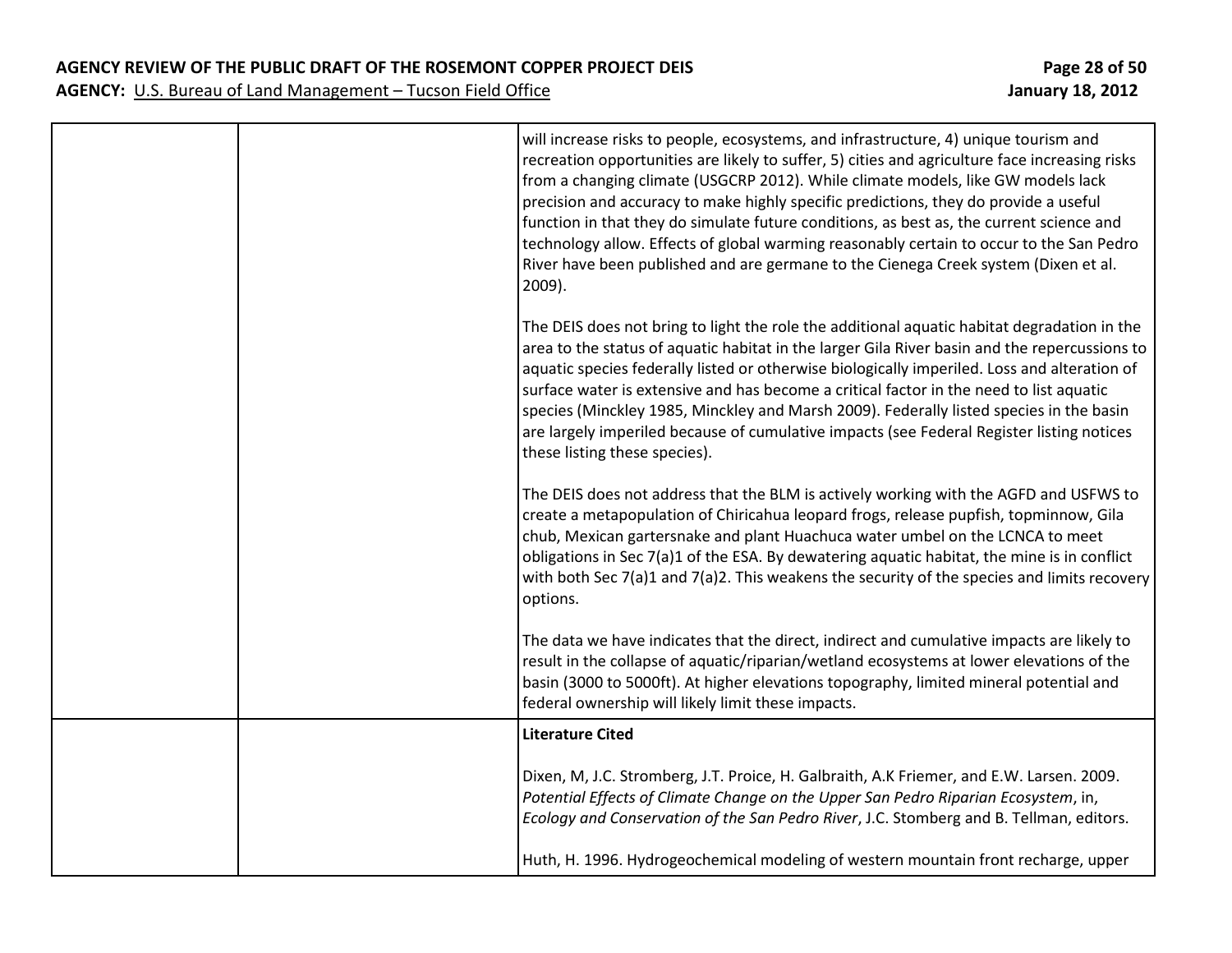|                                                                         |                                                                                                                                | Cienega Creek sub-basin, Pima County, Arizona. M.S. Thesis. Tucson: Univ. of Arizona.                                                                                                                                                                                                                                                           |
|-------------------------------------------------------------------------|--------------------------------------------------------------------------------------------------------------------------------|-------------------------------------------------------------------------------------------------------------------------------------------------------------------------------------------------------------------------------------------------------------------------------------------------------------------------------------------------|
|                                                                         |                                                                                                                                | Knight, E.L. 1996. A water budget and land management recommendations for upper<br>Cienega Creek basin. Unpublished Master's Thesis, University of Arizona: Tucson.                                                                                                                                                                             |
|                                                                         |                                                                                                                                | Leenhouts, J.M., J.C.Stromberg, and R.L. Scott. 2005. Hydrologic requirements of the<br>consumptive ground-water use by riparian vegetation along the San Pedro River, Arizona.<br>U.S. Geologic Survey, Scientific Investigation 2005-5163                                                                                                     |
|                                                                         |                                                                                                                                | Minckley, W.L. 1985. Native fishes and natural aquatic habitats in U.S. Fish and Wildlife<br>Service Region II west of the continental divide. Report to the USFWS, Albuquerque, NM.                                                                                                                                                            |
|                                                                         |                                                                                                                                | Minckley, W.L. and P.C.Marsh. 2009. Inland fishes of the greater southwest: chronicles of<br>a vanishing biota. Univ AZ Press, Tucson.                                                                                                                                                                                                          |
|                                                                         |                                                                                                                                | Myers, T. 2011. Technical memorandum: review of proposed Rosemont Ranch Mine<br>ground water models. Prepared for the Pima County and Pima County Flood Control<br>District.                                                                                                                                                                    |
|                                                                         |                                                                                                                                | United States Environmental Protection Agency. 1989. Stephen G. Schmelling and Randall<br>R. Ros, Contaminant Transport in Fractured Media: Models for Decision Makers. United<br>States Environmental Protection Agency, EPA/540/4-89/004                                                                                                      |
|                                                                         |                                                                                                                                | United States Environmental Protection Agency. 2001. The State-of-the-Practice of<br>Characterization and Remediation of Contaminated Ground Water at Fractured Rock Sites.<br>EPA542-R-01-010.                                                                                                                                                 |
|                                                                         |                                                                                                                                | U.S. Global Change Research Program web site 01-13-2012.<br>http://www.globalchange.gov/publications/reports/scientific-assessments/us-<br>impacts/regional-climate-change-impacts/southwest.                                                                                                                                                   |
| DEIS/Chapter 3/Table<br>47/Summary of<br>Effects/Proposed<br>Action/225 | 3A: Direction and degree of change in<br>water table level (feet)<br>3A: Locations in which water<br>resources may be impacted | Impacts to Empire Gulch and Cienega Creek, as stated in the DEIS, may conflict with the<br>approved Las Cienegas Resource Management Plan and Record of Decision (LCNCA RMP<br>and ROD; 2003). From the LCNCA RMP and ROD, page 8-9, refer to the riparian<br>vegetation objectives a-d, and Fish and Wildlife Management Objective 1. From the |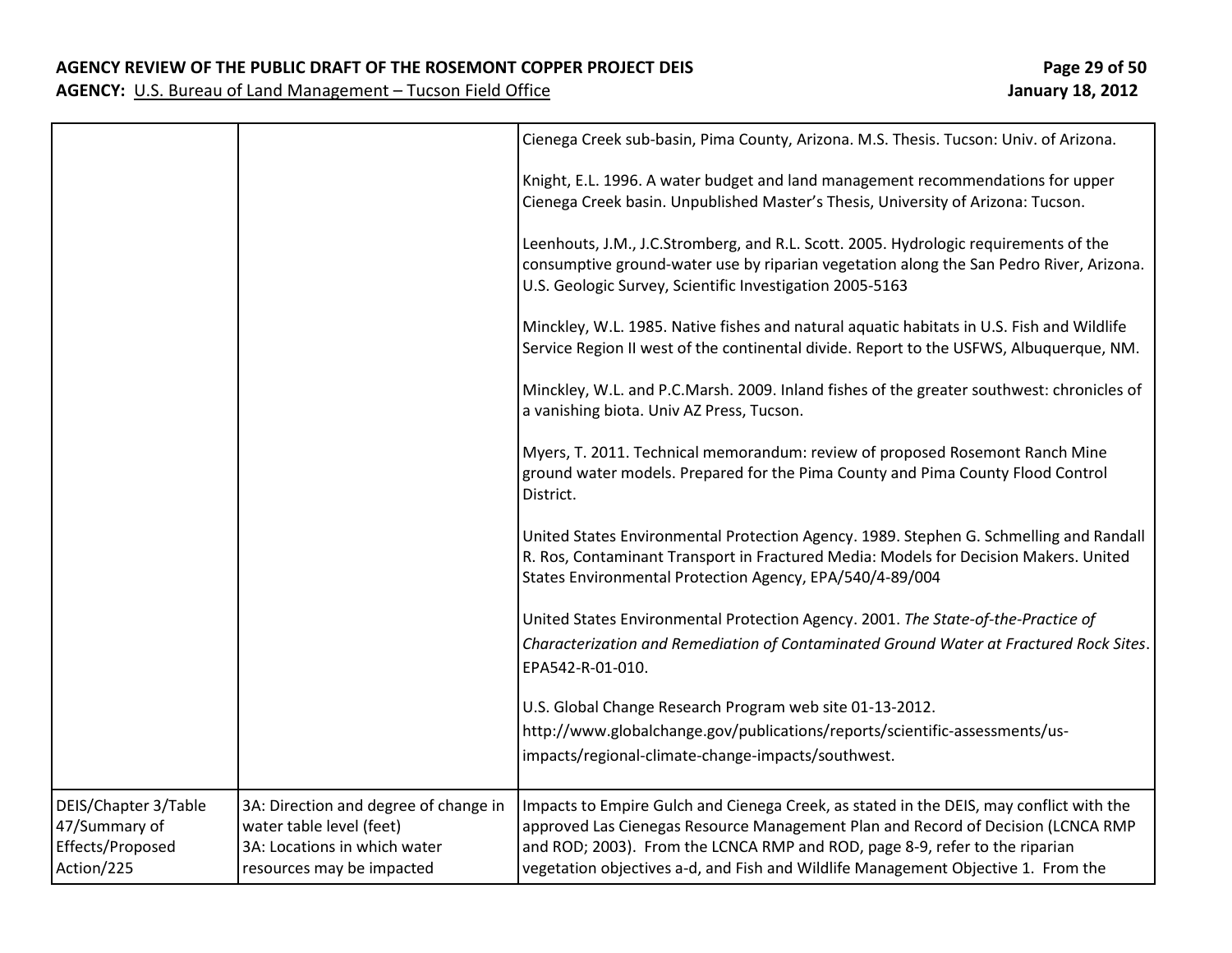| Table 47/Summary of<br>Effects, Proposed<br>Action/3D: Potential<br>lowering of the water<br>table/reduced<br>groundwater flow to<br>Davidson Canyon and<br>Cienega Creek that<br>results in permanent<br>changes in flow patterns<br>may affect their<br>designations as<br><b>Outstanding Arizona</b><br>Waters and current<br>designated uses/226 | (geographic extent)<br>No drawdown above threshold of 5<br>feet at Corona del Tucson residences,<br>along Cienega Creek, or at Davidson<br>Canyon/Cienega confluence; 1-to10-<br>foot drawdown at Upper Empire Gulch<br>with impacts beginning approximately<br>50 years after end of active mining<br>3A: Duration of effect, Perpetuity<br>3A: Relative impairment of mountain-<br>front groundwater recharge function,<br>1%<br>Subcomponent 1: Reduction in flow<br>along Cienega Creek (percentage), 1 to<br>3% of average annual flow; critical<br>low-flow periods (may through June)<br>would see greater impacts; impacts<br>modeled to potentially start 50 years<br>after end of active mine<br>lifeSubcomponent 2: Miles of<br>perennial stream length lost along<br>Cienega Creek, 0.16 (based on average<br>flow)<br>Subcomponent 3: Reduction in flow<br>along Davidson Canyon (percentage),<br>10%; impacts expected to start<br>immediately after construction of<br>mine | LCNCA RMP and ROD, page 33-38, refer to the Fish and Wildlife Management Actions<br>(including those for listed species). From the LCNCA RMP and ROD, page 72, refer to the<br>Riparian and Aquatic Habitat Objectives. Conflicts with land use plans have been<br>identified in past agency comments regarding the inclusion of Cienega Creek and Empire<br>Gulch into the "analysis area."<br>See also:<br>http://www.blm.gov/wo/st/en/prog/planning/nepa/webguide/40 most asked question<br>s/questions 20-29.html<br>23a. Conflicts of Federal Proposal With Land Use Plans, Policies or Controls. How should<br>an agency handle potential conflicts between a proposal and the objectives of Federal,<br>state or local land use plans, policies and controls for the area concerned? See Sec.<br>$1502.16(c)$ .<br>A. The agency should first inquire of other agencies whether there are any potential<br>conflicts. If there would be immediate conflicts, or if conflicts could arise in the future<br>when the plans are finished (see Question 23(b) below), the EIS must acknowledge and<br>describe the extent of those conflicts. If there are any possibilities of resolving the<br>conflicts, these should be explained as well. The EIS should also evaluate the seriousness<br>of the impact of the proposal on the land use plans and policies, and whether, or how<br>much, the proposal will impair the effectiveness of land use control mechanisms for the<br>area. Comments from officials of the affected area should be solicited early and should be<br>carefully acknowledged and answered in the EIS. |
|------------------------------------------------------------------------------------------------------------------------------------------------------------------------------------------------------------------------------------------------------------------------------------------------------------------------------------------------------|--------------------------------------------------------------------------------------------------------------------------------------------------------------------------------------------------------------------------------------------------------------------------------------------------------------------------------------------------------------------------------------------------------------------------------------------------------------------------------------------------------------------------------------------------------------------------------------------------------------------------------------------------------------------------------------------------------------------------------------------------------------------------------------------------------------------------------------------------------------------------------------------------------------------------------------------------------------------------------------------|-------------------------------------------------------------------------------------------------------------------------------------------------------------------------------------------------------------------------------------------------------------------------------------------------------------------------------------------------------------------------------------------------------------------------------------------------------------------------------------------------------------------------------------------------------------------------------------------------------------------------------------------------------------------------------------------------------------------------------------------------------------------------------------------------------------------------------------------------------------------------------------------------------------------------------------------------------------------------------------------------------------------------------------------------------------------------------------------------------------------------------------------------------------------------------------------------------------------------------------------------------------------------------------------------------------------------------------------------------------------------------------------------------------------------------------------------------------------------------------------------------------------------------------------------------------------------------------------------------------------------------------|
| DEIS/Chapter<br>2/Alternatives, Including<br>the Proposed Action/<br><b>Utility Lines (Electrical</b><br>and Water Supply)<br>Alignment                                                                                                                                                                                                              | West of the Santa Rita Mountains<br>ridgeline, the preferred route<br>generally parallels the existing South<br>Santa Rita Road before entering<br>private property held by Rosemont<br>Copper. The alignment then enters the                                                                                                                                                                                                                                                                                                                                                                                                                                                                                                                                                                                                                                                                                                                                                              | Water and electric lines should be buried under the existing South Santa Rita Road in<br>order to limit disturbance to Pima pineapple cactus and occupied habitat on BLM land.                                                                                                                                                                                                                                                                                                                                                                                                                                                                                                                                                                                                                                                                                                                                                                                                                                                                                                                                                                                                                                                                                                                                                                                                                                                                                                                                                                                                                                                      |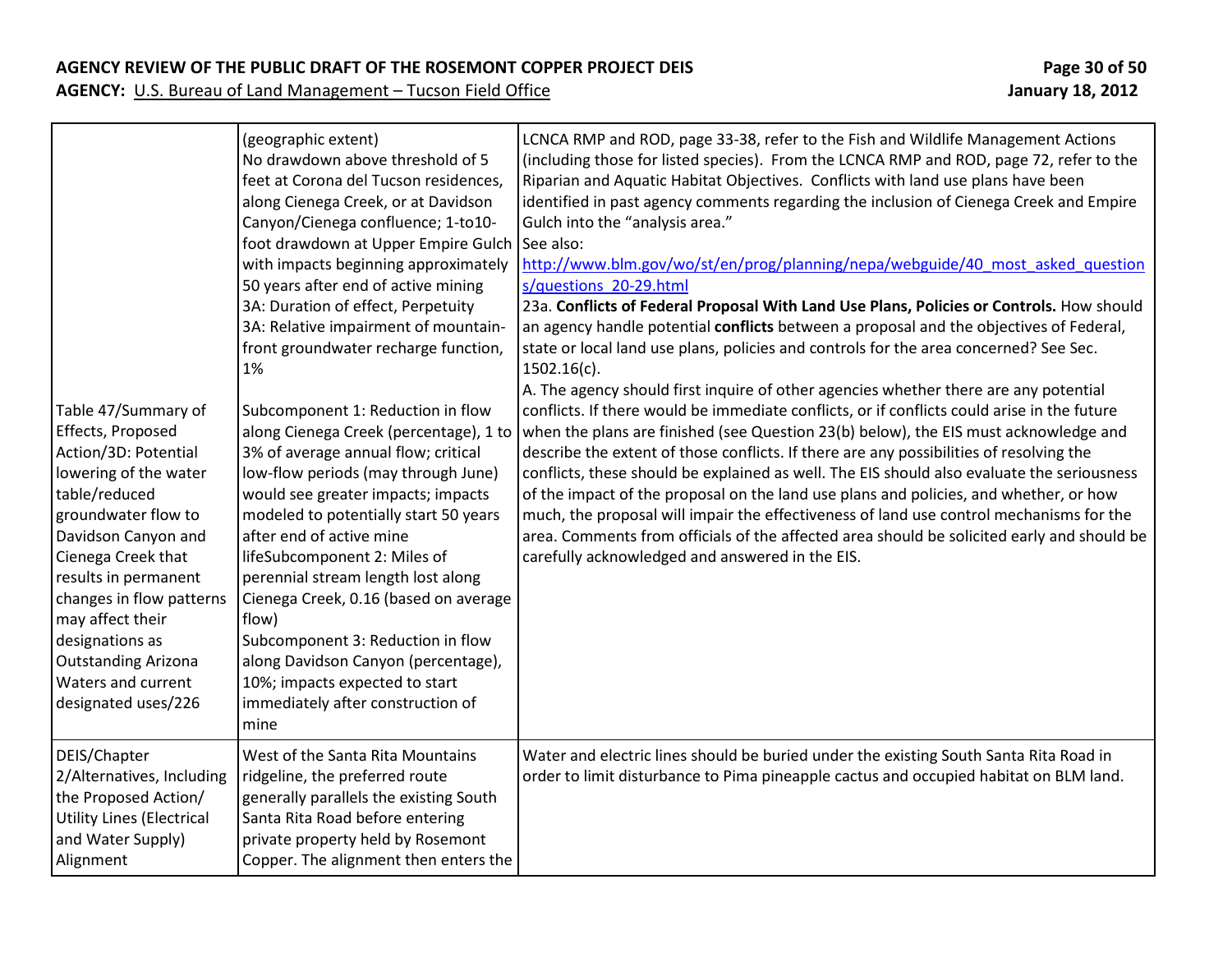| Alternatives/TEP<br>Preferred Route/38                                                       | Rosemont claim block and crosses the<br>ridgeline at Lopez Pass.                                                                                                                                                                                                                |                                                                                                                                                                                                                                                                                                                                                                                                                                                                                                                                                                                                                                                                                                                                                                                                                                                                               |
|----------------------------------------------------------------------------------------------|---------------------------------------------------------------------------------------------------------------------------------------------------------------------------------------------------------------------------------------------------------------------------------|-------------------------------------------------------------------------------------------------------------------------------------------------------------------------------------------------------------------------------------------------------------------------------------------------------------------------------------------------------------------------------------------------------------------------------------------------------------------------------------------------------------------------------------------------------------------------------------------------------------------------------------------------------------------------------------------------------------------------------------------------------------------------------------------------------------------------------------------------------------------------------|
| DEIS/Chapter<br>2/Alternatives Impact<br>Summary/Table<br>8/Biological<br>Resources/100      | 4. Riparian habitat disturbed (acres)<br>Cienega Creek: 490.4<br>hydroriparian/mesoriparian;<br>Davidson Canyon: 471.2 xeroriparian,<br>17.2 to 204.7 mesoriparian;<br>Empire Gulch: 58.3<br>hydroriparian/mesoriparian;<br>Gardner Canyon: 139.6<br>hydroriparian/mesoriparian | Does 5E refer to "sensitive species" or special status species? Sensitive species would<br>only include those specifically designated as such by USFS and BLM. If special status<br>species, this would include all sensitive species and listed species. See BLM comments on<br>draft BA and effect determinations. Based on acres of riparian habitat disturbed,<br>biological, hydrologic, and geomorphic impacts in Cienega Creek and Empire Gulch alone,<br>species of concern-effects on population viability could be reduced for more than three<br>species. Include in this list: Chiricahua leopard frog, Huachuca water umbel, Gila chub,<br>Gila topminnow, southwestern willow flycatcher, and lesser long-nosed bat at Cienega<br>Creek and Empire Gulch, and Pima pineapple cactus within the proposed TEP alignment;<br>this would be at least seven species. |
|                                                                                              | 4. Qualitative assessment of<br>ability to meet legal and<br>regulatory requirements<br>Biological, hydrologic, and<br>geomorphic impacts to Davidson<br>Canyon; Biological and hydrologic<br>impacts to Cienega Creek, Empire<br>Gulch, and Gardner Canyon                     |                                                                                                                                                                                                                                                                                                                                                                                                                                                                                                                                                                                                                                                                                                                                                                                                                                                                               |
|                                                                                              | 5E: Species of Concern - Effects on<br><b>Population Viability</b><br>Could be reduced for at least 3<br>sensitive species                                                                                                                                                      |                                                                                                                                                                                                                                                                                                                                                                                                                                                                                                                                                                                                                                                                                                                                                                                                                                                                               |
| DEIS/Chapter 3,/Affected<br>Environment and<br>Environmental<br>Consequences/Groundw<br>ater | Pumping of mine supply water in the<br>Upper Santa Cruz Sub-Basin would<br>remove water from the regional<br>aquifer and would lower groundwater<br>levels, which could cause reduced<br>groundwater availability to existing<br>wells and water users. In the Davidson         |                                                                                                                                                                                                                                                                                                                                                                                                                                                                                                                                                                                                                                                                                                                                                                                                                                                                               |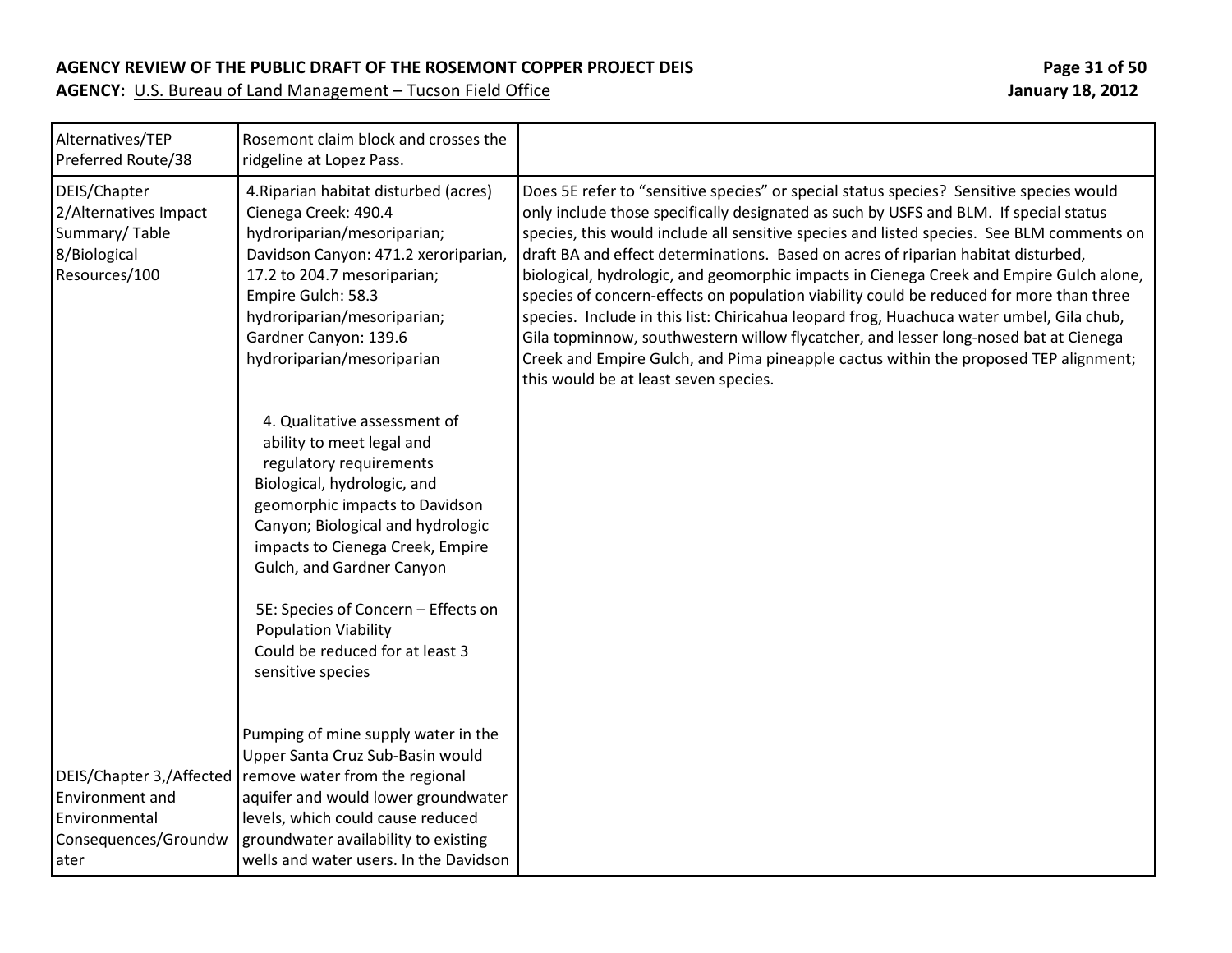#### **AGENCY REVIEW OF THE PUBLIC DRAFT OF THE ROSEMONT COPPER PROJECT DEIS Page 32 of 50**

**AGENCY:** U.S. Bureau of Land Management – Tucson Field Office **January 18, 2012** January 18, 2012

Quantity/Introduction/2 06 DEIS/Chapter 3,/Affected Environment and Environmental **Consequences /**Summary of Effects by Issue/ Measures by Alternative/ Table 98/356 Canyon/Cienega Basin, development of the mine pit would intercept groundwater from fractures in the rock formations in the immediate vicinity of the mine, as well as the adjacent basin fill. Together, the fractured rock and basin fill form the regional aquifer of that groundwater basin (see figure 29). During mine operation, water from the mine pit would be actively pumped, which would cause drawdown in the regional aquifer. After closure, a mine pit lake would form that would lose water through evaporation, which would perpetuate the drawdown in the regional aquifer. This drawdown will cause impacts to wells, springs, streams, and riparian areas. 5E: Species of Concern – Effects on Population Viability Could be reduced for at least 3 sensitive species DEIS/Chapter 3/Affected Environment and Environmental In order to determine which future activities are likely to occur, the Coronado National Forest (the BLM Manual 6840.1F2e(2)(b) (Special Status Species Management) states this as "Reasonably Certain to Occur." For a particular effect to be an effect subject to consultation, it must be reasonably certain to occur. This determination cannot be based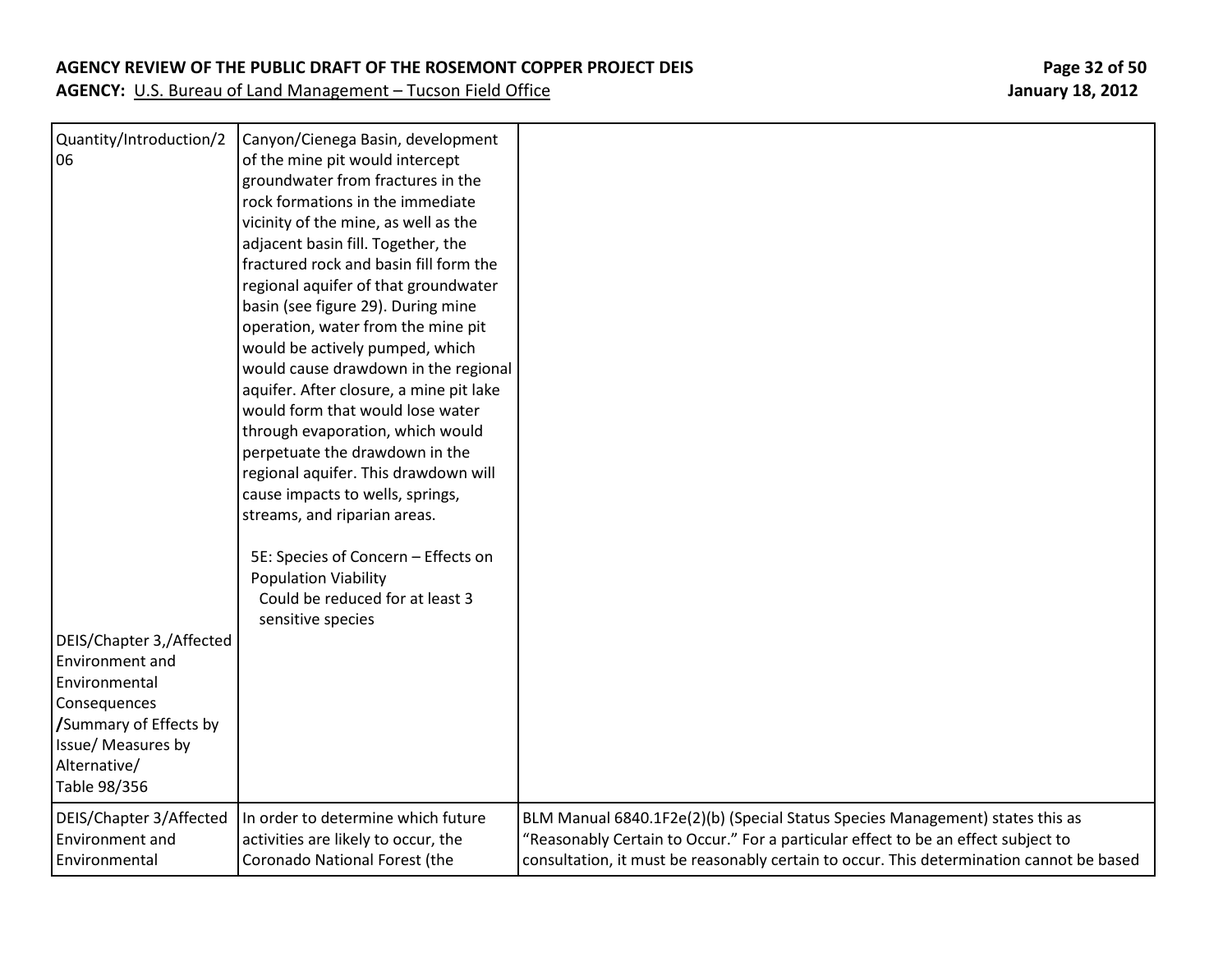### **AGENCY REVIEW OF THE PUBLIC DRAFT OF THE ROSEMONT COPPER PROJECT DEIS Page 33 of 50**

|        | Consequences/Introducti   Coronado) interdisciplinary team (ID | on speculation or the mere possibility of an effect on a listed species or critical habitat. In |
|--------|----------------------------------------------------------------|-------------------------------------------------------------------------------------------------|
| on/108 | team) convened to create a list of                             | the context of indirect effects, "reasonably certain to occur" may be evidenced by              |
|        | reasonably foreseeable actions with                            | appropriations, work plans, permits issued, or budgeting; they follow a pattern of activity     |
|        | input from all resource specialists. The                       | undertaken in the action area; or they are the logical extensions of the proposed action."      |
|        | list includes these actions:                                   | Therefore, BLM does not limit reasonably foreseeable to only those proposed activities          |
|        | • Beaver reintroductions at Cienega                            | with a permit application. Are any of the possible listed non-federal activities in the DEIS    |
|        | Creek by the Arizona Game and Fish                             | evidenced by appropriations, work plans, or budgeting; do they follow a pattern of              |
|        | Department and the Bureau of Land                              | activity undertaken in the action area; or are they a logical extension of the proposed         |
|        | Management                                                     | action? If so, they must be included under cumulative effects in the resource section and       |
|        | • Delivery and recharge of                                     | the BA. The BA does not adequately address cumulative, synergistic, or interacting effects      |
|        | groundwater with water from the                                | (see BLM agency comments). See also section 6840.1F2e(3): "When making the                      |
|        | Central Arizona Project in the Green                           | "reasonably certain to occur" determination in the context of cumulative effects, the BLM       |
|        | Valley area by the Community                                   | must examine the effects of these actions that are likely to occur, bearing in mind the         |
|        | Company of Green Valley                                        | economic, administrative, or legal hurdles that remain to be cleared. Indications of this       |
|        | • Pima County Conservation Plan                                | likelihood include approval of the action by the appropriate government unit(s), evidence       |
|        | activities may include acquisition of                          | of funding having been obtained by project sponsors, or the initiation of contracts. These      |
|        | archaeological and historical sites and                        | future non-Federal actions are reasonably certain to occur if approval by all non-Federal       |
|        | traditional use sites for conservation                         | agencies or governments granting authority for the action is reasonably certain and             |
|        | and heritage education purposes,                               | economically viable." For any of the possible listed non-federal activities, has approval of    |
|        | tours, monitoring, and other uses of                           | the action by an appropriate government unit been given; has evidence of funding been           |
|        | sites by County staff and others                               | obtained by project sponsors; OR has initiation of contracts occurred? If so, they must be      |
|        | • Designation of the Santa Rita                                | included under cumulative impacts in the BA. See also section 6840.1F2e(4):                     |
|        | Mountains as a traditional cultural                            | "Distinguishing between National Environmental Policy Act (NEPA) effects and ESA                |
|        | place                                                          | effects. NEPA and the ESA have different purposes and impose different analytical               |
|        | • Continued maintenance of forest                              | standards. While the NEPA and ESA standards for direct effects are very similar, there is       |
|        | roads and private roads in support of                          | an important difference between the acts regarding the standards for indirect and               |
|        | permitted Rosemont Copper Company                              | cumulative effects. Under NEPA, indirect or cumulative effects must be reasonably               |
|        | (Rosemont Copper) grazing operations                           | foreseeable. In contrast, the ESA and its regulations require that such effects be              |
|        | • Pavement preservation activities on                          | reasonably certain to occur. Thus, effects that may be required to be considered under          |
|        | State Route 83 between Sonoita and                             | the NEPA analysis standard may not necessarily require consideration under the ESA. In          |
|        | milepost 43 by the Arizona                                     | addition, under NEPA, cumulative effects include the effects of both Federal and non-           |
|        | Department of Transportation                                   | Federal actions, whereas under ESA, cumulative effects do not include Federal actions."         |
|        | · Sahuarita Road Phase II from La                              | Therefore, the cumulative effects for each listed species in the BA (i.e. Chiricahua leopard    |
|        | Villita Road to Country Club Road                              | frog, Gila chub, Gila topminnow, Huachuca water umbel, jaguar, ocelot, lesser long-nosed        |
|        | (roadway widening and drainage                                 | bat, Mexican spotted owl, Pima pineapple cactus, and southwestern willow flycatcher)            |
|        | improvement project)                                           | may not be adequate if, on a case by case basis and in each particular location in relation     |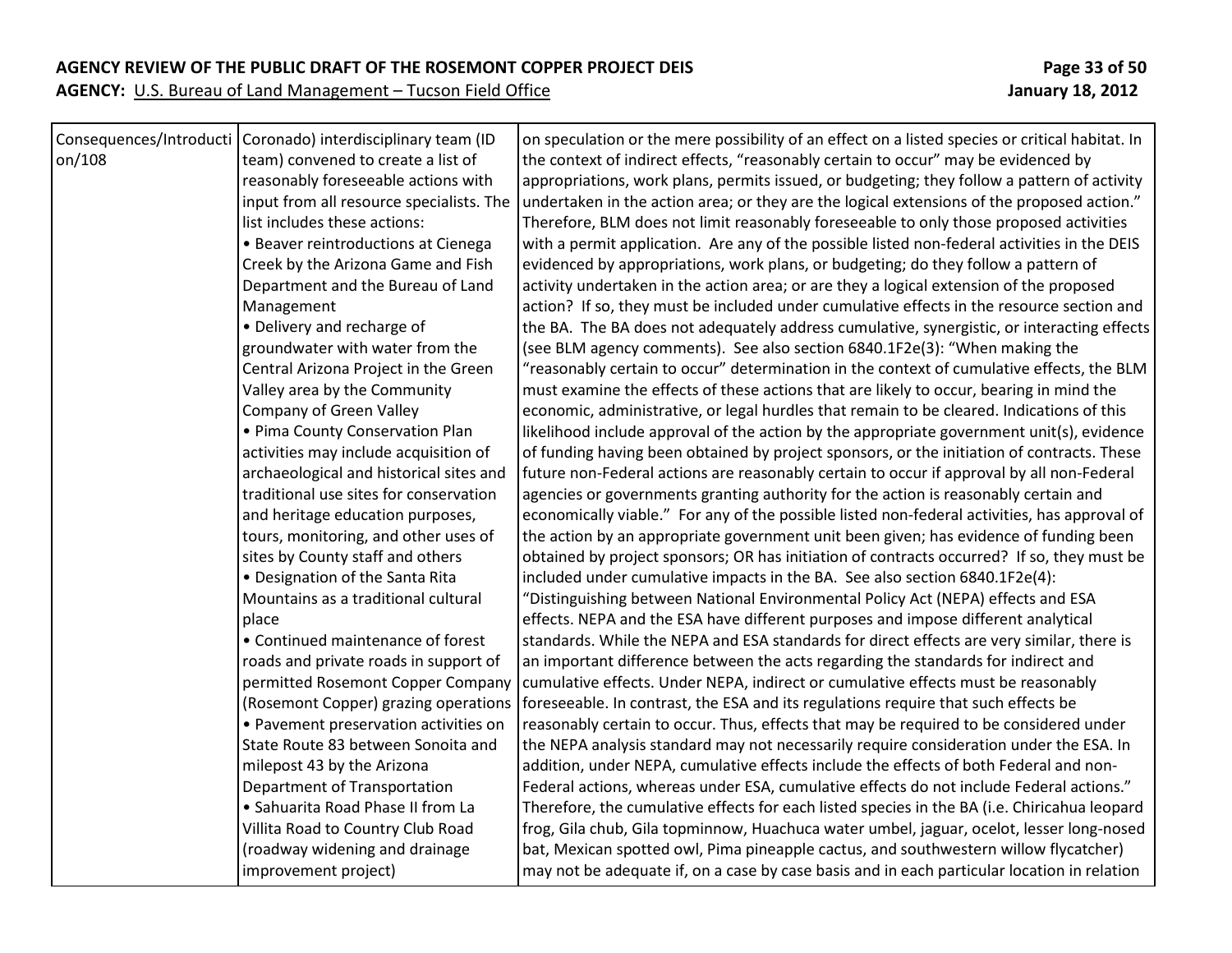#### **AGENCY REVIEW OF THE PUBLIC DRAFT OF THE ROSEMONT COPPER PROJECT DEIS Page 34 of 50**

|                                                             | • Stakaer Parsons concrete batch plant to the occurrence of a listed species, any of these possible non-federal actions are |
|-------------------------------------------------------------|-----------------------------------------------------------------------------------------------------------------------------|
| and aggregate operations<br>Decommissioning of Forest Roads | reasonably certain to occur.                                                                                                |
| 4032 and 505                                                |                                                                                                                             |
| • Extension of Central Arizona Project                      |                                                                                                                             |
| water into Farmers Investment                               |                                                                                                                             |
| Company actively farmed pecan                               |                                                                                                                             |
| groves and activation of groundwater                        |                                                                                                                             |
| storage facility                                            |                                                                                                                             |
| • Closure of approximately 35                               |                                                                                                                             |
| abandoned mines in the Santa Rita                           |                                                                                                                             |
| Mountains                                                   |                                                                                                                             |
| • Anticipated increase in demand for                        |                                                                                                                             |
| groundwater in the Sahuarita area by                        |                                                                                                                             |
| 200 percent in year 2030                                    |                                                                                                                             |
| • Expansion of limestone quarries in                        |                                                                                                                             |
| the Davidson Canyon drainage system                         |                                                                                                                             |
| north and northeast of the Santa Rita                       |                                                                                                                             |
| Mountains                                                   |                                                                                                                             |
| • Continued precious metal                                  |                                                                                                                             |
| exploration throughout southeastern                         |                                                                                                                             |
| Arizona                                                     |                                                                                                                             |
| Specific projects included by the ID                        |                                                                                                                             |
| team typically need to have a level of                      |                                                                                                                             |
| documentation describing the type                           |                                                                                                                             |
| and location of proposed activities,                        |                                                                                                                             |
| such as a permit application submitted                      |                                                                                                                             |
| to a Federal, State, or local agency.                       |                                                                                                                             |
| Projects without this level of                              |                                                                                                                             |
| documentation are considered                                |                                                                                                                             |
| speculative and are not considered                          |                                                                                                                             |
| "reasonably foreseeable." Some                              |                                                                                                                             |
| projects in the area were not included                      |                                                                                                                             |
| as reasonably foreseeable actions in                        |                                                                                                                             |
| part because this level of detail was                       |                                                                                                                             |
| not met. This includes the future                           |                                                                                                                             |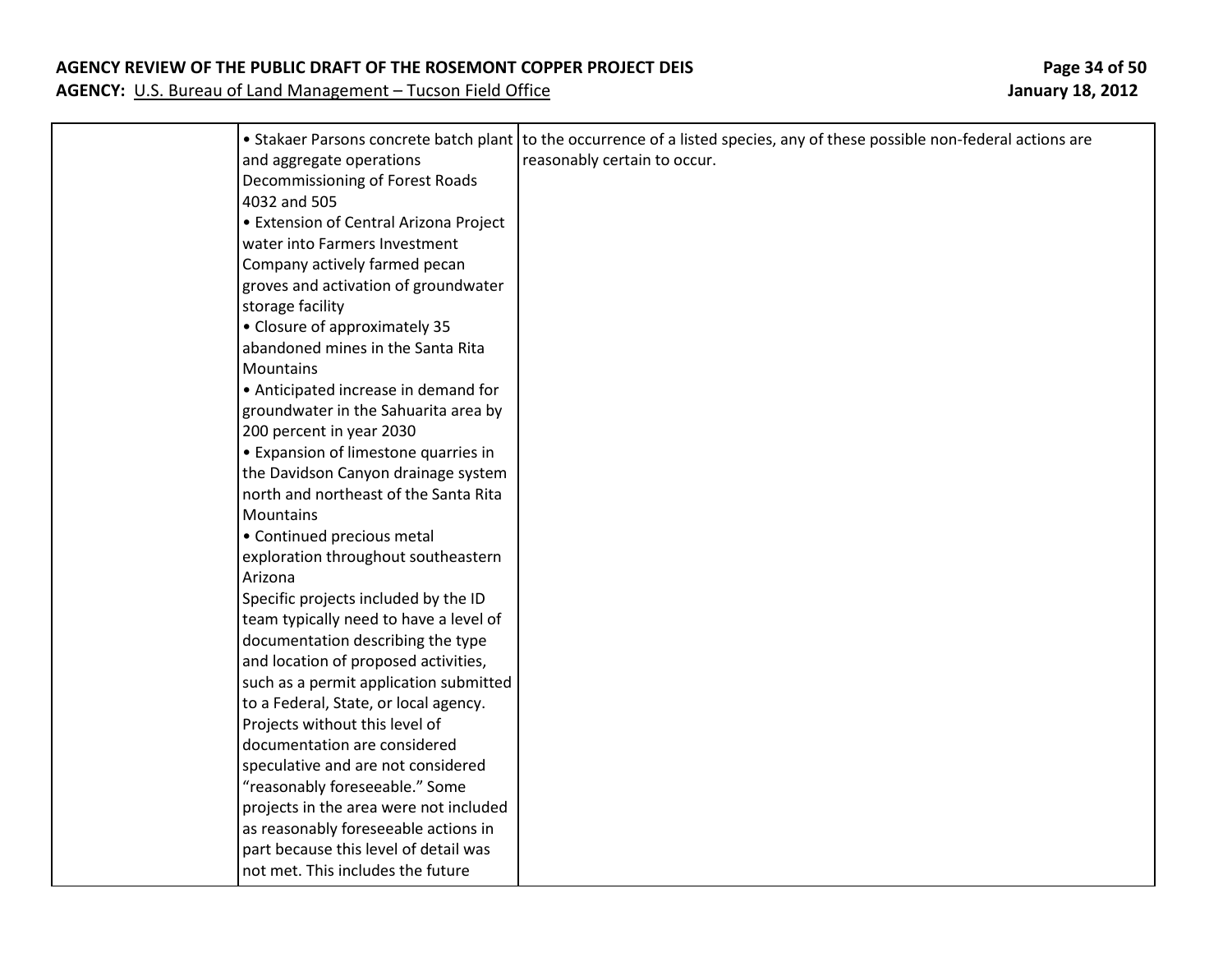### **AGENCY REVIEW OF THE PUBLIC DRAFT OF THE ROSEMONT COPPER PROJECT DEIS Page 35 of 50**

|                                          | mining by Rosemont Copper of other<br>mineral deposits in the area,<br>specifically the Peach-Elgin, Copper<br>World, and Broadtop deposits.<br>Currently, no proposals for<br>development of these projects have<br>been submitted to the Coronado or<br>other land management agency. |                                                                                                         |
|------------------------------------------|-----------------------------------------------------------------------------------------------------------------------------------------------------------------------------------------------------------------------------------------------------------------------------------------|---------------------------------------------------------------------------------------------------------|
| DEIS/Chapter 3/Affected                  | Unlike for the Santa Cruz Valley, no                                                                                                                                                                                                                                                    | The models may not include the entire area impacted by the project, may not present the                 |
| Environment and                          | regional groundwater models have                                                                                                                                                                                                                                                        | entire prediction of impacts, assume pumpage within a model area is negligible, no                      |
| Environmental                            | been constructed that incorporate the                                                                                                                                                                                                                                                   | estimation of pumpage was made for one model, one model may not fully reflect                           |
| Consequences/Groundw                     | project area; all modeling for the area                                                                                                                                                                                                                                                 | fractures that supply water to wells, seeps, or springs, and one model may not be                       |
| ater Quantity/Mine Site                  |                                                                                                                                                                                                                                                                                         | has been conducted specifically for the appropriate for use elsewhere in the basin outside of the mine. |
| Models in the Davidson<br>Canyon-Cienega | proposed project.                                                                                                                                                                                                                                                                       | Changes are expected in groundwater quality and to springs or seeps associated with this                |
| Basin/215                                | It is recognized that while much of the                                                                                                                                                                                                                                                 | groundwater. Because the pit lake is expected to be a hydraulic sink, with water leaving                |
|                                          | Cienega Basin was included in the                                                                                                                                                                                                                                                       | only through evaporation, dissolved chemical constituents are expected to concentrate                   |
|                                          | model domain, the purpose of this                                                                                                                                                                                                                                                       | over time. At the 200 year simulation mark, one model showed evapoconcentration of                      |
| DEIS/Chapter 3/Affected                  | model was to analyze impacts in the                                                                                                                                                                                                                                                     | some constituents about 1.3 times that of local groundwater (Tetratech 2010). Because                   |
| Environment and                          | vicinity of the mine, and therefore the                                                                                                                                                                                                                                                 | the water associated with the project comprises approximately 1% of the Cienega Creek                   |
| Environmental                            | model may not be appropriate for use                                                                                                                                                                                                                                                    | Basin (Tetratech 2009), detailed analyses should be required to include potential effects               |
| Consequences/Groundw                     | elsewhere in the basin without                                                                                                                                                                                                                                                          | of this change in water quality in the Cienega Creek Basin to listed species and their                  |
| ater                                     | additional revision.                                                                                                                                                                                                                                                                    | habitat. Water tracing tests to-date may be inadequate to determine the source,                         |
| Quantity/Montgomery                      |                                                                                                                                                                                                                                                                                         | amount, direction of flow, and rate of flow and effects to the Cienega Creek Basin.                     |
| Mine Site                                | The model has been used for the                                                                                                                                                                                                                                                         | Compounding, synergistic, and interacting effects from pit lakes and debris-filled                      |
| Model,/Potential                         | impact analysis in this DEIS as one out                                                                                                                                                                                                                                                 | drainages should be better analyzed, along with climate change effects and any non-                     |
| <b>Limitations and Current</b>           | of three models that have been                                                                                                                                                                                                                                                          | federal cumulative effects to listed species within the Cienega Creek Basin.                            |
| Usability of the                         | prepared for the project area, and it is                                                                                                                                                                                                                                                |                                                                                                         |
| Model/220                                | not presented as the sole prediction of                                                                                                                                                                                                                                                 | *BLM Manual 6840.1F5a: "Providing Information. During formal consultation, the BLM                      |
|                                          | impacts.                                                                                                                                                                                                                                                                                | shall provide the FWS and/or NMFS with the best scientific and commercial information                   |
|                                          |                                                                                                                                                                                                                                                                                         | available for an adequate review of the effects that a proposed action may have on a                    |
|                                          |                                                                                                                                                                                                                                                                                         | listed species or designated critical habitat. If information is lacking, the FWS and/or                |
|                                          | Perennial reaches of Cienega Creek                                                                                                                                                                                                                                                      | NMFS can request that the BLM conduct additional surveys or studies to better address                   |
|                                          | and Davidson Canyon are included in                                                                                                                                                                                                                                                     | listed species issues. Although additional surveys or studies are not required by the ESA,              |
|                                          | the model. The perennial reaches                                                                                                                                                                                                                                                        | and in many situations may not be practicable, they can be in the BLM's best interest, as               |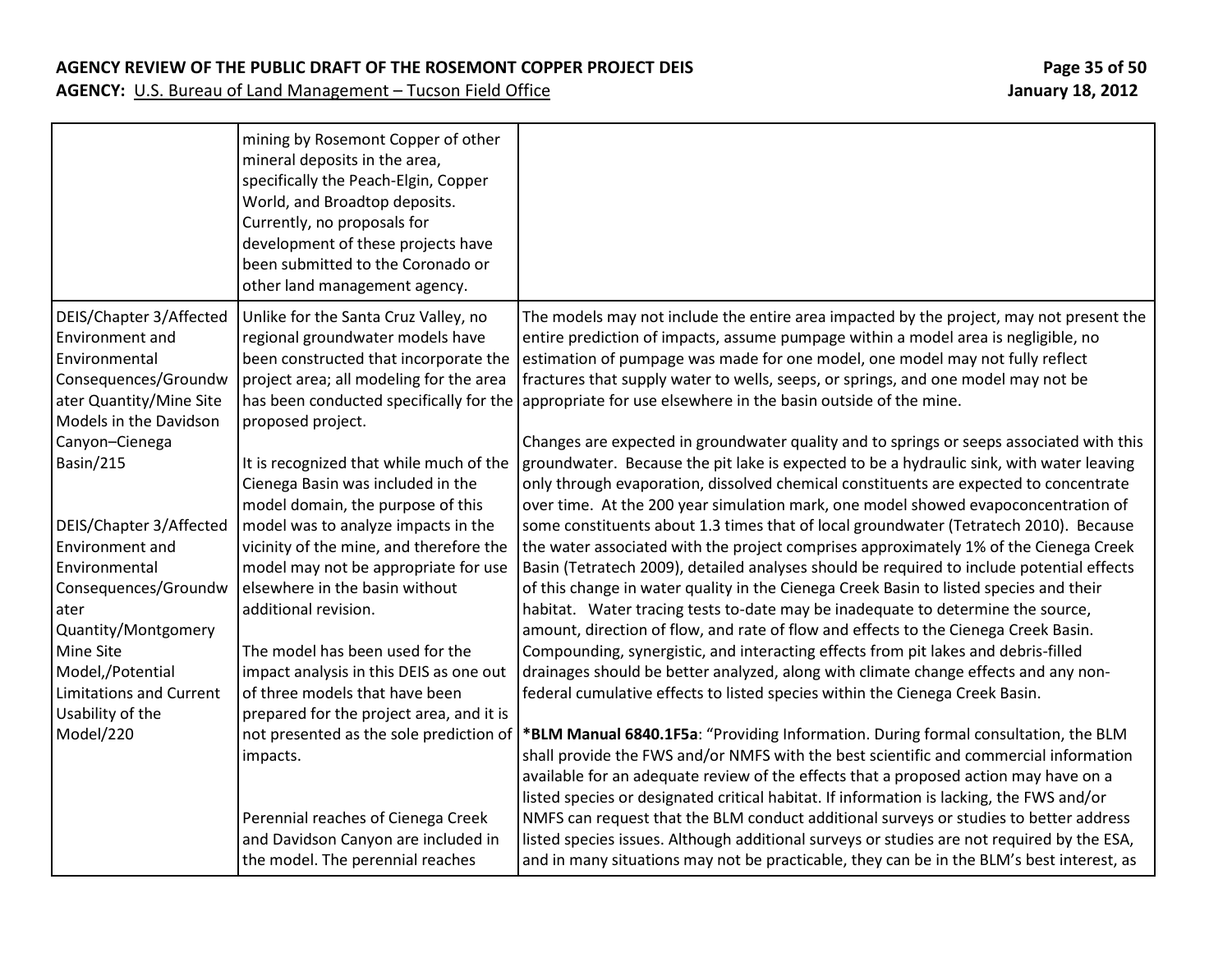| DEIS/Chapter 3/Affected                                                                                                                               | were modeled using a streamflow<br>routing package (SFR1).<br>Tetra Tech assumed that any                                                                                                                                                                                                                                    | the FWS and/or NMFS generally err on the side of conserving listed species when<br>rendering a biological opinion based on limited information." *This citation will be<br>referenced in additional comments below. |
|-------------------------------------------------------------------------------------------------------------------------------------------------------|------------------------------------------------------------------------------------------------------------------------------------------------------------------------------------------------------------------------------------------------------------------------------------------------------------------------------|---------------------------------------------------------------------------------------------------------------------------------------------------------------------------------------------------------------------|
| Environment and<br>Environmental<br>Consequences/Groundw<br>ater Quantity/Tetra Tech   made.<br>Mine Site Model/221                                   | groundwater pumpage within the<br>model area was negligible; no<br>estimate of pumpage in the area was                                                                                                                                                                                                                       |                                                                                                                                                                                                                     |
| DEIS/Chapter 3/Affected<br>Environment and<br>Environmental<br>Consequences/Groundw<br>Mine Site Model/222                                            | On a regional scale the porous media<br>model is reliable for predicting water<br>level impacts, but on the scale of<br>individual wells, seeps, springs, or<br>ater Quantity/Tetra Tech   other hydrologic features, the model<br>may not fully reflect the individual<br>fractures that supply water to those<br>features. |                                                                                                                                                                                                                     |
| DEIS/Chapter 3/Affected<br>Environment and<br>Environmental<br>Consequences/Groundw<br>Mine Site<br>Model/Potential<br><b>Limitations and Current</b> | The reduction in recharge resulted in<br>greater modeled reductions in<br>streamflow in Cienega Creek and<br>Davidson Canyon, drawdown<br>advancing up to an additional 3 miles<br>ater Quantity, Tetra Tech   beyond the mine pit, and greater<br>reduction in evapotranspiration.                                          |                                                                                                                                                                                                                     |
| Usability of the<br>Model/223                                                                                                                         | It is recognized that while pumpage in<br>the basin is relatively minor, compared<br>with the overall basin water balance,<br>pumpage in the basin is increasing,<br>and lack of modeling of this pumpage<br>may affect future predictions.<br>It is recognized that while much of the                                       |                                                                                                                                                                                                                     |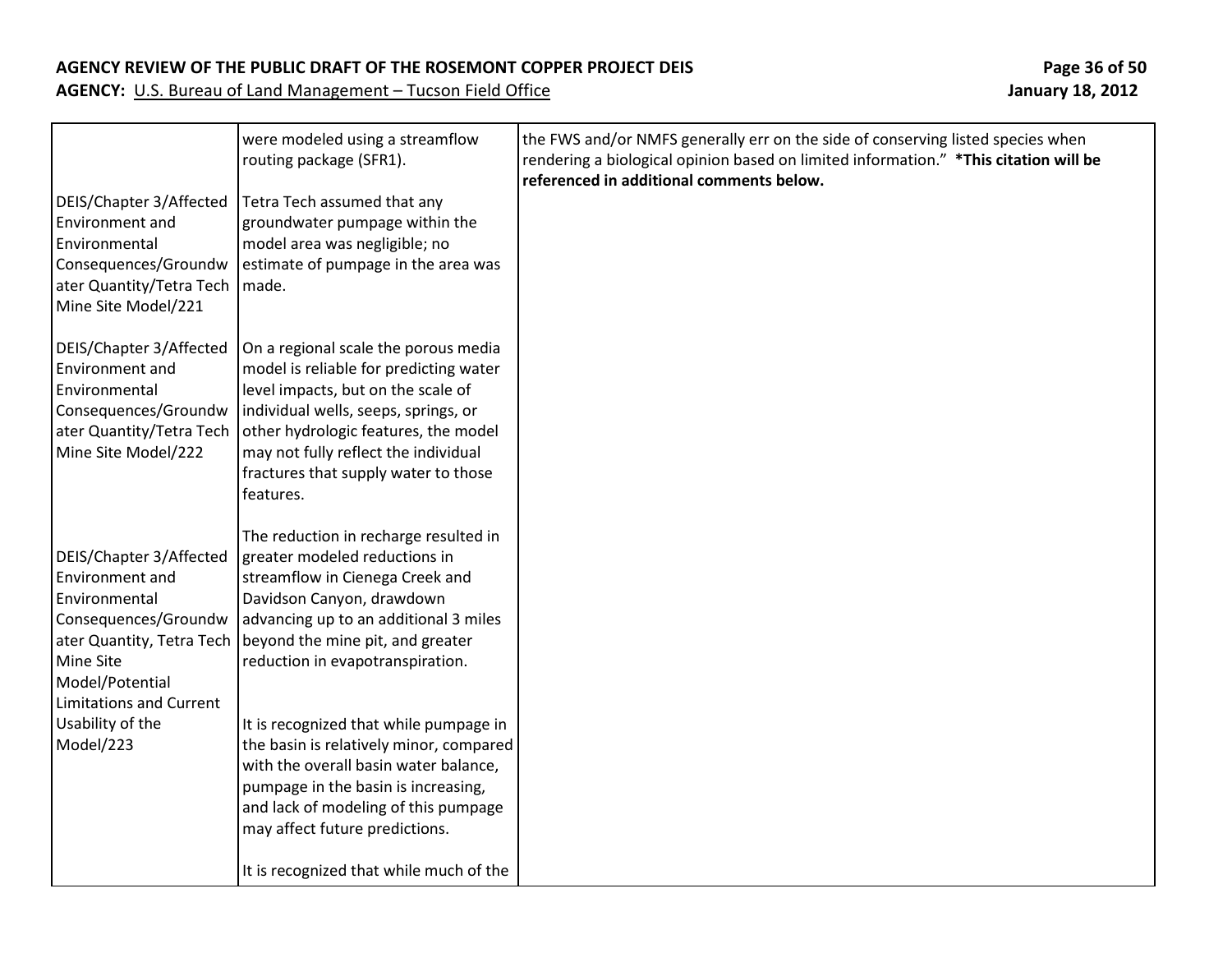### **AGENCY REVIEW OF THE PUBLIC DRAFT OF THE ROSEMONT COPPER PROJECT DEIS Page 37 of 50**

|                                                                                                                                                                                       | Cienega Basin was included in the<br>model domain, the purpose of this<br>model was to analyze impacts in the<br>vicinity of the mine; therefore, the<br>model may not be appropriate for use<br>elsewhere in the basin without<br>additional revision.                                                                                                                                                                                                             |                                                                                                                                                                                                                                                                                                                                       |
|---------------------------------------------------------------------------------------------------------------------------------------------------------------------------------------|---------------------------------------------------------------------------------------------------------------------------------------------------------------------------------------------------------------------------------------------------------------------------------------------------------------------------------------------------------------------------------------------------------------------------------------------------------------------|---------------------------------------------------------------------------------------------------------------------------------------------------------------------------------------------------------------------------------------------------------------------------------------------------------------------------------------|
| Chapter 3/Affected<br>Environment and<br>Environmental<br>Consequences/<br><b>Biological Resources/</b><br>Introduction/349                                                           | Therefore, the action area includes the<br>following: 1) springs and drainages<br>that receive surface water discharge<br>from the mine site, including Davidson<br>Canyon wash to its confluence with<br>Cienega Creek; 2) springs and seeps<br>within the area of projected<br>groundwater drawdown associated<br>with the mine pit; and 3) areas<br>adjacent to the mine site and<br>transportation corridors that may be<br>impacted by noise, dust, and light. | Please provide a more detailed description of the action area so that the action area is<br>clearly delineated for agency and public notification and review. Please reword to "2)<br>springs and seeps within the area of projected groundwater drawdown associated with<br>the mine pit, including Empire Gulch and Cienega Creek;" |
| Chapter 3/Affected<br>Environment and<br>Environmental<br>Consequences/<br>Biological Resources/<br>Analysis Methodology,<br>Assumptions, Uncertain<br>and Unknown<br>Information/352 | In order to reduce the amount of<br>uncertainty in the impacts analysis,<br>surveys were completed in order to<br>assess the distribution of several<br>special status plant and animal species<br>within portions of the analysis area.<br>However, for many species, surveys<br>were not conducted, and it is not<br>known whether these species actually<br>occur within the analysis area.                                                                      | See BLM Manual 6840.1F5a above.                                                                                                                                                                                                                                                                                                       |
| Chapter 3/Affected<br>Environment and<br>Environmental<br>Consequences/<br><b>Biological Resources/</b>                                                                               | The Migratory Bird Treaty Act (16<br>United States Code 703-711) provides<br>Federal protection to all migratory<br>birds, including nests and eggs. Under<br>this act, it is unlawful to take, kill, or                                                                                                                                                                                                                                                            | Please include a statement regarding BLM Migratory Bird Treaty Act Policy from BLM<br>Information Bulletin 2010-110.                                                                                                                                                                                                                  |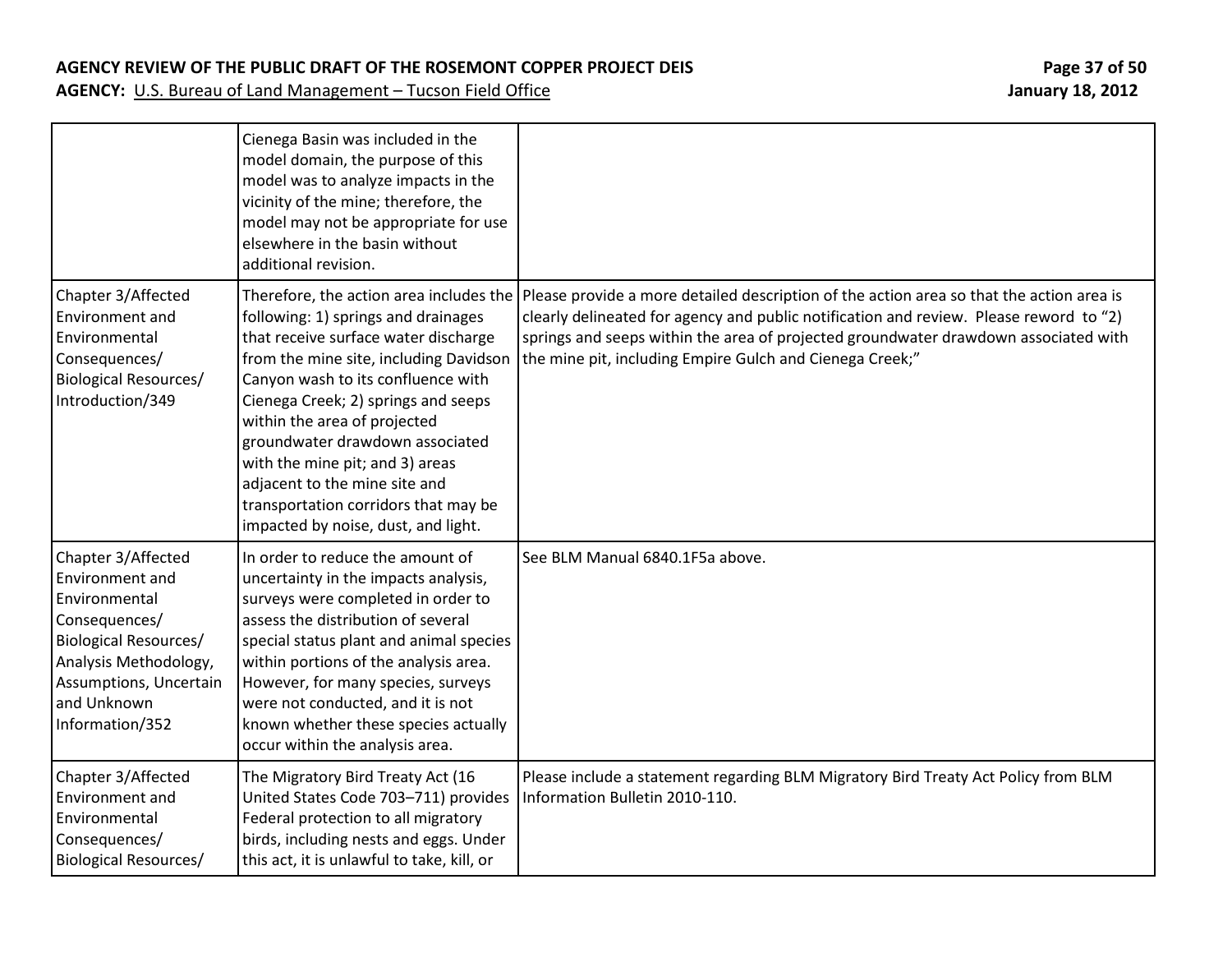### **AGENCY REVIEW OF THE PUBLIC DRAFT OF THE ROSEMONT COPPER PROJECT DEIS Page 38 of 50**

| Relevant Laws,<br>Regulations, Policies, and<br>Plans/Migratory Bird<br>Treaty Act/359                                                                               | possess migratory birds. The<br>Southwestern Regional Office of the<br>Forest Service recommends analyzing<br>the impacts as follows: (1) on Species<br>of Concern listed by National Partners<br>in Flight; (2) on important bird areas;<br>and (3) on important overwintering<br>areas, as discussed in a 2008<br>memorandum of understanding<br>between the Forest Service and the<br>U.S. Fish and Wildlife Service.                                                                                                                                                                                       |                                                                                                                       |
|----------------------------------------------------------------------------------------------------------------------------------------------------------------------|----------------------------------------------------------------------------------------------------------------------------------------------------------------------------------------------------------------------------------------------------------------------------------------------------------------------------------------------------------------------------------------------------------------------------------------------------------------------------------------------------------------------------------------------------------------------------------------------------------------|-----------------------------------------------------------------------------------------------------------------------|
| Chapter 3/Affected<br><b>Environment and</b><br>Environmental<br>Consequences/<br><b>Biological Resources/</b><br>Existing<br>Features/Biophysical<br>Conditions/362 | This is evident in the analysis area, as<br>there are no perennial drainages<br>present.                                                                                                                                                                                                                                                                                                                                                                                                                                                                                                                       | The analysis area for biological resources includes Cienega Creek and Empire Gulch.<br>These drainages are perennial. |
| DEIS/Chapter<br>2/Alternatives, Including<br>the Proposed<br>Action/Introduction/                                                                                    | For the purposes of this DEIS, the term<br>"project area" refers to those areas<br>that would be excluded from public<br>access to accommodate mine<br>activities and includes the open pit,<br>waste rock storage area, tailings area,<br>heap leach facility, plant site and<br>ancillary facilities, fenced area around<br>the mine, and mine primary and<br>secondary access roads. Unless<br>specifically noted, the term "project<br>area" does not include the linear<br>water and electricity utility corridors.<br>The term "analysis area" is specific to<br>each resource and is explicitly defined |                                                                                                                       |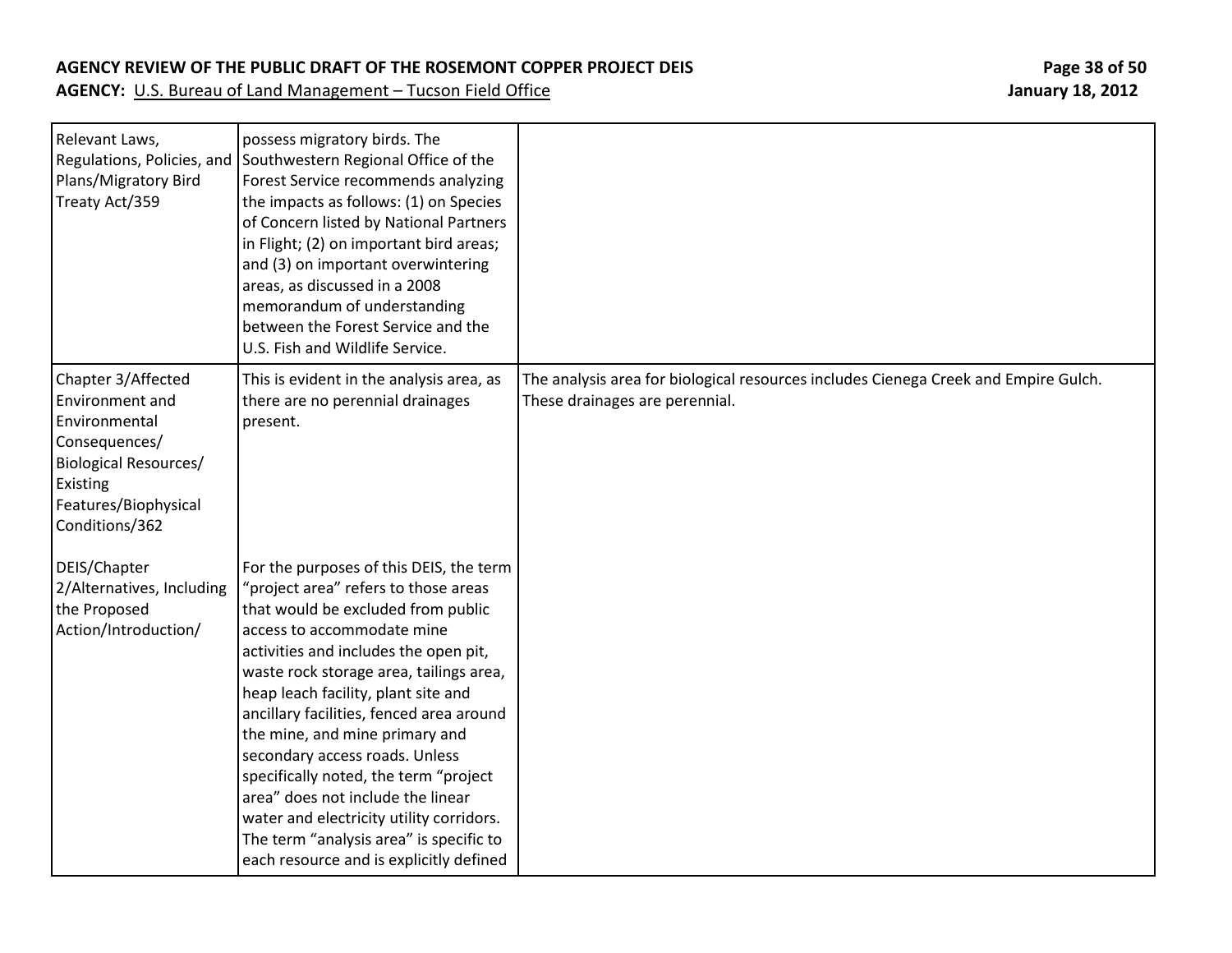| Chapter 3/Affected                                                                                                                                                                                                              | in each resource section of chapter 3.<br>The analysis area includes all areas<br>necessary to adequately assess<br>impacts to resources and often<br>includes areas beyond the project<br>area, including utility corridors.<br>In the analysis area, this vegetation | Empire Gulch Springs and Upper Cienega Creek are perennial.                                                                                                                                                                                                                                                                                                                                                                                                                                                                                                                                                                                                                                                                                                                                                                                                                                                                                                                                |
|---------------------------------------------------------------------------------------------------------------------------------------------------------------------------------------------------------------------------------|------------------------------------------------------------------------------------------------------------------------------------------------------------------------------------------------------------------------------------------------------------------------|--------------------------------------------------------------------------------------------------------------------------------------------------------------------------------------------------------------------------------------------------------------------------------------------------------------------------------------------------------------------------------------------------------------------------------------------------------------------------------------------------------------------------------------------------------------------------------------------------------------------------------------------------------------------------------------------------------------------------------------------------------------------------------------------------------------------------------------------------------------------------------------------------------------------------------------------------------------------------------------------|
| Environment and<br>Environmental<br>Consequences/<br><b>Biological Resources/</b><br>Existing<br>Features/Biophysical<br>Conditions/Riparian/<br><b>Ephemeral Fluvial</b><br><b>Systems Supporting</b><br>Upland Vegetation/369 | community is mapped in portions of<br>Box, McCleary, Sycamore, Scholefield,<br>Wasp, Barrel, Davidson, and Gardner<br>Canyons; Empire Gulch; and Cienega<br>Creek                                                                                                      |                                                                                                                                                                                                                                                                                                                                                                                                                                                                                                                                                                                                                                                                                                                                                                                                                                                                                                                                                                                            |
| DEIS/Chapter 3/Affected<br>Environment and<br>Environmental<br>Consequences/Special<br><b>Status Species</b><br>Plants/Huachuca water<br>umbel/374                                                                              | The majority of plants in Arizona are<br>found along the San Pedro River.<br>Surveys for this species have not been<br>conducted within the analysis area for<br>the purposes of this project.                                                                         | Based on the 2011 Huachuca water umbel survey of Cienega Creek during wet/dry<br>mapping, a substantial population of Huachuca water umbel occurs along Cienega Creek.<br>During 2009 survey for Huachuca water umbel on the San Pedro Riparian NCA (Vernadero<br>2010), 65 metapopulations were detected. During 11 June 2011 wet/dry mapping of<br>Cienega Creek, 61 metapopulations of Huachuca water umbel were detected in only the<br>Mattie Canyon to Narrows reach (Marcia Radke, pers. obs.), which does not include any<br>detections in other portions of Cienega Creek, Mattie Canyon, or Empire Gulch.<br>Therefore, Cienega Creek contains a significant portion of the population of Huachuca<br>water umbel, and may contain the majority of plants in Arizona.<br>It should be noted in the species description that Huachuca water umbel is a federally<br>endangered species (e.g. as it is noted in the description for Gila chub).<br>See BLM Manual 6840.1F5a above. |
| DEIS/Chapter 3/Affected<br>Environment and<br>Environmental                                                                                                                                                                     |                                                                                                                                                                                                                                                                        | It should be noted in the species description that Pima pineapple cactus is a federally<br>endangered species (e.g. as it is noted in the description for Gila chub).                                                                                                                                                                                                                                                                                                                                                                                                                                                                                                                                                                                                                                                                                                                                                                                                                      |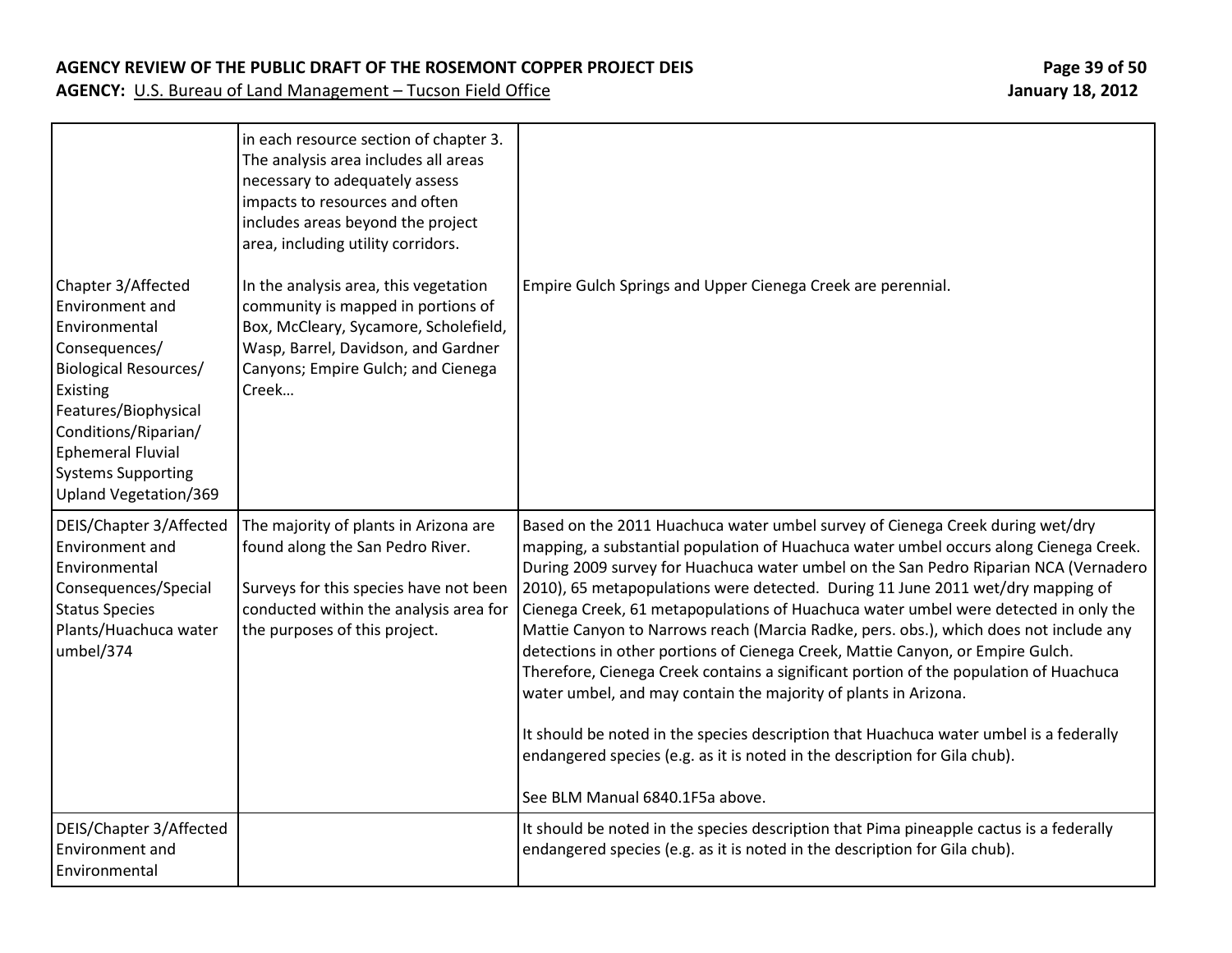#### **AGENCY REVIEW OF THE PUBLIC DRAFT OF THE ROSEMONT COPPER PROJECT DEIS Page 40 of 50**

| Consequences/Special<br><b>Status Species</b><br>Plants/Pima pineapple<br>cactus / 374                                                                  |                                                                                                                                                                                                                                                                                                                                                |                                                                                                                                                                                                                                                                                                                                                                                                                                                                                                                                                                                                                                                                                                                                                                                                                                                                                                                                                                                                                                                                                                                                                                                                                                                                                                                                                                                                                                                                                                                                                                                                                                                                                                                                                                                                                                                                                                                                                                                                                                                                                                                                                                                                                                                                                                                                                                                                                                                                                                                                                                                                                                                                                                                                                               |
|---------------------------------------------------------------------------------------------------------------------------------------------------------|------------------------------------------------------------------------------------------------------------------------------------------------------------------------------------------------------------------------------------------------------------------------------------------------------------------------------------------------|---------------------------------------------------------------------------------------------------------------------------------------------------------------------------------------------------------------------------------------------------------------------------------------------------------------------------------------------------------------------------------------------------------------------------------------------------------------------------------------------------------------------------------------------------------------------------------------------------------------------------------------------------------------------------------------------------------------------------------------------------------------------------------------------------------------------------------------------------------------------------------------------------------------------------------------------------------------------------------------------------------------------------------------------------------------------------------------------------------------------------------------------------------------------------------------------------------------------------------------------------------------------------------------------------------------------------------------------------------------------------------------------------------------------------------------------------------------------------------------------------------------------------------------------------------------------------------------------------------------------------------------------------------------------------------------------------------------------------------------------------------------------------------------------------------------------------------------------------------------------------------------------------------------------------------------------------------------------------------------------------------------------------------------------------------------------------------------------------------------------------------------------------------------------------------------------------------------------------------------------------------------------------------------------------------------------------------------------------------------------------------------------------------------------------------------------------------------------------------------------------------------------------------------------------------------------------------------------------------------------------------------------------------------------------------------------------------------------------------------------------------------|
| DEIS/Chapter 3/Affected<br>Environment and<br>Environmental<br>Consequences/Special<br><b>Status Species</b><br>Animals/Chiricahua<br>leopard frog /376 | Several frogs were observed within<br>the analysis area during these surveys,<br>and this species has also been<br>reported to occur in other locations in<br>the Louisiana Gulch, Cienega Creek,<br>and Empire Gulch basins within the<br>analysis area (Arizona Game and Fish<br>Department 2011d; WestLand<br>Resources Inc. 2009a, 2009b). | Chiricahua leopard frogs are not only reported from Empire Gulch, but do occur there.<br>This sentence should be reworded so that the documented occurrence of Chiricahua<br>leopard frog in Empire Gulch is clear.<br>See the Chiricahua leopard frog recovery plan (USFWS 2007), page I-12 "To the extent<br>possible, groundwater pumping, impoundments, and surface water diversions should not<br>be authorized where such activity would adversely affect occupied Chiricahua leopard<br>frog sites or project sites selected for restoration or creation, unless such activities are<br>unavoidable. If unavoidable, the action agency or project proponent should take every<br>reasonable measure to ensure effects are mitigated to the maximum extent practicable.<br>Conservation measures will need to be tailored to each project, but may include:<br>relocating the project to a site where effects are minimized; minimizing the amount or<br>duration of water pumped, diverted, or impounded; providing replacement water to frog<br>habitats to offset impacts; temporarily relocating frogs if disturbance to hydrology is<br>temporary; replanting riparian and wetland vegetation if temporary impacts desiccate<br>these plants" See also Chiricahua leopard frog recovery plan (page I-13): "Compensation is<br>the least preferred option to address the impacts of a project on the frog or its habitat,<br>and should only be considered if efforts to avoid, minimize, rectify, or reduce the impacts<br>of the project have been expended. Given that frogs occupy relatively small areas, most<br>projects should be able to avoid contact. To ensure no net loss of habitat quality of<br>quantity, we recommend action agencies charge compensation to project proponents if<br>net residual effects still would occur after all reasonable on-site conservation measures<br>have been applied. Projects may have beneficial effects (e.g. see livestock grazing and<br>management, above) that could balance adverse effects. Compensation funds should be<br>used to acquire, protect, or restore Chiricahua leopard frog habitat, or to carry out other<br>high priority recovery actions. Determining whether compensation is needed. To evaluate<br>whether it is appropriate to collect compensation, the action agency should consider<br>whether, after all on-site conservation measures have been applied, the project would<br>still have a net adverse affect to : 1) quality or quantity of occupied frog habitats or<br>restoration/creation sites, 2) Chiricahua leopard frogs, or 3) corridors for movement of<br>frogs among existing populations and/or project sites selected for restoration/creation in |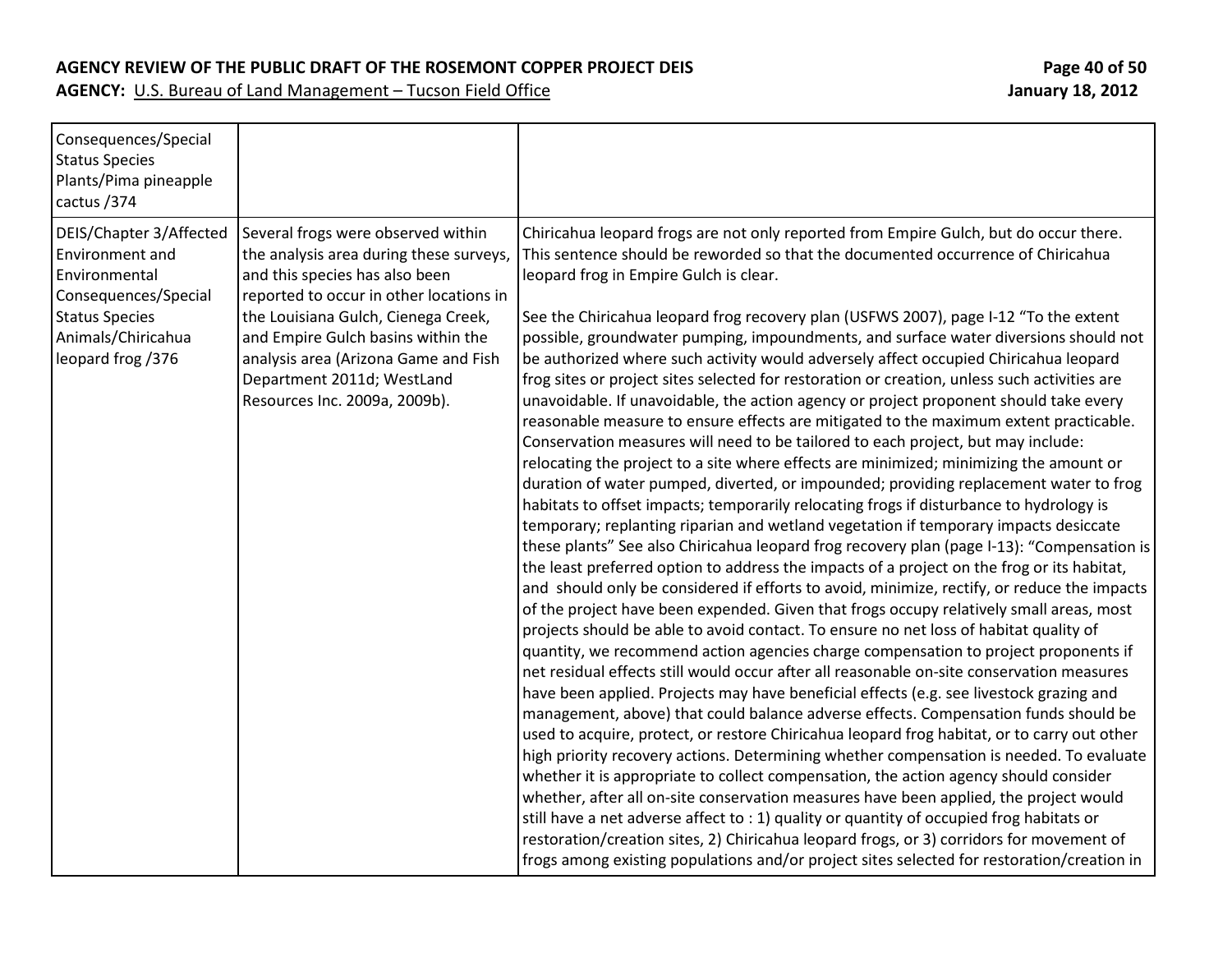|                                                                                                                                                                     |                                                                                                                                                                                                                                                                                                                      | MAs. If any such net adverse residual effects still remain, then compensation is desirable.<br>However, a project proponent or action agency does not need to compensate if the same<br>or a different project proponent or agency already paid compensation for a particular<br>area, That is, compensation is only needed once for multiple disturbances to a particular<br>area. Compensation Fund Accounts. Each of the action agencies should maintain an<br>accounting of all compensation funds paid and collected These accountings should be<br>incorporated into the annual monitoring report for implementation of the recovery plan.<br>One of the agencies should serve as a clearinghouse for all compensation funds and<br>accounting data. Project proponents would pay that clearinghouse agency through the<br>action agency that authorizes the project. The Stakeholders Subgroups should be<br>consulted as to how the funds are expended."                                                                                                                                                                                                                                                                                                                                                                                                 |
|---------------------------------------------------------------------------------------------------------------------------------------------------------------------|----------------------------------------------------------------------------------------------------------------------------------------------------------------------------------------------------------------------------------------------------------------------------------------------------------------------|------------------------------------------------------------------------------------------------------------------------------------------------------------------------------------------------------------------------------------------------------------------------------------------------------------------------------------------------------------------------------------------------------------------------------------------------------------------------------------------------------------------------------------------------------------------------------------------------------------------------------------------------------------------------------------------------------------------------------------------------------------------------------------------------------------------------------------------------------------------------------------------------------------------------------------------------------------------------------------------------------------------------------------------------------------------------------------------------------------------------------------------------------------------------------------------------------------------------------------------------------------------------------------------------------------------------------------------------------------------|
| DEIS/Chapter 3/Affected<br>Environment and<br>Environmental<br>Consequences/Special<br><b>Status Species</b><br>Animals/Desert tortoise,<br>Sonoran population /377 | Surveys have not been conducted for<br>desert tortoise within the analysis area<br>for the purposes of this project;<br>however, it is expected that they may<br>occur in portions of the analysis area,<br>such as within area proposed for<br>utility corridors and in lower Davidson<br>Canyon and Cienega Creek. | Candidate species are considered BLM sensitive species. See BLM 6840.2B. Planning.<br>When BLM engages in the planning process, it shall address Bureau sensitive species and<br>their habitats in land use plans and associated NEPA documents (as per BLM 1610<br>Planning Manual and Handbook, Appendix C). When appropriate, land use plans shall be<br>sufficiently detailed to identify and resolve significant land use conflicts with Bureau<br>sensitive species without deferring conflict resolution to implementation-level planning.<br>Implementation-level planning should consider all site-specific methods and procedures<br>needed to bring species and their habitats to the condition under which management<br>under the Bureau sensitive species policies would no longer be necessary.<br>C. Implementation. On BLM-administered lands, the BLM shall manage Bureau sensitive<br>species and their habitats to minimize or eliminate threats affecting the status of the<br>species or to improve the condition of the species habitat, by:<br>1. Determining, to the extent practicable, the distribution, abundance, population<br>condition, current threats, and habitat needs for sensitive species, and evaluating the<br>significance of BLM-administered lands and actions undertaken by the BLM in conserving<br>those species. |
| DEIS/Chapter 3/Affected<br>Environment and<br>Environmental<br>Consequences/Special<br><b>Status Species</b><br>Animals/Desert tortoise,<br>Sonoran population /377 | There is anecdotal information that<br>this lizard currently inhabits the<br>footprint of the proposed mine and<br>areas within Davison Canyon, Empire<br>Gulch, and Cienega Creek, but the lack<br>of focused surveys conducted recently<br>for this lizard in the analysis area<br>prevents identification of the  | See previous comment.                                                                                                                                                                                                                                                                                                                                                                                                                                                                                                                                                                                                                                                                                                                                                                                                                                                                                                                                                                                                                                                                                                                                                                                                                                                                                                                                            |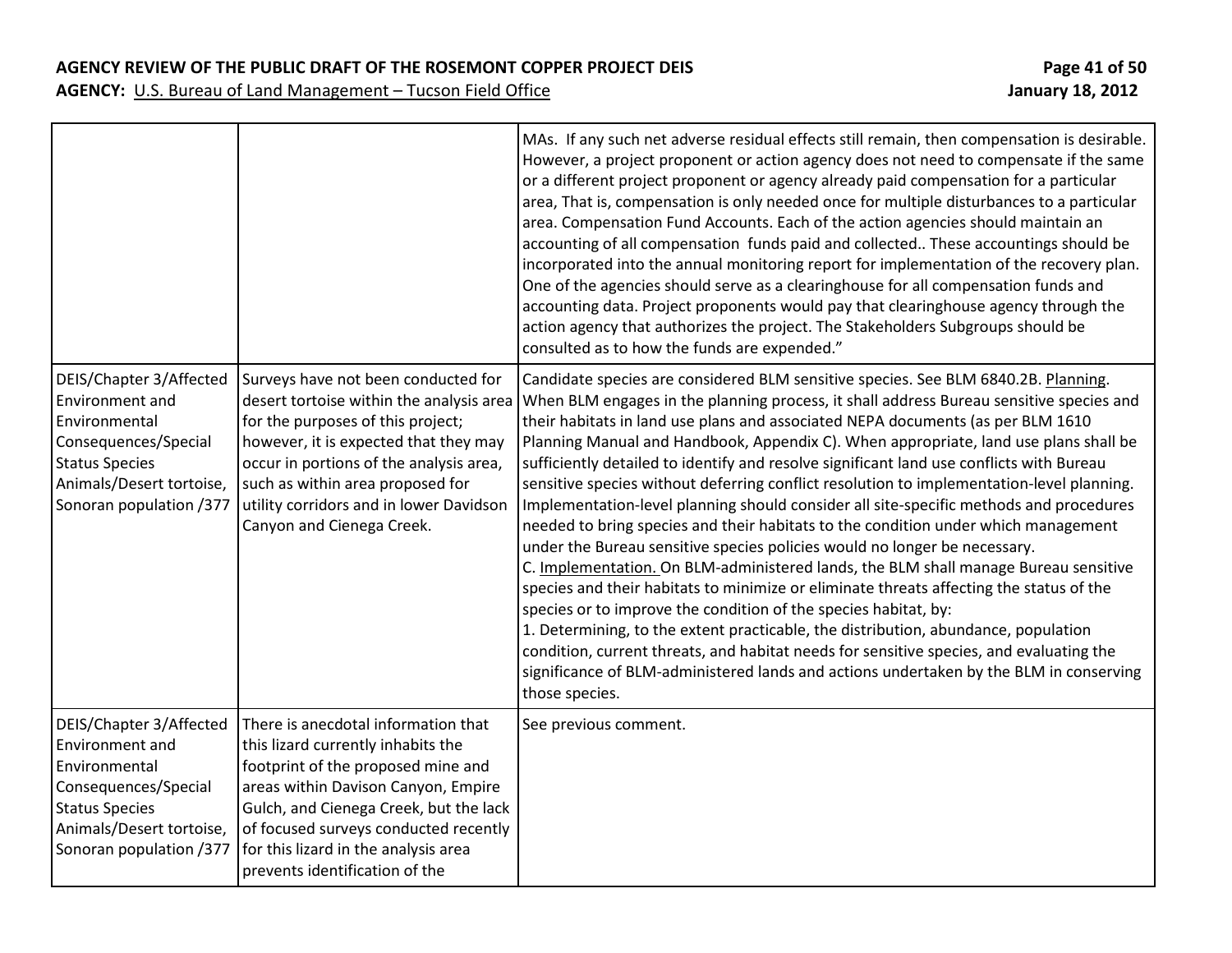### **AGENCY REVIEW OF THE PUBLIC DRAFT OF THE ROSEMONT COPPER PROJECT DEIS Page 42 of 50**

|                                                                                                                                                      | drainages in which this species occurs.                                                                         |                                                                                                                                                                                                                                                                                                                                                                                                                                                                                                                                                                                                                                                                                                                                                                                                                                                                                                                                                                                                                                                                                                                                                                                                                                     |
|------------------------------------------------------------------------------------------------------------------------------------------------------|-----------------------------------------------------------------------------------------------------------------|-------------------------------------------------------------------------------------------------------------------------------------------------------------------------------------------------------------------------------------------------------------------------------------------------------------------------------------------------------------------------------------------------------------------------------------------------------------------------------------------------------------------------------------------------------------------------------------------------------------------------------------------------------------------------------------------------------------------------------------------------------------------------------------------------------------------------------------------------------------------------------------------------------------------------------------------------------------------------------------------------------------------------------------------------------------------------------------------------------------------------------------------------------------------------------------------------------------------------------------|
| DEIS/Chapter 3/Affected<br>Environment and<br>Environmental<br>Consequences/Special<br><b>Status Species</b><br>Animals/Gila chub/377                |                                                                                                                 | The monitoring data for Empire Gulch and upper Cienega Creek is incomplete.<br>See BLM Manual 6840.1F5a above.                                                                                                                                                                                                                                                                                                                                                                                                                                                                                                                                                                                                                                                                                                                                                                                                                                                                                                                                                                                                                                                                                                                      |
| DEIS/Chapter 3/Affected<br><b>Environment and</b><br>Environmental<br>Consequences/Special<br><b>Status Species</b><br>Animals/Gila<br>topminnow/378 |                                                                                                                 | The monitoring data for Empire Gulch and upper Cienega Creek is incomplete.<br>See BLM Manual 6840.1F5a: above.<br>See the Revised Gila topminnow recovery plan (USFWS 1998): "Task 1. Prevent extinction<br>by protecting remaining natural and long-lived reestablished populations."                                                                                                                                                                                                                                                                                                                                                                                                                                                                                                                                                                                                                                                                                                                                                                                                                                                                                                                                             |
| DEIS/Chapter 3/Affected<br><b>Environment and</b><br>Environmental<br>Consequences/Special<br><b>Status Species</b><br>Animals/longfin<br>dace/379   |                                                                                                                 | The monitoring data for Empire Gulch and upper Cienega Creek is incomplete.<br>See BLM Manual 6840.1F5a above.                                                                                                                                                                                                                                                                                                                                                                                                                                                                                                                                                                                                                                                                                                                                                                                                                                                                                                                                                                                                                                                                                                                      |
| DEIS/Chapter 3/Affected<br>Environment and<br>Environmental<br>Consequences/Special<br><b>Status Species</b><br>Animals/jaguar /377-378              | Surveys for this species have not been<br>conducted within the action area for<br>the purposes of this project. | It should be noted in the species description that jaguar is a federally endangered species<br>(e.g. as it is noted in the description for Gila chub). Jaguars have been documented since<br>1980 in the area from the Peloncillo Mountains west to the Baboquivari Mountains in Sky<br>Island mountain ranges and from the international boundary north to Interstate 10.<br>Based on recent documentation of jaguar in southeastern Arizona near the action area,<br>data does suggest that appropriate habitat does occur in the action area for jaguar. The<br>possible designation of jaguar critical habitat may include such elements as: consideration<br>of space for individual and population growth, and for normal behavior; food, water, air,<br>light, minerals, or other nutritional or physiological requirements; cover or shelter; sites<br>for breeding, reproduction, rearing of offspring; and habitats that are protected from<br>disturbance or are representative of the historic geographical and ecological distributions<br>of a species. Due to recent documentation of jaguar in southeastern Arizona near the<br>action area, survey through camera trapping for the species should occur within the |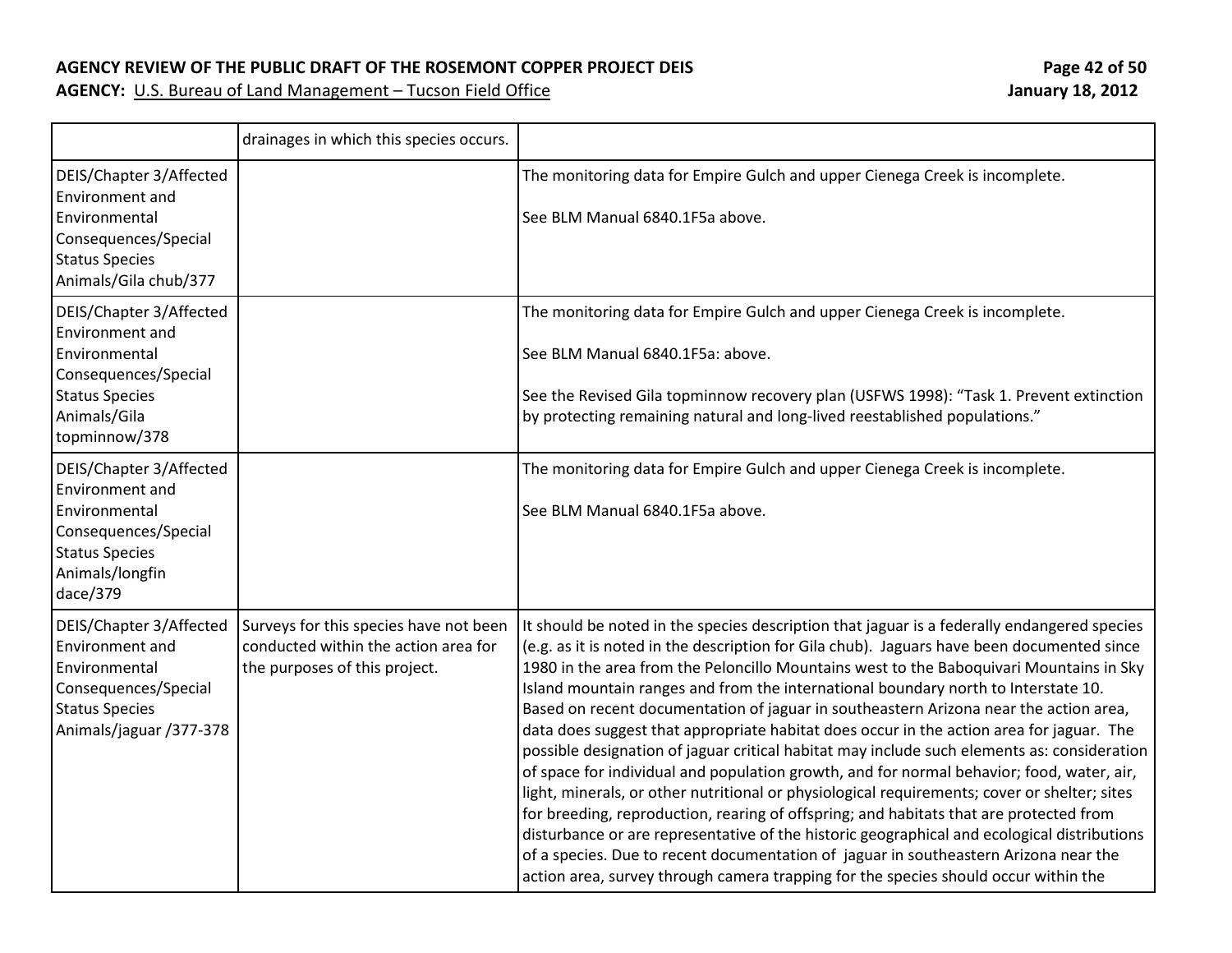**AGENCY REVIEW OF THE PUBLIC DRAFT OF THE ROSEMONT COPPER PROJECT DEIS Page 43 of 50**

| Page 43 of 50           |  |  |
|-------------------------|--|--|
| <b>January 18, 2012</b> |  |  |

|                                                                                                                                                                        |                                                                                                                                                                                                                                                                                                                                                                                                                                                                                        | resource analysis area for purposes of this project and could be conducted concurrently<br>with ocelot survey.                                                                                                                                                                                                                                                                                                                                                                                                                                                                                                                                                                                                                                                                                                                                                                                                                                                                                                                                                                                                        |
|------------------------------------------------------------------------------------------------------------------------------------------------------------------------|----------------------------------------------------------------------------------------------------------------------------------------------------------------------------------------------------------------------------------------------------------------------------------------------------------------------------------------------------------------------------------------------------------------------------------------------------------------------------------------|-----------------------------------------------------------------------------------------------------------------------------------------------------------------------------------------------------------------------------------------------------------------------------------------------------------------------------------------------------------------------------------------------------------------------------------------------------------------------------------------------------------------------------------------------------------------------------------------------------------------------------------------------------------------------------------------------------------------------------------------------------------------------------------------------------------------------------------------------------------------------------------------------------------------------------------------------------------------------------------------------------------------------------------------------------------------------------------------------------------------------|
|                                                                                                                                                                        |                                                                                                                                                                                                                                                                                                                                                                                                                                                                                        | See BLM Manual 6840.1F5a above.                                                                                                                                                                                                                                                                                                                                                                                                                                                                                                                                                                                                                                                                                                                                                                                                                                                                                                                                                                                                                                                                                       |
| DEIS/Chapter 3/Affected<br>Environment and<br>Environmental                                                                                                            |                                                                                                                                                                                                                                                                                                                                                                                                                                                                                        | It should be noted in the species description that lesser long-nosed bat is a federally<br>endangered species (e.g. as it is noted in the description for Gila chub).                                                                                                                                                                                                                                                                                                                                                                                                                                                                                                                                                                                                                                                                                                                                                                                                                                                                                                                                                 |
| Consequences/Special<br><b>Status Species</b><br>Animals/lesser long-<br>nosed bat /379                                                                                |                                                                                                                                                                                                                                                                                                                                                                                                                                                                                        | Roosts and foraging areas within the project area for lesser long-nosed bat were<br>identified in the technical report (Westland Resources 2009). Although compensation is<br>not addressed in the USFWS lesser long-nosed bat recovery plan (1994), mitigation and<br>compensation should be considered for destruction of occupied and potential foraging<br>and roosting habitat. Please see the following excerpt from the lesser long-nosed bat<br>recovery plan: "Protection of all known roost sites and food plants within a radius of 50<br>miles (81 km) around known roosts will help to prevent this species from going extinct.<br>Protection of food resources along migratory pathways may also be important to the<br>survival of the species."                                                                                                                                                                                                                                                                                                                                                       |
| DEIS/Chapter 3/Affected<br>Environment and<br>Environmental<br>Consequences/Special<br><b>Status Species</b><br>Animals/ocelot /381-382                                | Surveys for this species have not been<br>conducted within the analysis area for<br>the purposes of this project.                                                                                                                                                                                                                                                                                                                                                                      | It should be noted in the species description that ocelot is a federally endangered species<br>(e.g. as it is noted in the description for Gila chub). Due to five recent documentation of<br>ocelot in southeastern Arizona, survey through camera trapping for the species should<br>occur within the action area for purposes of this project.<br>See BLM Manual 6840.1F5a above.                                                                                                                                                                                                                                                                                                                                                                                                                                                                                                                                                                                                                                                                                                                                  |
| DEIS/Chapter 3/Affected<br>Environment and<br>Environmental<br>Consequences/Special<br><b>Status Species</b><br>Animals/southwestern<br>willow flycatcher /382-<br>383 | Willow flycatchers have not been<br>found along this reach before or since.<br>There is no designated critical habitat<br>for this species within the analysis<br>area. Surveys for this species have not<br>been conducted within the analysis<br>area for the purposes of this project.<br>There are no known occurrences of<br>this species within the analysis area;<br>however, habitat matching this<br>description is present within the<br>analysis area in Davidson Canyon at | Willow flycatcher at Empire Gulch were documented with the "fitz-bew" call per USFWS<br>protocol on a territory just west of net #10 of the Empire Gulch Monitoring Avian<br>Productivity and Survivorship (MAPS) station on 08 and 17 June 2011, listed as "probable<br>breeder-song" for these dates of the Empire Gulch MAPS station, an after-hatch-year<br>willow flycatcher was caught in net #10 on 17 June 2011, and a hatch-year bird was<br>caught on 06 August 2011 in net #7 of the same MAPS station (M. Radke, pers. obs.). This<br>was reported as such to USFWS and AZGFD per scientific collecting permit requirements.<br>Willow flycatcher were also listed as "likely breeder" for the 2011 year status for the<br>Empire Gulch MAPS station (M. Radke, pers. obs.). From 76 FR 50544: "A territory is<br>defined as a discrete area defended by a resident single flycatcher or pair of flycatchers<br>within a single breeding season (Sogge et al. 2010, p. 34). This is usually evidenced by the<br>presence of a singing male, and possibly one or more mates (Sogge et al. 2010, p. 34). In |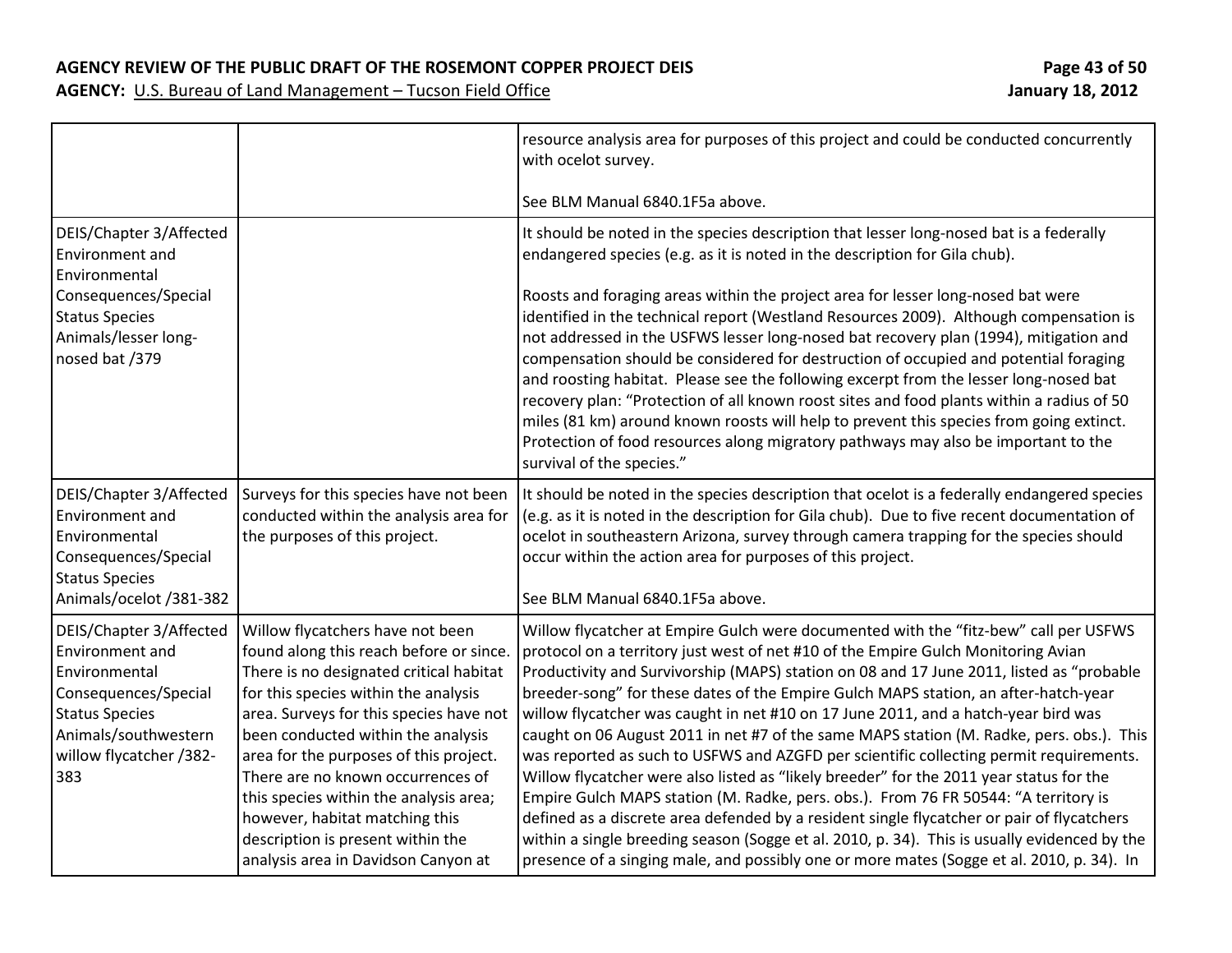### **AGENCY REVIEW OF THE PUBLIC DRAFT OF THE ROSEMONT COPPER PROJECT DEIS Page 44 of 50**

|                                                                                                                                                      | the confluence with Cienega Creek, in<br>Empire Gulch, and along Cienega<br>Creek, so it is possible that this species<br>occurs within the analysis area. | addition, a southwestern willow flycatcher was documented on Cienega Creek during<br>formal surveys on 7 August 2003 (Keith Hughes, BLM files). A willow flycatcher was also<br>documented at the Empire Gulch MAPS station on 27 July 2006. Also include in the BA<br>the discussion of proposed critical habitat on Cienega Creek from 76FR 50542-50629:<br>"The Santa Cruz River and Cienega Creek segments were identified in the Recovery Plan as<br>areas with substantial recovery value (Service 2002, p. 91). These two segments are<br>anticipated to provide flycatcher habitat for metapopulation stability, gene connectivity<br>through this portion of the flycatcher's range, protection against catastrophic population<br>loss, and population growth and colonization potential. As a result, these river segments<br>and associated flycatcher habitat are anticipated to support the strategy, rationale, and<br>science of flycatcher conservation in order to meet territory and habitat-related recovery<br>goals."<br>See BLM Manual 6840.1F5a above.                                                                                                                                                                                                                                                                                                                                                                                                                                                                                                                                                                                                                                                                                                                                               |
|------------------------------------------------------------------------------------------------------------------------------------------------------|------------------------------------------------------------------------------------------------------------------------------------------------------------|------------------------------------------------------------------------------------------------------------------------------------------------------------------------------------------------------------------------------------------------------------------------------------------------------------------------------------------------------------------------------------------------------------------------------------------------------------------------------------------------------------------------------------------------------------------------------------------------------------------------------------------------------------------------------------------------------------------------------------------------------------------------------------------------------------------------------------------------------------------------------------------------------------------------------------------------------------------------------------------------------------------------------------------------------------------------------------------------------------------------------------------------------------------------------------------------------------------------------------------------------------------------------------------------------------------------------------------------------------------------------------------------------------------------------------------------------------------------------------------------------------------------------------------------------------------------------------------------------------------------------------------------------------------------------------------------------------------------------------------------------------------------------------------------------------------------------|
| DEIS/Chapter 3/Affected<br>Environment and<br>Environmental<br>Consequences/Special<br><b>Status Species</b><br>Animals/yellow-billed<br>cuckoo /383 | Surveys for this species have not been<br>conducted within the analysis area for<br>the purposes of this project.                                          | The monitoring data for Empire Gulch and Cienega Creek is incomplete. Yellow-billed<br>cuckoo were documented in Cienega Creek on 18 June 2010, with at least seven<br>individuals along the reach between Rd. 901A and the Gardner Canyon confluence (M.<br>Radke, pers. obs.). In addition, at least three individuals were documented at Empire<br>Gulch during 2010, individuals were heard and listed as "probable breeder-song" on 15<br>June, 25 June, 02 July, 17 July, 24 July, and 03 August 2010, and listed as "breeder" for the<br>2010 year status for the Empire Gulch Monitoring Avian Productivity and Survivorship<br>(MAPS) station (M. Radke, pers. obs.). Individuals were observed as recently as 06 June<br>2011, individuals were heard and listed as "probable breeder-song" on 08 June, 29 June,<br>08 July, 19 July, 29 July, and 06 August 2011 as part of the MAPS breeding status list, one<br>after-hatch-year individual was caught at net #08 of the Empire Gulch MAPS station on 29<br>July 2011, and YBCU were also listed as "breeder" for the 2011 year status for the Empire<br>Gulch MAPS station (M. Radke, pers. obs.). Also, one male was documented downstream<br>of the Narrows on Cienega Creek on the 8 August 2011 Arizona Bird Conservation<br>Initiative riparian bird survey plot #2196 (M. Radke, pers. obs.).<br>See BLM 6840.2B. Planning. When BLM engages in the planning process, it shall address<br>Bureau sensitive species and their habitats in land use plans and associated NEPA<br>documents (as per BLM 1610 Planning Manual and Handbook, Appendix C). When<br>appropriate, land use plans shall be sufficiently detailed to identify and resolve significant<br>land use conflicts with Bureau sensitive species without deferring conflict resolution to |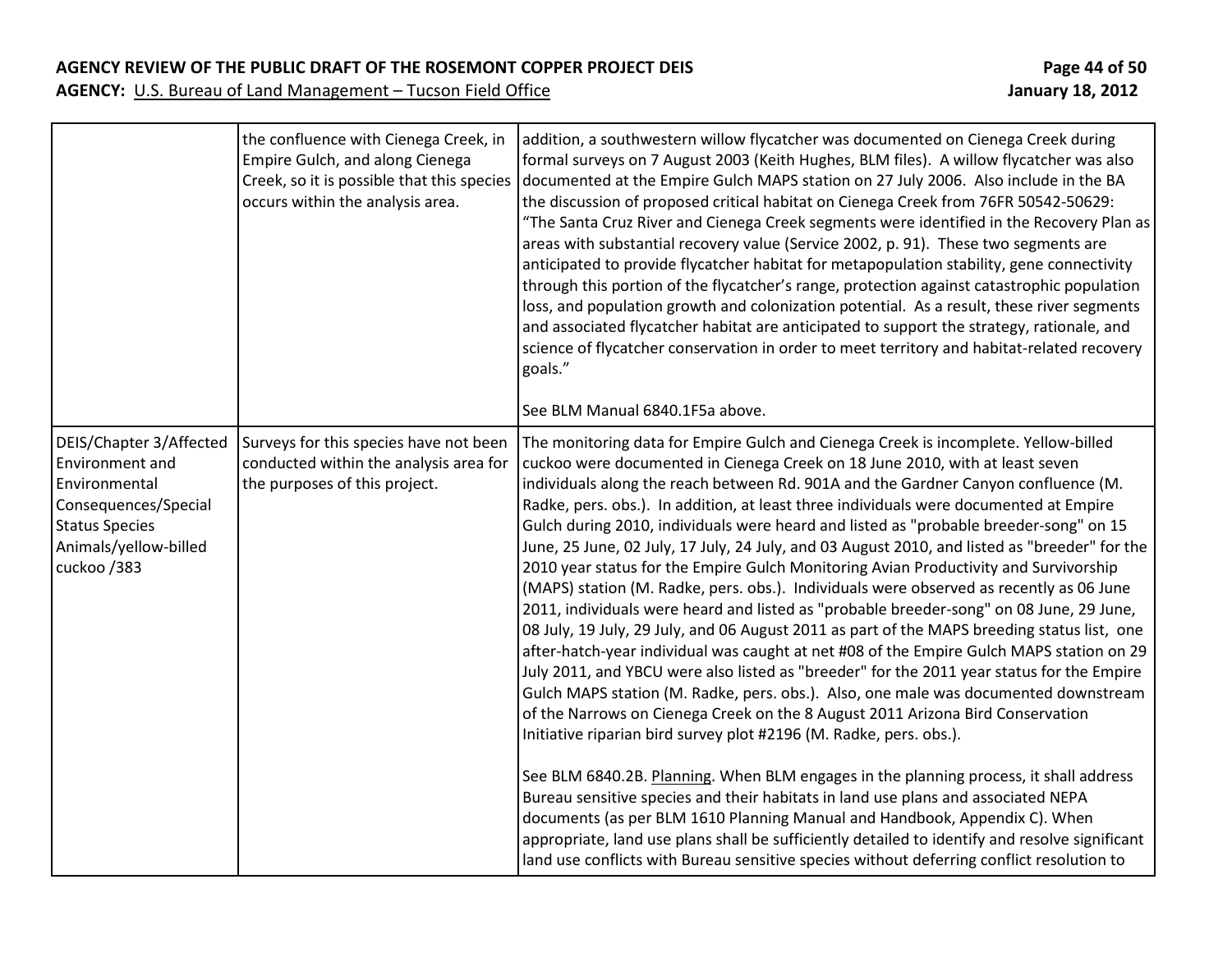**AGENCY REVIEW OF THE PUBLIC DRAFT OF THE ROSEMONT COPPER PROJECT DEIS Page 45 of 50**

|                                                                                                                                                                                     |                                                                                                                                                                                                                                                                                                                     | implementation-level planning. Implementation-level planning should consider all site-<br>specific methods and procedures needed to bring species and their habitats to the<br>condition under which management under the Bureau sensitive species policies would no<br>longer be necessary.<br>C. Implementation. On BLM-administered lands, the BLM shall manage Bureau sensitive<br>species and their habitats to minimize or eliminate threats affecting the status of the<br>species or to improve the condition of the species habitat, by:<br>1. Determining, to the extent practicable, the distribution, abundance, population<br>condition, current threats, and habitat needs for sensitive species, and evaluating the<br>significance of BLM-administered lands and actions undertaken by the BLM in conserving<br>those species. |
|-------------------------------------------------------------------------------------------------------------------------------------------------------------------------------------|---------------------------------------------------------------------------------------------------------------------------------------------------------------------------------------------------------------------------------------------------------------------------------------------------------------------|------------------------------------------------------------------------------------------------------------------------------------------------------------------------------------------------------------------------------------------------------------------------------------------------------------------------------------------------------------------------------------------------------------------------------------------------------------------------------------------------------------------------------------------------------------------------------------------------------------------------------------------------------------------------------------------------------------------------------------------------------------------------------------------------------------------------------------------------|
| DEIS/Chapter 3/Affected<br>Environment and<br>Environmental<br>Consequences/Special<br><b>Status Species</b><br>Animals/migratory<br>birds/384                                      |                                                                                                                                                                                                                                                                                                                     | Please include a statement regarding BLM Migratory Bird Treaty Act Policy from BLM<br>Information Bulletin 2010-110. What birds of conservation concern may occur on the<br>BLM land proposed for utility corridors, and what conservation measures will be utilized<br>to prevent disturbance to eggs and nestlings during any construction activities?                                                                                                                                                                                                                                                                                                                                                                                                                                                                                       |
| DEIS/Chapter<br>3/Environmental<br>Consequences / Direct<br>and Indirect Effects of<br>Each Alternative/Impacts<br>Common to All Action<br>Alternatives/Biophysical<br>Features/386 | However, riparian vegetation also has<br>the potential to be impacted indirectly<br>by changes in surface water and<br>groundwater availability.                                                                                                                                                                    | These statements are contradictory.                                                                                                                                                                                                                                                                                                                                                                                                                                                                                                                                                                                                                                                                                                                                                                                                            |
| DEIS/Chapter<br>3/Environmental<br>Consequences / Direct<br>and Indirect Effects of<br>Each Alternative/Impacts<br>Common to All Action<br>Alternatives/Biophysical<br>Features/387 | [Impacts to Cienega Creek]<br>Overall, the modeled decreases in<br>groundwater (less than 1 foot) would<br>occur over a long period of time and<br>are unlikely to cause large changes in<br>riparian vegetation extent or health;<br>however, the reduction in stream flow<br>could impact aquatic species needing | The already shallow amounts of surface water in Empire Gulch and Cienega Creek, with<br>even small decreases in groundwater of less than one foot, may result in significant<br>changes in riparian vegetation extent and health. A reduction of less than one foot would<br>likely impact the endangered Huachuca water umbel, which requires saturated soil at a<br>minimum.                                                                                                                                                                                                                                                                                                                                                                                                                                                                 |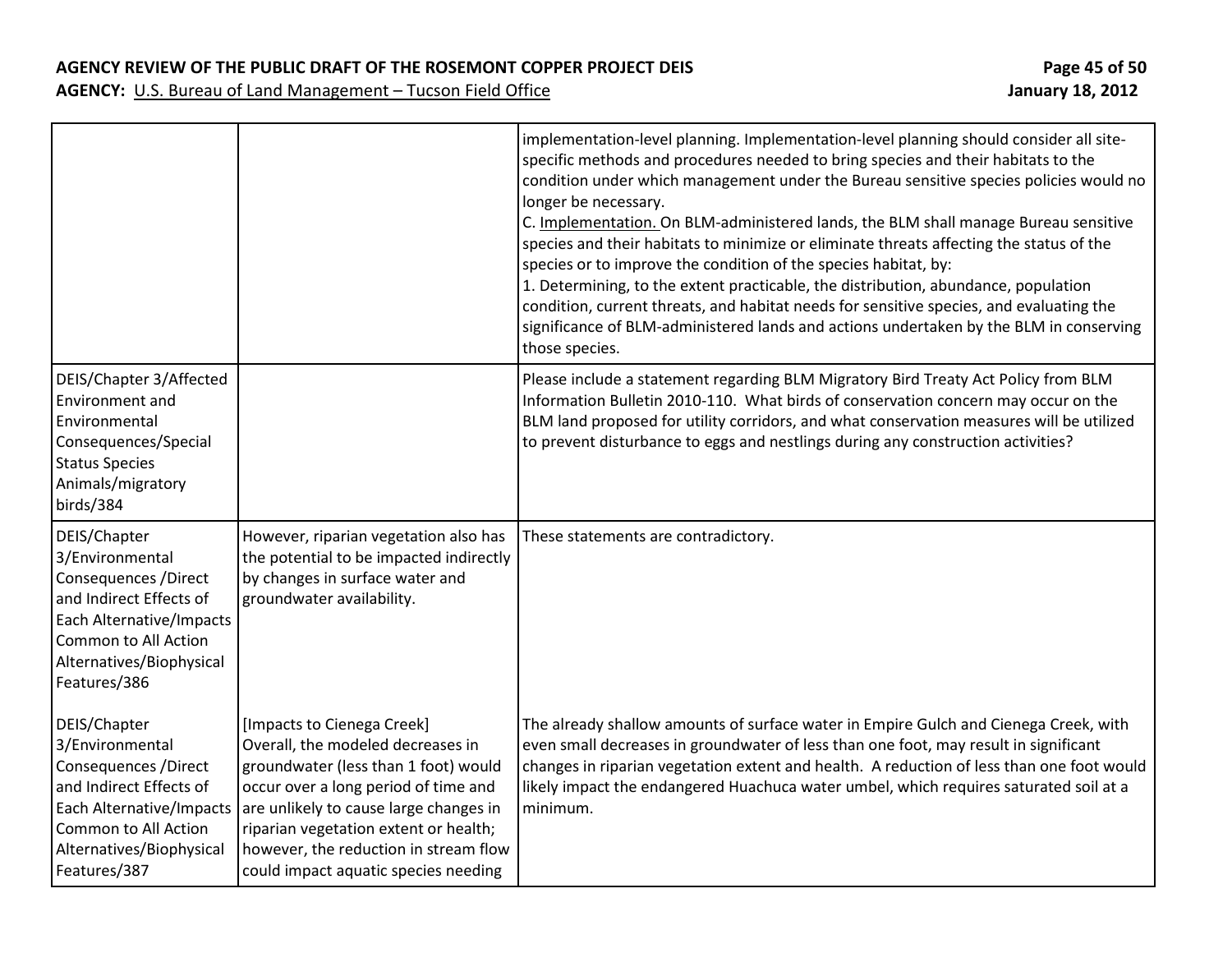#### **AGENCY REVIEW OF THE PUBLIC DRAFT OF THE ROSEMONT COPPER PROJECT DEIS Page 46 of 50**

|                                                                                                                                                                                                                                           | standing or flowing water.                                                                                                                                                                                                                                                                                                                                                                                                                                         |                                                                                                                                                                                                                                                                                                                                                                                                                                                                                                                                                                                                                                                                                                                                                                                                                                                |
|-------------------------------------------------------------------------------------------------------------------------------------------------------------------------------------------------------------------------------------------|--------------------------------------------------------------------------------------------------------------------------------------------------------------------------------------------------------------------------------------------------------------------------------------------------------------------------------------------------------------------------------------------------------------------------------------------------------------------|------------------------------------------------------------------------------------------------------------------------------------------------------------------------------------------------------------------------------------------------------------------------------------------------------------------------------------------------------------------------------------------------------------------------------------------------------------------------------------------------------------------------------------------------------------------------------------------------------------------------------------------------------------------------------------------------------------------------------------------------------------------------------------------------------------------------------------------------|
| DEIS/Chapter<br>3/Environmental<br>Consequences / Direct<br>and Indirect Effects of<br>Each Alternative/Impacts<br>Common to All Action<br>Alternatives/Biophysical<br>Features/387                                                       | Cienega Creek is expected to<br>experience drawdown, potentially<br>starting about 50 years after closure of<br>the mine; however, this drawdown is<br>expected to be negligible at this point<br>in time (less than 0.01 cubic feet per<br>second). Drawdown could reduce<br>surface flow by up to 0.04 cubic feet<br>per second after 150 years and could<br>reduce surface flow by up to 0.09<br>cubic feet per second after 1,000 years<br>after mine closure. | This would serve as an unofficial de facto conveyance of LCNCA water rights.                                                                                                                                                                                                                                                                                                                                                                                                                                                                                                                                                                                                                                                                                                                                                                   |
| DEIS/Chapter<br>3/Environmental<br>Consequences / Direct<br>and Indirect Effects of<br>Each Alternative/Impacts<br>Common to All Action<br>Alternatives/Biophysical<br>Features/388                                                       | The Upper Empire Gulch Springs are<br>expected to experience groundwater<br>drawdown up to 1 foot approximately<br>50 years after mine closure and up to<br>10 feet approximately 150 years after<br>closure of the mine. Groundwater<br>drawdown of this magnitude would<br>likely cause die-back in some riparian<br>vegetation and would reduce spring or<br>surface flow.                                                                                      | Groundwater drawdown of this magnitude would likely not only reduce spring or surface<br>flow at Empire Gulch, but would stop flow entirely.                                                                                                                                                                                                                                                                                                                                                                                                                                                                                                                                                                                                                                                                                                   |
| DEIS/Chapter<br>3/Environmental<br>Consequences / Direct<br>and Indirect Effects of<br>Each Alternative/Impacts<br>Common to All Action<br>Alternatives/Ability to<br>meet legal and<br>regulatory requirements<br>for riparian areas/390 | Cienega Creek, Empire Gulch, and<br>Gardner Canyon could see potential<br>impacts to mesoriparian and<br>hydroriparian areas from groundwater<br>drawdown. Empire Gulch and Gardner<br>Canyon are modeled to experience<br>levels of groundwater drawdown that<br>could cause die-back of riparian<br>vegetation and reduce spring or<br>surface flow; these impacts would<br>alter the hydrologic and biological                                                  | Impacts to Empire Gulch and Cienega Creek, as stated in the DEIS, may conflict with the<br>approved Las Cienegas Resource Management Plan and Record of Decision (LCNCA RMP<br>and ROD; 2003). From the LCNCA RMP and ROD, page 8-9, refer to the riparian<br>vegetation objectives a-d, and Fish and Wildlife Management Objective 1. From the<br>LCNCA RMP and ROD, page 33-38, refer to the Fish and Wildlife Management Actions<br>(including those for listed species). From the LCNCA RMP and ROD, page 72, refer to the<br>Riparian and Aquatic Habitat Objectives. Conflicts with land use plans have been<br>identified in past agency comments regarding the inclusion of Cienega Creek and Empire<br>Gulch into the "analysis area."<br>See also:<br>http://www.blm.gov/wo/st/en/prog/planning/nepa/webguide/40 most asked question |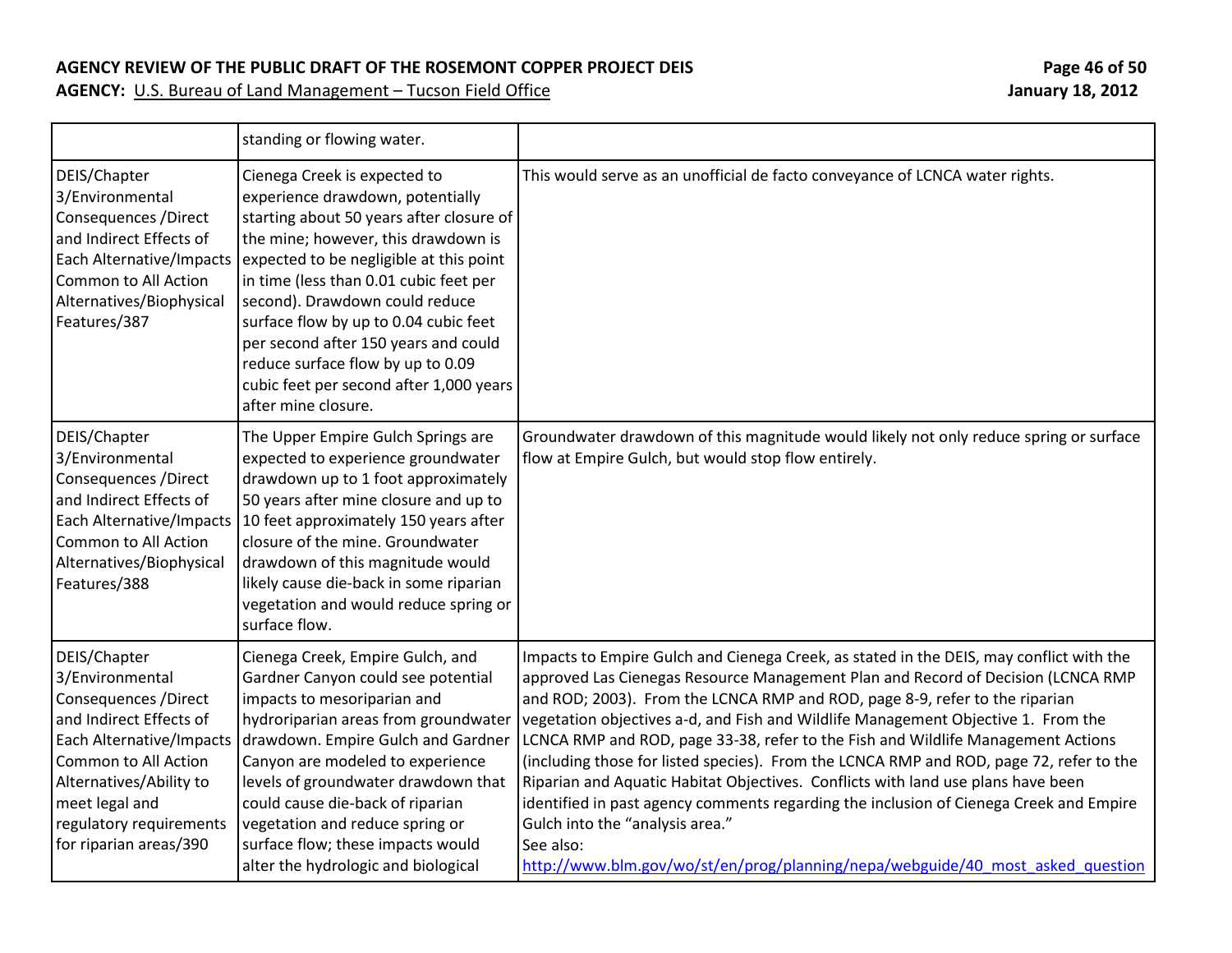### **AGENCY REVIEW OF THE PUBLIC DRAFT OF THE ROSEMONT COPPER PROJECT DEIS Page 47 of 50**

|                                                                                                                                                                                                                                         | value of the habitat in these areas.<br>Cienega Creek is modeled to<br>experience less drawdown over a<br>much longer period of time. Riparian<br>vegetation could potentially<br>experience less impact, although the<br>potential exists for reduction of<br>surface flows during critical times of<br>the year. This could impact the<br>hydrologic and biological value of this<br>habitat. | s/questions 20-29.html<br>23a. Conflicts of Federal Proposal With Land Use Plans, Policies or Controls. How should<br>an agency handle potential conflicts between a proposal and the objectives of Federal,<br>state or local land use plans, policies and controls for the area concerned? See Sec.<br>$1502.16(c)$ .<br>A. The agency should first inquire of other agencies whether there are any potential<br>conflicts. If there would be immediate conflicts, or if conflicts could arise in the future<br>when the plans are finished (see Question 23(b) below), the EIS must acknowledge and<br>describe the extent of those conflicts. If there are any possibilities of resolving the<br>conflicts, these should be explained as well. The EIS should also evaluate the seriousness<br>of the impact of the proposal on the land use plans and policies, and whether, or how<br>much, the proposal will impair the effectiveness of land use control mechanisms for the<br>area. Comments from officials of the affected area should be solicited early and should be<br>carefully acknowledged and answered in the EIS. |
|-----------------------------------------------------------------------------------------------------------------------------------------------------------------------------------------------------------------------------------------|-------------------------------------------------------------------------------------------------------------------------------------------------------------------------------------------------------------------------------------------------------------------------------------------------------------------------------------------------------------------------------------------------|--------------------------------------------------------------------------------------------------------------------------------------------------------------------------------------------------------------------------------------------------------------------------------------------------------------------------------------------------------------------------------------------------------------------------------------------------------------------------------------------------------------------------------------------------------------------------------------------------------------------------------------------------------------------------------------------------------------------------------------------------------------------------------------------------------------------------------------------------------------------------------------------------------------------------------------------------------------------------------------------------------------------------------------------------------------------------------------------------------------------------------------|
| DEIS/Chapter<br>3/Environmental<br>Consequences / Direct<br>and Indirect Effects of<br>Each Alternative/Impacts<br><b>Common to All Action</b><br>Alternatives/Special<br><b>Status</b><br>Species/Plants/Pima<br>pineapple cactus /393 | All action alternatives would result in<br>direct impacts to Pima pineapple<br>cactus and Pima pineapple cactus<br>habitat owing to the placement of<br>electrical and water transmission lines<br>and associated access roads.                                                                                                                                                                 | Electrical and water lines could be placed under existing roads wherever possible in order<br>to limit to disturbance to Pima pineapple cactus and its habitat.                                                                                                                                                                                                                                                                                                                                                                                                                                                                                                                                                                                                                                                                                                                                                                                                                                                                                                                                                                      |
| DEIS/Chapter<br>3/Environmental<br>Consequences / Direct<br>and Indirect Effects of<br>Each Alternative/Impacts<br>Common to All Action<br>Alternatives/Special<br><b>Status</b><br>Species/Animals/Gila<br>chub / 397                  | Direct impacts to Gila chub are not<br>anticipated as a result of this project<br>because there is no habitat and no<br>known occurrences of this species<br>within the footprint of the proposed<br>mine or near the confluence of<br>Davidson Canyon and Cienega Creek.                                                                                                                       | Monitoring data for Gila chub in Cienega Creek and Empire Gulch is incomplete.<br>See BLM Manual 6840.1F5a above.                                                                                                                                                                                                                                                                                                                                                                                                                                                                                                                                                                                                                                                                                                                                                                                                                                                                                                                                                                                                                    |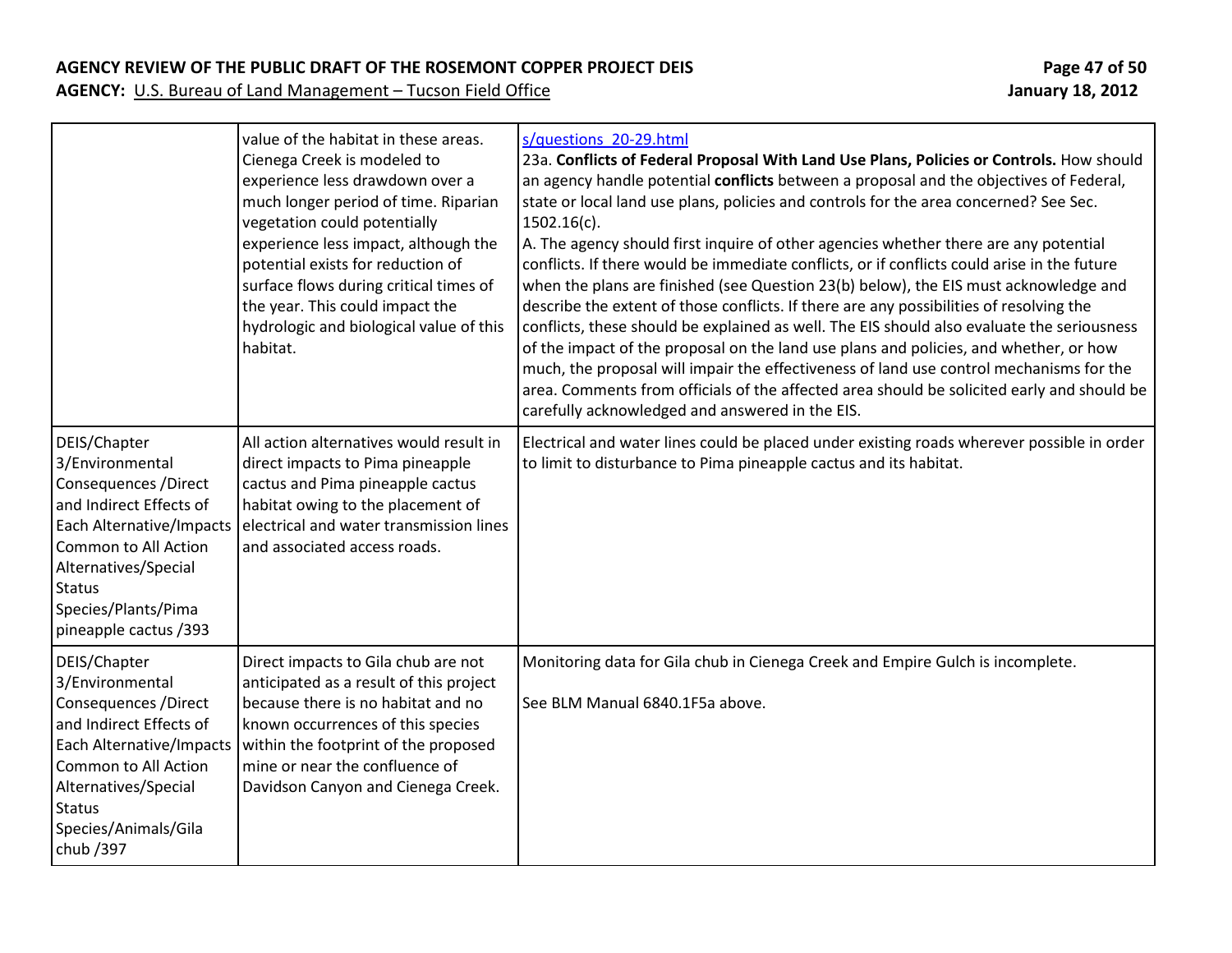#### **AGENCY REVIEW OF THE PUBLIC DRAFT OF THE ROSEMONT COPPER PROJECT DEIS Page 48 of 50**

| DEIS/Chapter<br>3/Environmental<br>Consequences / Direct<br>and Indirect Effects of<br>Common to All Action<br>Alternatives/Special<br><b>Status</b><br>Species/Animals/Gila<br>topminnow/397                                            | The Gila topminnow is known to occur<br>within the analysis area in Cienega<br>Creek and may be affected by<br>groundwater drawdown and<br>Each Alternative/Impacts decreased stream, seep, and spring<br>flows within the analysis area;<br>however, these indirect impacts are<br>not anticipated to begin until 50 years<br>after project closure.                         | Monitoring data for Gila chub in Cienega Creek and Empire Gulch is incomplete.<br>See BLM Manual 6840.1F5a above.                                                                                                                                                                                                                                                                                                                                                                                                                                                                                                                                                                                                                                                                                                                                                                                                                                                                                                                                                                                                                                                                                                              |
|------------------------------------------------------------------------------------------------------------------------------------------------------------------------------------------------------------------------------------------|-------------------------------------------------------------------------------------------------------------------------------------------------------------------------------------------------------------------------------------------------------------------------------------------------------------------------------------------------------------------------------|--------------------------------------------------------------------------------------------------------------------------------------------------------------------------------------------------------------------------------------------------------------------------------------------------------------------------------------------------------------------------------------------------------------------------------------------------------------------------------------------------------------------------------------------------------------------------------------------------------------------------------------------------------------------------------------------------------------------------------------------------------------------------------------------------------------------------------------------------------------------------------------------------------------------------------------------------------------------------------------------------------------------------------------------------------------------------------------------------------------------------------------------------------------------------------------------------------------------------------|
| DEIS/Chapter<br>3/Environmental<br>Consequences / Direct<br>and Indirect Effects of<br>Common to All Action<br>Alternatives/Special<br><b>Status</b><br>Species/Animals/jaguar<br>/398                                                   | Direct impacts to jaguars are not<br>anticipated as a result of this project:<br>the species' occurrence in Arizona is<br>considered rare, this species has not<br>Each Alternative/Impacts   been observed within 20 miles of the<br>analysis area since 1961, and it is<br>expected that the action area does not<br>contain suitable breeding habitat for<br>this species. | Jaguars have been documented since 1980 in the area from the Peloncillo Mountains<br>west to the Baboquivari Mountains in Sky Island mountain ranges and from the<br>international boundary north to Interstate 10. Based on recent documentation of jaguar<br>in southeastern Arizona near the action area, data does suggest that appropriate habitat<br>does occur in the action area for jaguar. The possible designation of jaguar critical habitat<br>may include such elements as: consideration of space for individual and population<br>growth, and for normal behavior; food, water, air, light, minerals, or other nutritional or<br>physiological requirements; cover or shelter; sites for breeding, reproduction, rearing of<br>offspring; and habitats that are protected from disturbance or are representative of the<br>historic geographical and ecological distributions of a species. Due to recent<br>documentation of jaguar in southeastern Arizona near the action area, survey through<br>camera trapping for the species should occur within the resource analysis area for<br>purposes of this project and could be conducted concurrently with ocelot survey.<br>See BLM Manual 6840.1F5a above. |
| DEIS/Chapter<br>3/Environmental<br>Consequences / Direct<br>and Indirect Effects of<br>Each Alternative/Impacts   mine.<br>Common to All Action<br>Alternatives/Special<br><b>Status</b><br>Species/Animals/lesser<br>long-nosed bat/398 | All action alternatives would directly<br>impact at least one known lesser long-<br>nosed bat postmaternity roost site<br>within the footprint of the proposed<br>All action alternatives would result in<br>indirect impacts to potential lesser<br>long-nosed bat forage plants (i.e.,<br>paniculate agaves) in the late summer                                             | Roosts and foraging areas within the project area for lesser long-nosed bat were<br>identified in the technical report (Westland Resources 2009). Although compensation is<br>not addressed in the USFWS lesser long-nosed bat recovery plan (1994), mitigation and<br>compensation should be considered for destruction of occupied and potential foraging<br>and roosting habitat. Please see the following excerpt from the lesser long-nosed bat<br>recovery plan: "Protection of all known roost sites and food plants within a radius of 50<br>miles (81 km) around known roosts will help to prevent this species from going extinct.<br>Protection of food resources along migratory pathways may also be important to the<br>survival of the species."                                                                                                                                                                                                                                                                                                                                                                                                                                                                |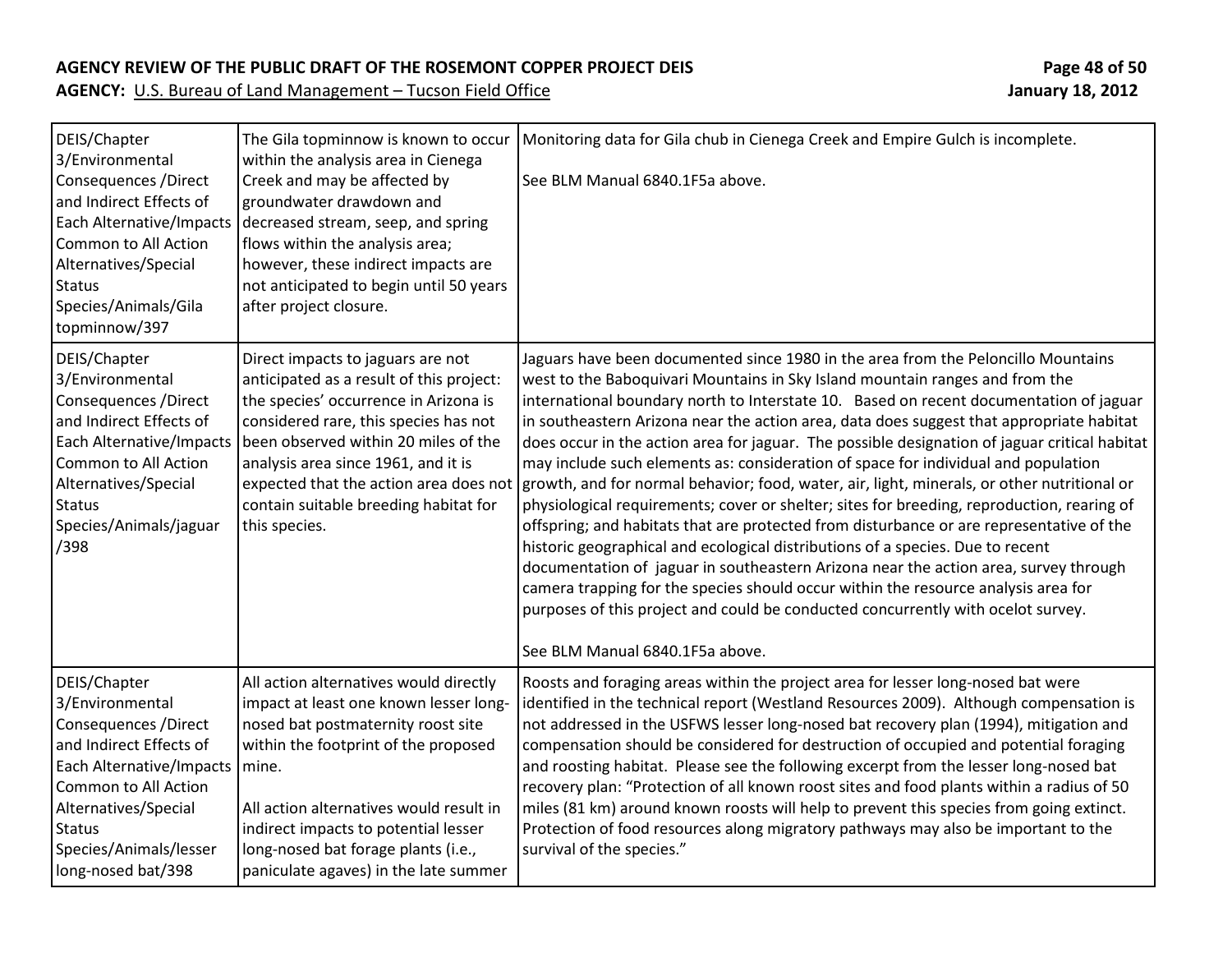#### **AGENCY REVIEW OF THE PUBLIC DRAFT OF THE ROSEMONT COPPER PROJECT DEIS Page 49 of 50**

|                                                                                                                                                                                                                                               | range of the species.                                                                                                                                                                                                                                                                                                                                                                                                                                                                                                   |                                                                                                                                                                                                                                                                                                                                                                                                                                                                                                                                                                                                                                                                                                                                                                                                                                                                                                                                                                                                                                                                                                                                                                                                                                                                                                                                                                                                                                                                                                                                                                                                                                                                                                                                                                                                                                                                                                                                                                                                                                                                                                                                                                      |
|-----------------------------------------------------------------------------------------------------------------------------------------------------------------------------------------------------------------------------------------------|-------------------------------------------------------------------------------------------------------------------------------------------------------------------------------------------------------------------------------------------------------------------------------------------------------------------------------------------------------------------------------------------------------------------------------------------------------------------------------------------------------------------------|----------------------------------------------------------------------------------------------------------------------------------------------------------------------------------------------------------------------------------------------------------------------------------------------------------------------------------------------------------------------------------------------------------------------------------------------------------------------------------------------------------------------------------------------------------------------------------------------------------------------------------------------------------------------------------------------------------------------------------------------------------------------------------------------------------------------------------------------------------------------------------------------------------------------------------------------------------------------------------------------------------------------------------------------------------------------------------------------------------------------------------------------------------------------------------------------------------------------------------------------------------------------------------------------------------------------------------------------------------------------------------------------------------------------------------------------------------------------------------------------------------------------------------------------------------------------------------------------------------------------------------------------------------------------------------------------------------------------------------------------------------------------------------------------------------------------------------------------------------------------------------------------------------------------------------------------------------------------------------------------------------------------------------------------------------------------------------------------------------------------------------------------------------------------|
| DEIS/Chapter<br>3/Environmental<br>Consequences / Direct<br>and Indirect Effects of<br>Each Alternative/Impacts<br>Common to All Action<br>Alternatives/Special<br><b>Status</b><br>Species/Animals/ocelot<br>/399                            | Direct impacts to ocelots are not<br>anticipated as a result of this project:<br>the species' occurrence in Arizona is<br>considered rare, this species has never<br>been documented as occurring within<br>the analysis area, and it is expected<br>that the action area does not contain<br>suitable breeding habitat for this<br>species.                                                                                                                                                                            | Due to five recent documentation of ocelot in southeastern Arizona, survey through<br>camera trapping for the species should occur within the action area for purposes of this<br>project.<br>See BLM Manual 6840.1F5a above.                                                                                                                                                                                                                                                                                                                                                                                                                                                                                                                                                                                                                                                                                                                                                                                                                                                                                                                                                                                                                                                                                                                                                                                                                                                                                                                                                                                                                                                                                                                                                                                                                                                                                                                                                                                                                                                                                                                                        |
| DEIS/Chapter<br>3/Environmental<br>Consequences / Direct<br>and Indirect Effects of<br>Each Alternative/Impacts<br>Common to All Action<br>Alternatives/Special<br><b>Status</b><br>Species/Animals/southw<br>estern willow<br>flycatcher/400 | None of the action alternatives are<br>expected to result in direct impacts to<br>southwestern willow flycatcher<br>because there are no known<br>occurrences of, or suitable habitat for,<br>this species within the footprint of the<br>proposed mine or within Barrel or<br>Davidson canyons. There is one<br>documented occurrence (in 2001) of<br>the southwestern willow flycatcher<br>within the analysis area in Cienega<br>Creek, and suitable habitat for this<br>species is also present in Empire<br>Gulch. | Willow flycatcher at Empire Gulch were documented with the "fitz-bew" call per USFWS<br>protocol on a territory just west of net #10 of the Empire Gulch Monitoring Avian<br>Productivity and Survivorship (MAPS) station on 08 and 17 June 2011, listed as "probable<br>breeder-song" for these dates of the Empire Gulch MAPS station, an after-hatch-year<br>willow flycatcher was caught in net #10 on 17 June 2011, and a hatch-year bird was<br>caught on 06 August 2011 in net #7 of the same MAPS station (M. Radke, pers. obs.). This<br>was reported as such to USFWS and AZGFD per scientific collecting permit requirements.<br>Willow flycatcher were also listed as "likely breeder" for the 2011 year status for the<br>Empire Gulch MAPS station (M. Radke, pers. obs.). From 76 FR 50544: "A territory is<br>defined as a discrete area defended by a resident single flycatcher or pair of flycatchers<br>within a single breeding season (Sogge et al. 2010, p. 34). This is usually evidenced by the<br>presence of a singing male, and possibly one or more mates (Sogge et al. 2010, p. 34). In<br>addition, a southwestern willow flycatcher was documented on Cienega Creek during<br>formal surveys on 7 August 2003 (Keith Hughes, BLM files). A willow flycatcher was also<br>documented at the Empire Gulch MAPS station on 27 July 2006. Also include in the BA<br>the discussion of proposed critical habitat on Cienega Creek from 76FR 50542-50629:<br>"The Santa Cruz River and Cienega Creek segments were identified in the Recovery Plan as<br>areas with substantial recovery value (Service 2002, p. 91). These two segments are<br>anticipated to provide flycatcher habitat for metapopulation stability, gene connectivity<br>through this portion of the flycatcher's range, protection against catastrophic population<br>loss, and population growth and colonization potential. As a result, these river segments<br>and associated flycatcher habitat are anticipated to support the strategy, rationale, and<br>science of flycatcher conservation in order to meet territory and habitat-related recovery<br>goals." |